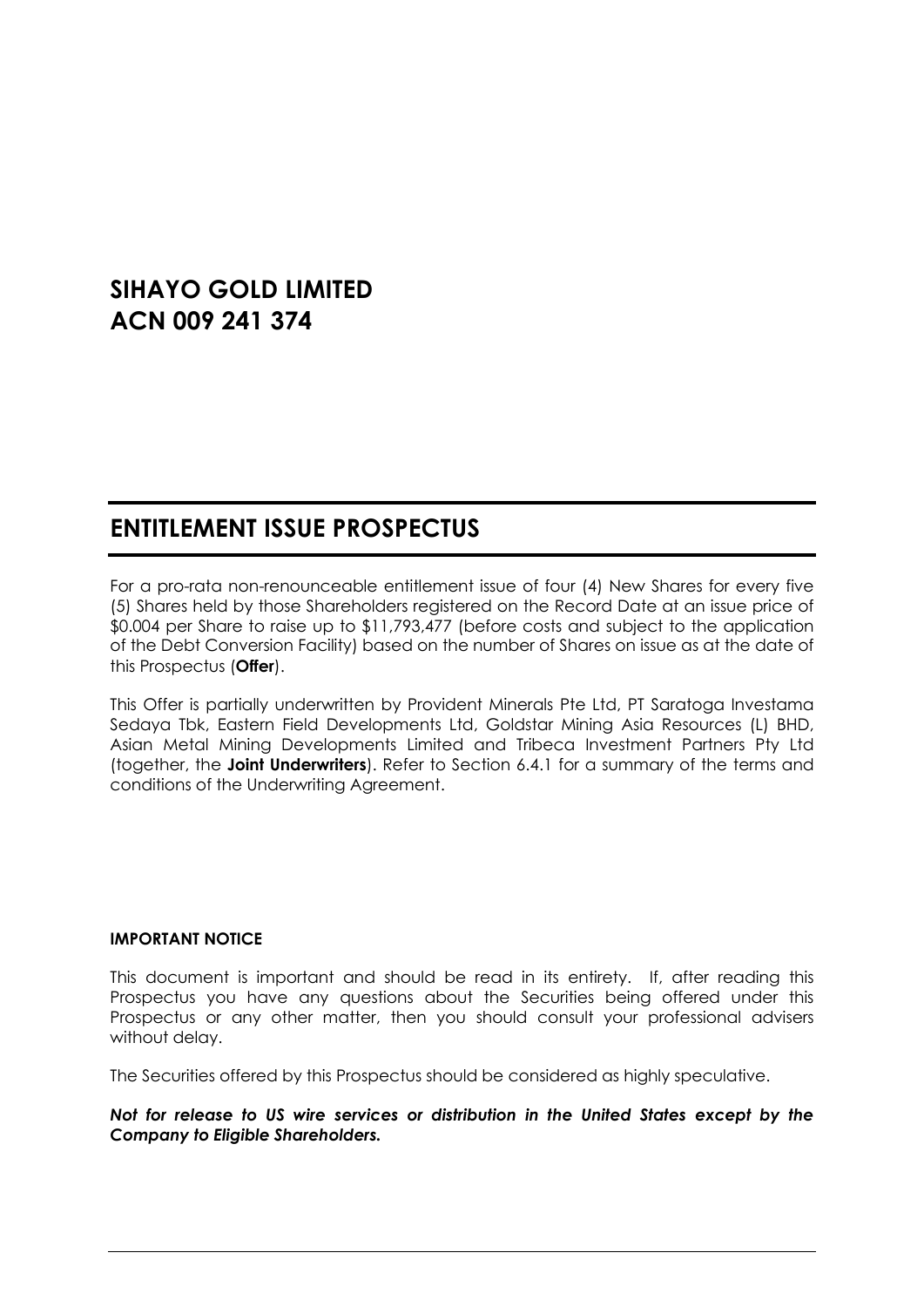#### **IMPORTANT NOTICE**

This Prospectus is dated 26 April 2022 and was lodged with ASIC on that date. ASIC, ASX and their respective officers take no responsibility for the contents of this Prospectus or the merits of the investment to which this Prospectus relates.

No Securities may be issued on the basis of this Prospectus later than 13 months after the date of this Prospectus.

No person is authorised to give information or to make any representation in connection with this Prospectus, which is not contained in this Prospectus. Any information or representation not so contained may not be relied on as having been authorised by the Company in connection with this Prospectus.

It is important that investors read this Prospectus in its entirety and seek<br>professional advice where professional advice where necessary. The Securities offered by this Prospectus should be considered as highly speculative.

Applications for Securities offered pursuant to this Prospectus can only be made by an original Entitlement and Acceptance Form or Shortfall Application Form.

This Prospectus is a transaction specific prospectus for an offer of continuously quoted securities (as defined in the Corporations Act) and has been prepared in accordance with section 713 of the Corporations Act. It does not contain the same level of disclosure as an initial public offering prospectus and is only required to contain information in relation to the effect of the issue of securities on a company and the rights attaching to the securities. It is not necessary to include general information in relation to all of the assets and liabilities, financial position, profits and losses or prospects of the issuing company.

Representations contained in this Prospectus are made taking into account that the Company is a disclosing entity for the purposes of the Corporations Act and certain matters are publicly available information or may reasonably be expected to be known to investors and professional advisers whom prospective investors may consult.

#### **No Investment Advice**

The information contained in this Prospectus is not financial product advice or investment advice and does not take into account your

financial or investment objectives, financial situation or particular needs (including financial or taxation issues). You should seek professional advice from your accountant, financial adviser, stockbroker, lawyer or other professional adviser before deciding to subscribe for Securities under this Prospectus to determine whether it meets your objectives, financial situation and needs.

#### **Forward**-**looking statements**

This Prospectus contains forwardlooking statements which are identified by words such as 'may', 'could', 'believes', 'estimates', 'targets', 'expects', or 'intends' and other similar words that involve risks and uncertainties.

These statements are based on an assessment of present economic and operating conditions, and on a number of assumptions regarding future events and actions that, as at the date of this Prospectus, are expected to take place.

Such forward-looking statements are not guarantees of future performance and involve known and unknown risks, uncertainties, assumptions and other important factors, many of which are beyond the control of the Company, the Directors and the Company's management.

The Company cannot and does not give any assurance that the results, performance or achievements expressed or implied by the forwardlooking statements contained in this Prospectus will actually occur and investors are cautioned not to place undue reliance on these forwardlooking statements.

The Company has no intention to update or revise forward-looking statements, or to publish prospective financial information in the future, regardless of whether new information, future events or any other factors affect the information contained in this Prospectus, except where required by law.

These forward-looking statements are subject to various risk factors that could cause the Company's actual results to differ materially from the results expressed or anticipated in these statements. These risk factors are set out in Section [5.](#page-37-0)

#### **Overseas shareholders**

This Offer does not, and is not intended to, constitute an offer in any place or jurisdiction in which, or to any person to whom, it would not be lawful to make such an offer or to issue this Prospectus. The New Shares have not been, and will not be, registered under the US Securities Act of 1933 (**US Securities**  Act) or the securities laws of any state or other jurisdiction of the United States. Accordingly, the New Shares may not be offered or sold in the United States except in transactions exempt from, or not subject to, the registration requirements of the US Securities Act and applicable US state securities laws

For further information on overseas Shareholders please refer to Section [2.10.](#page-22-0)

#### **Continuous disclosure obligations**

The Company is a "disclosing entity" (as defined in section 111AC of the Corporations Act) for the purposes of section 713 of the Corporations Act and, as such, is subject to regular reporting and disclosure obligations. Specifically, like all listed companies, the Company is required to continuously disclose any information it has to the market which a reasonable person would expect to have a material effect on the price or the value of the Securities.

This Prospectus is intended to be read in conjunction with the publicly available information in relation to the Company which has been notified to ASX and does not include all of the information that would be included in a prospectus for an initial public offering of securities in an entity that is not already listed on a stock exchange. Investors should therefore have regard to the other publicly available information in relation to the Company before making a decision whether or not to invest.

Having taken such precautions and having made such enquires as are reasonable, the Company believes that it has complied with the general and specific requirements of ASX as applicable from time to time throughout the three months before the issue of this Prospectus which required the Company to notify ASX of information about specified events or matters as they arise for the purpose of ASX making that information available to the stock market conducted by ASX.

Please refer to Section [6.2](#page-48-0) for further details.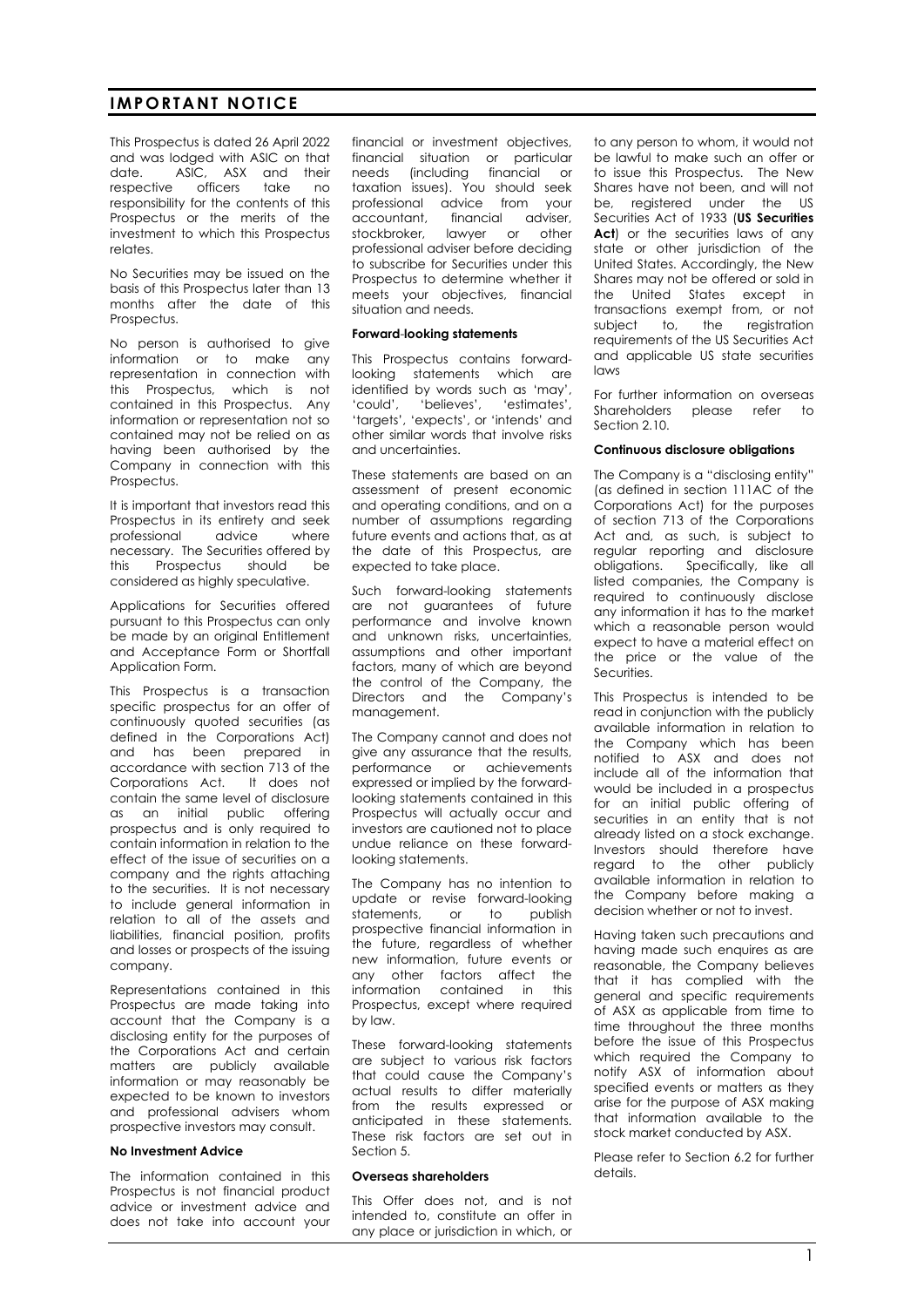#### **Electronic Prospectus**

A copy of this Prospectus can be downloaded from the website of the Company at [http://www.sihayogold.com.](http://www.sihayogold.com/) A copy of this Prospectus is available in electronic format only to Eligible Shareholders in Australia.

The Corporations Act prohibits any person passing onto another person an Application Form unless it is attached to a hard copy of this Prospectus or it accompanies the complete and unaltered version of this Prospectus. You may obtain a hard copy of this Prospectus free of charge by contacting the Company by phone on + 61 3 9935 9161 during office hours or by emailing the Company at [sihayogold@sihayogold.com.](mailto:sihayogold@sihayogold.com)

The Company reserves the right not to accept an Application Form from a person if it has reason to believe that when that person was given access to the electronic Application Form, it was not provided together with the electronic Prospectus and any relevant supplementary or replacement prospectus or any of those documents were incomplete or altered.

#### **Company Website**

No documents or other information available on the Company's website is incorporated into this Prospectus by reference.

#### **Financial forecasts**

The Directors have considered the matters set out in ASIC Regulatory Guide 170 and believe that they do not have a reasonable basis to forecast future earnings on the basis that the operations of the Company are inherently uncertain.<br>Accordinaly any forecast or Accordingly, projection information would contain such a broad range of potential outcomes and possibilities that it is not possible to prepare a reliable best estimate forecast or projection.

#### **Clearing House Electronic Sub-Register System (CHESS) and Issuer Sponsorship**

The Company will apply to participate in CHESS, for those investors who have, or wish to have, a sponsoring stockbroker. Investors who do not wish to participate through CHESS will be issuer sponsored by the Company.

Electronic sub-registers mean that the Company will not be issuing certificates to investors. Instead, investors will be provided with statements (similar to a bank account statement) that set out the number of Securities issued to them

under this Prospectus. The notice will also advise holders of their Holder Identification Number or Security Holder Reference Number and explain, for future reference, the sale and purchase procedures under CHESS and issuer sponsorship.

.Electronic sub-registers also mean ownership of securities can be transferred without having to rely upon paper documentation. Further monthly statements will be provided to holders if there have been any changes in their security holding in the Company during the preceding month.

#### **Photographs and Diagrams**

Photographs used in this Prospectus which do not have descriptions are for illustration only and should not be interpreted to mean that any person shown endorses the Prospectus or its contents or that the assets shown in them are owned by the Company. Diagrams used in this Prospectus are illustrative only and may not be drawn to scale.

#### **Definitions and Time**

Unless the contrary intention appears or the context otherwise requires, words and phrases contained in this Prospectus have the same meaning and interpretation as given in the Corporations Act and capitalised terms have the meaning given in the Glossary in Section [7.](#page-64-0)

All references to time in this Prospectus are references to Australian Eastern Standard Time.

#### **Privacy statement**

If you complete an Application Form, you will be providing personal information to the Company. The Company collects, holds and will use that information to assess your application, service your needs as a Shareholder and to facilitate distribution payments and corporate communications to you as a Shareholder.

The information may also be used from time to time and disclosed to persons inspecting the register, including bidders for your securities in the context of takeovers, regulatory bodies including the<br>Australian Taxation Office, Australian authorised securities brokers, print service providers, mail houses and the share registry.

You can access, correct and update the personal information that we hold about you. If you wish to do so, please contact the share registry at the relevant contact number set out in this Prospectus.

Collection, maintenance and disclosure of certain personal information is governed by legislation including the Privacy Act 1988 (as amended), the Corporations Act and certain rules such as the ASX Settlement Operating Rules. You should note that if you do not provide the information required on the application for Securities, the Company may not be able to accept or process your application.

#### **Enquiries**

If you are in any doubt as to how to deal with any of the matters raised in this Prospectus, you should consult with your broker or legal, financial or other professional adviser without delay. Should you have any questions about the Offers or how to accept the Offer please call the Company Secretary on + 61 3 9935 9161.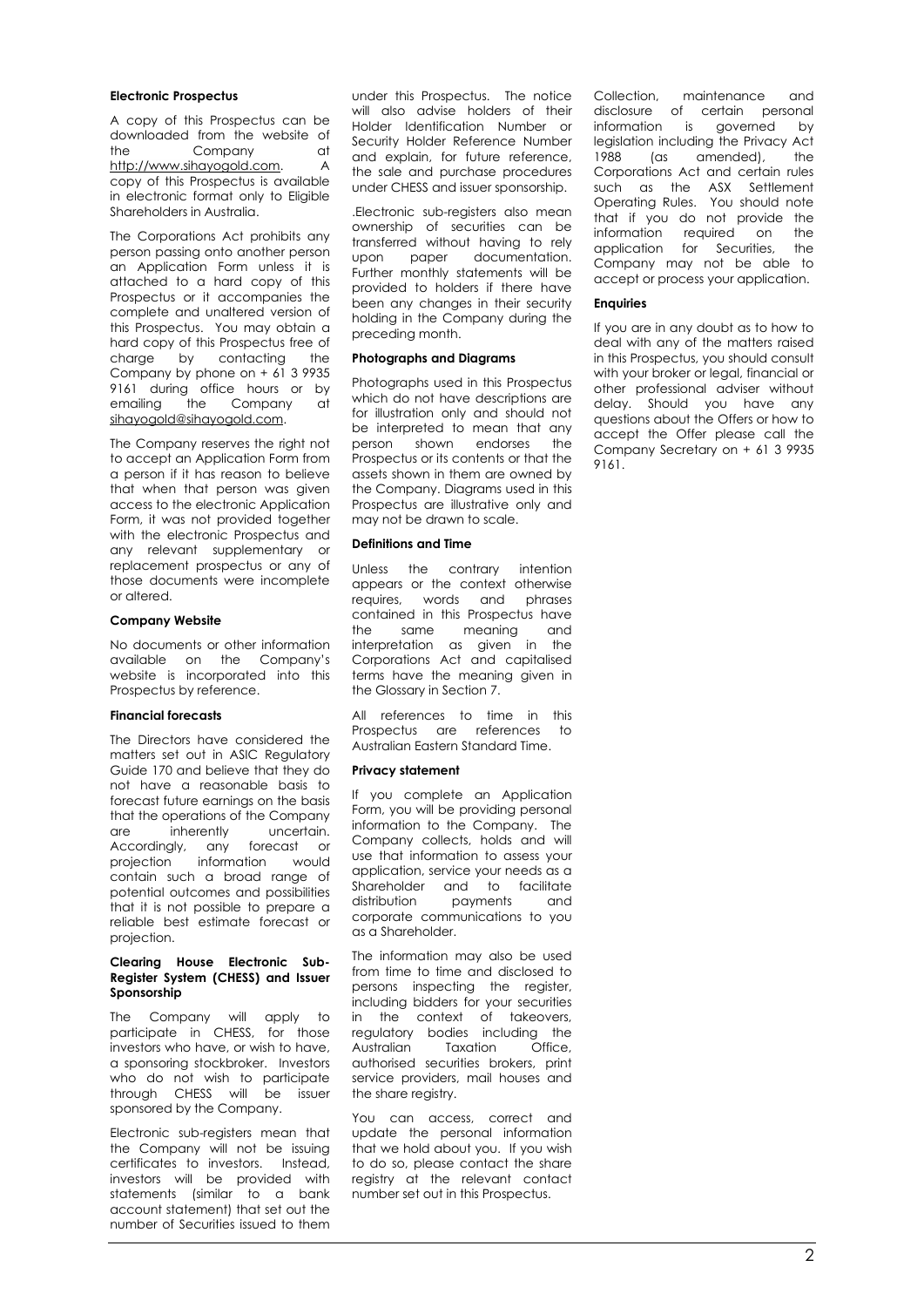# **CORPORATE DIRECTORY**

#### **Directors**

Colin Moorhead (*Executive Chairman*)

Misha Collins (*Non-Executive Director*)

Gavin Caudle (*Non-Executive Director*)

Daryl Corp (*Non-Executive Director*)

#### **Key Management Personnel**

Roderick Crowther (*Chief Financial Officer*)

#### **Company Secretary**

Susan Park

#### **Registered Office**

Suite 1, 245-249 Bay Street Brighton VIC 3186

Telephone: + 61 3 9935 9161

Email: [sihayogold@sihayogold.com](mailto:sihayogold@sihayogold.com) Website[: http://www.sihayogold.com](http://www.sihayogold.com/)

#### **Australian Legal Advisers**

Steinepreis Paganin Lawyers and Consultants Level 4, 50 Market Street Melbourne VIC 3000

#### **Share Registry\***

Automic Group 5/126 Phillip Street Sydney NSW 2000

Telephone: 1300 288 664 Facsimile: +61 2 8583 3040

#### **Auditor**

Stantons International Audit and Consulting Pty Ltd Level 2, 1 Walker Avenue West Perth WA 6005

#### **Joint Underwriters**

Provident Minerals Pte Ltd 80 Raffles Place #51-02 UOB Plaza 1 Singapore 048624

PT Saratoga Investama Sedaya Level 15, Menara Karya JL HR Rasuna Said Block X5/1-2 Jakarta 12950, Indonesia

Eastern Field Developments Limited Vitra Corporate Service Centre Wickhams Cay II Road Town Tortola VG 1110, British Virgin Islands

Goldstar Mining Asia Resources (L) BHD Tiara Labuan Jalan Tanjung Batu 87000 FT Labuan, East Malaysia

Asian Metal Mining Developments Limited Vistra Corporate Services Centre Wickhams Cay II, Road Town Tortola, VG 1110, British Virgin Islands

Tribeca Investment Partners Pty Ltd Level 23, 1 O'Connell Street Sydney NSW 2000

\*This entity included for information purposes only. It has not been involved in the preparation of this Prospectus and has not consented to being named in this Prospectus.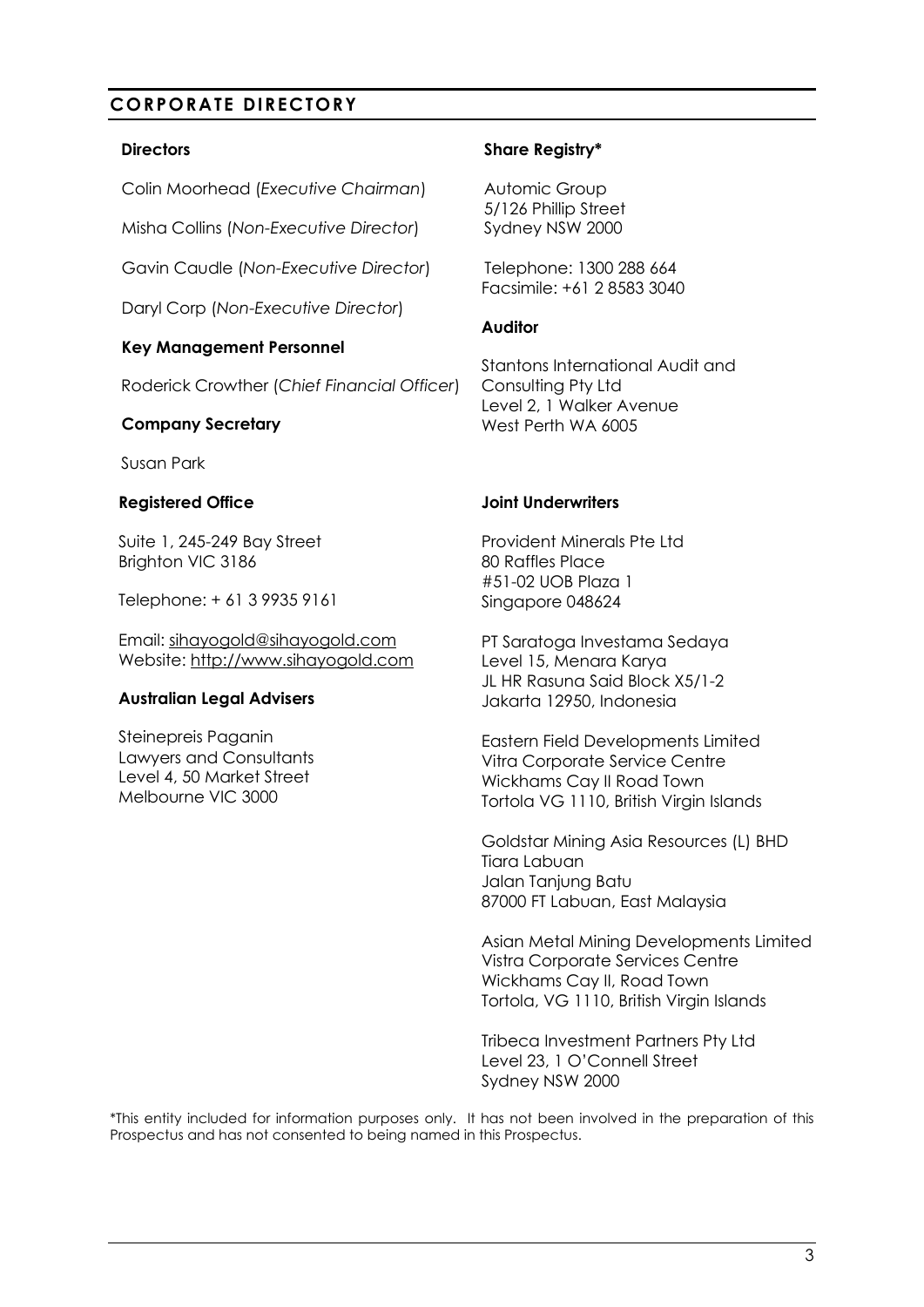# **TABLE OF CONTENTS**

| $\mathbf{1}$ . |  |
|----------------|--|
| 2.             |  |
| 3.             |  |
| 4.             |  |
| 5 <sub>1</sub> |  |
| $\mathbf{6}$ . |  |
| 7.             |  |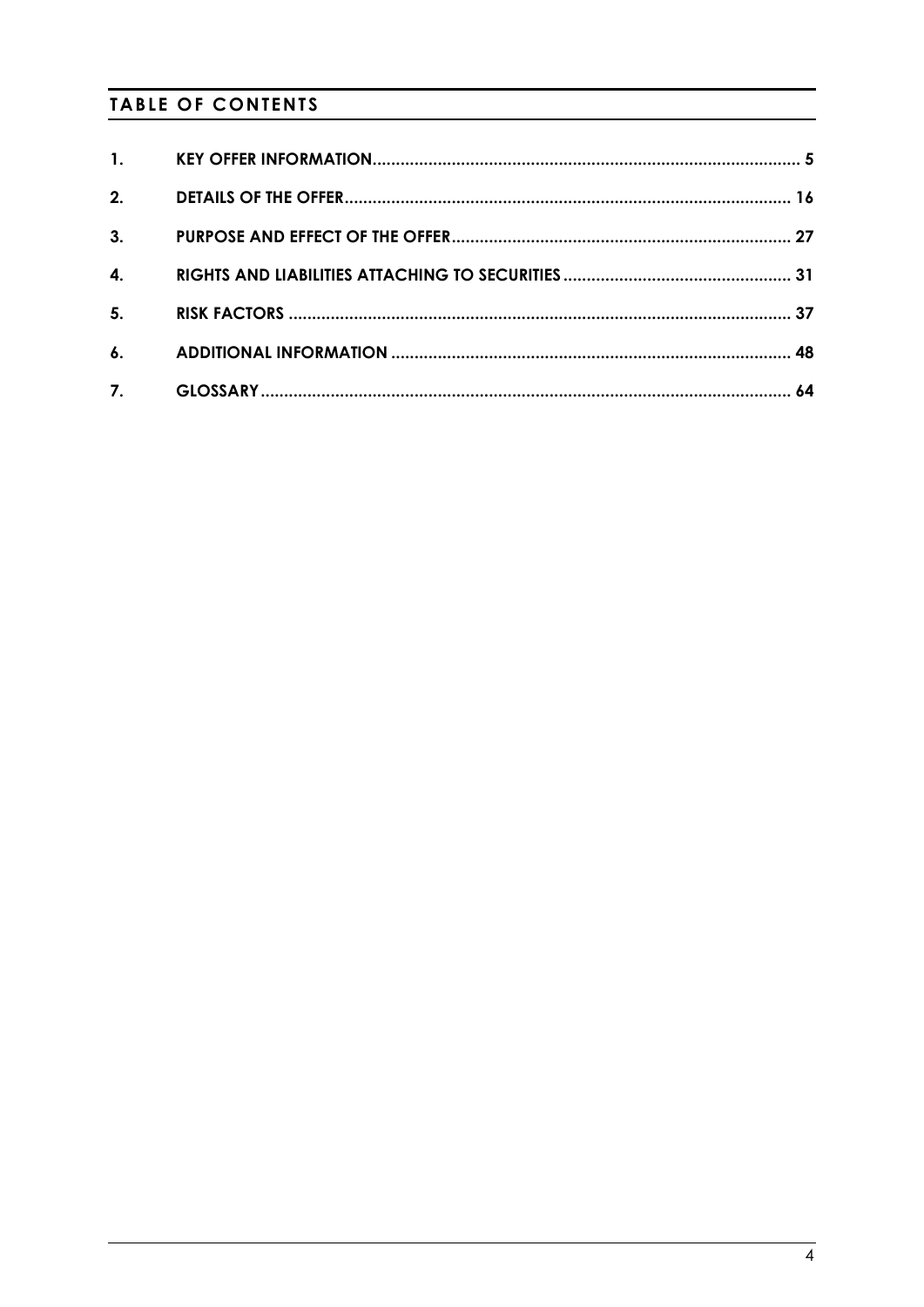# <span id="page-5-0"></span>**1. KEY OFFER INFORMATION**

#### <span id="page-5-1"></span>**1.1 Timetable**

| Lodgement of Prospectus with ASIC                                                                           | Tuesday, 26 April 2022  |
|-------------------------------------------------------------------------------------------------------------|-------------------------|
| Lodgement of Prospectus and Appendix 3B with<br><b>ASX</b>                                                  | Tuesday, 26 April 2022  |
| Ex-date                                                                                                     | Thursday, 28 April 2022 |
| Record Date for determining Entitlements                                                                    | Friday, 29 April 2022   |
| Offer opening date, Prospectus sent out to<br>Shareholders and Company announces this has<br>been completed | Wednesday, 4 May 2022   |
| Last day to extend the Closing Date                                                                         | Tuesday, 10 May 2022    |
| Closing Date (as at 5:00pm)*                                                                                | Friday, 13 May 2022     |
| Securities quoted on a deferred settlement basis                                                            | Monday, 16 May 2022     |
| ASX and Joint Underwriters notified of under<br>subscriptions                                               | Wednesday, 18 May 2022  |
| Joint Underwriters subscribe for Shortfall under<br>terms of Underwriting Agreement                         | Thursday, 19 May 2022   |
| Issue date and lodgement of Appendix 2A with<br>ASX applying for quotation of the Shares                    | Friday, 20 May 2022     |
| Quotation of Shares issued under the Offer                                                                  | Monday, 23 May 2022     |

\*The Directors may extend the Closing Date by giving at least 3 Business Days' notice to ASX prior to the Closing Date. Accordingly, the date the Shares are expected to commence trading on ASX may vary.

### **1.2 Key statistics of the Offer**

#### **Shares**

|                                                            | <b>Full Subscription</b> |
|------------------------------------------------------------|--------------------------|
| Offer Price per New Share                                  | \$0.004                  |
| Entitlement Ratio (based on existing Shares)               | 4:5                      |
| Shares currently on issue <sup>1</sup>                     | 3,685,461,421            |
| New Shares to be issued pursuant to the Offer <sup>2</sup> | 2,948,369,137            |
| Gross proceeds of the issue of Shares <sup>3</sup>         | \$11,793,477             |
| <b>Shares on issue post-Offer</b>                          | 6,633,830,558            |

#### **Notes:**

- 1. Refer to Section [4.1](#page-31-1) for the terms of the Shares.
- 2. Approximately 895,213,240 Shares may be issued pursuant to the Debt Conversion (assuming an exchange rate of A\$1:US\$0.75). Refer to Section [1.7](#page-9-0) for further information.
- 3. Subject to the application of the Debt Conversion Facility. Refer to Section [2.6](#page-20-0) for further information.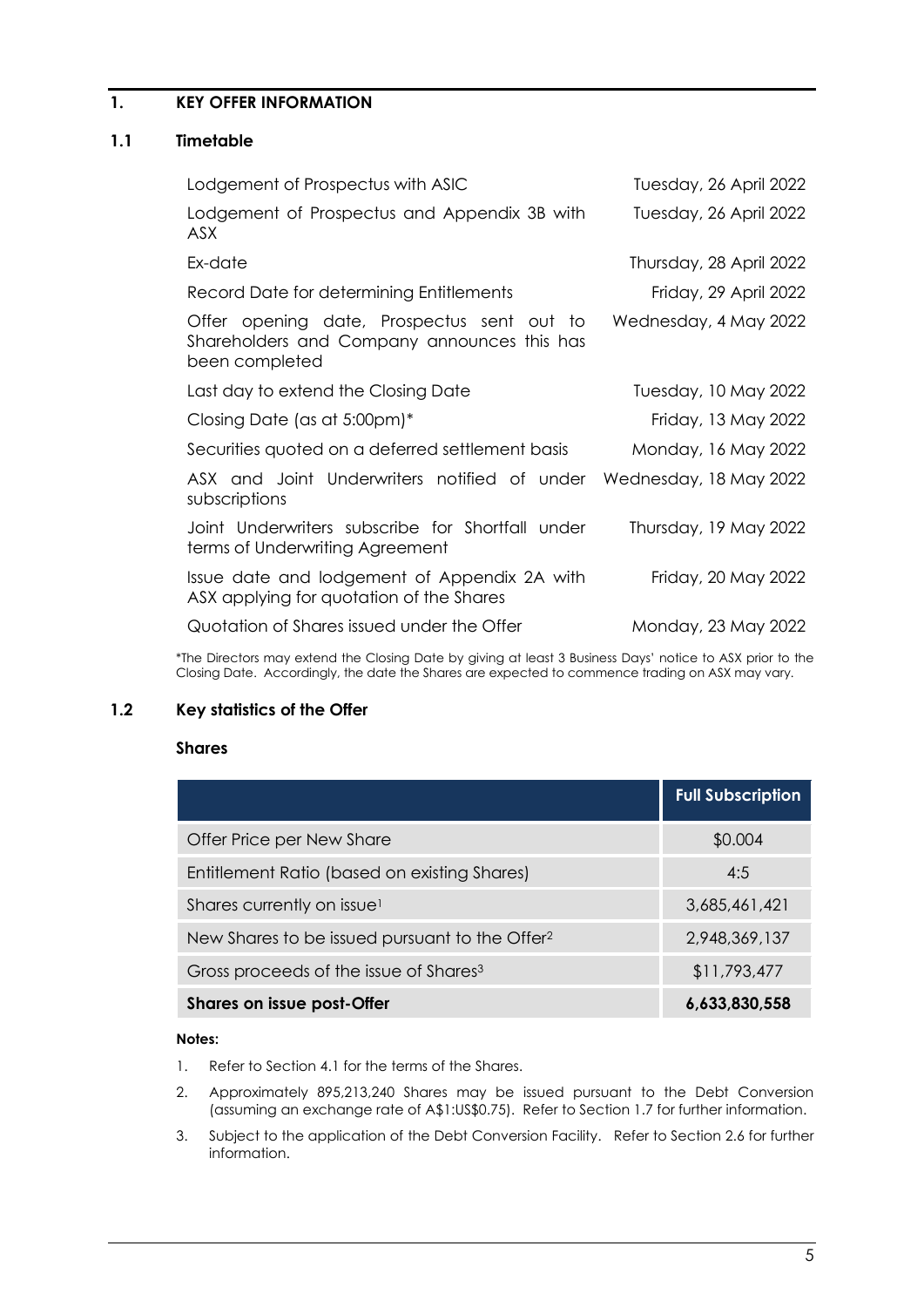## **Options**

|                                         | <b>Full Subscription</b> |
|-----------------------------------------|--------------------------|
| Options currently on issue <sup>1</sup> | 145,500,000              |
| Options to be issued under the Offer    | Nil                      |
| Options on issue post-Offer             | 145,500,000              |

#### **Notes:**

- 1. Unquoted Options:
	- (a) 24,500,000 of which are exercisable at \$0.02907 on or before 9 December 2022;
	- (b) 17,000,000 of which are exercisable at \$0.02907 on or before 9 December 2022;
	- (c) 34,000,000 of which are exercisable at \$0.03624 on or before 9 December 2026; and
	- (d) 70,000,000 of which are exercisable at \$0.03624 on or before 9 December 2026.

## **1.3 Key Risk Factors**

Prospective investors should be aware that subscribing for Securities involves a number of risks and an investment in the Company should be considered as highly speculative. The future performance of the Company and the value of the Securities may be influenced by a range of factors, many of which are largely beyond the control of the Company and the Directors. The key risks associated with the Company's business, the industry in which it operates and general risks applicable to all investments in listed securities and financial markets generally are set out in Section [5.](#page-37-0)

The predominant risks relating to the Company and the Offer are summarised below:

| <b>Risk</b>                   | <b>Description</b>                                                                                                                                                                                                                                                                                                                                                                                                              | <b>Further</b><br><b>Information</b> |
|-------------------------------|---------------------------------------------------------------------------------------------------------------------------------------------------------------------------------------------------------------------------------------------------------------------------------------------------------------------------------------------------------------------------------------------------------------------------------|--------------------------------------|
| <b>Potential for Dilution</b> | Upon implementation of the Offer,<br>assuming all<br>Entitlements<br>are<br>accepted and no other Shares are<br>issued prior to the Record Date, the<br>number of Shares in the Company<br>will increase from 3,685,461,421<br>currently on issue to 6,633,830,558.<br>This would mean that immediately<br>after the Offer each Share will<br>represent a significantly lower<br>proportion of the ownership of the<br>Company. | Section 5.2                          |
| <b>Control risk</b>           | Provident holds a relevant interest<br>in more than 25% of the Company<br>which means that it has the<br>potential to prevent a special<br>resolution from being passed by the<br>Company (such resolution requiring<br>at least 75% of the votes cast by<br>members entitled to vote on the                                                                                                                                    | Section 5.2                          |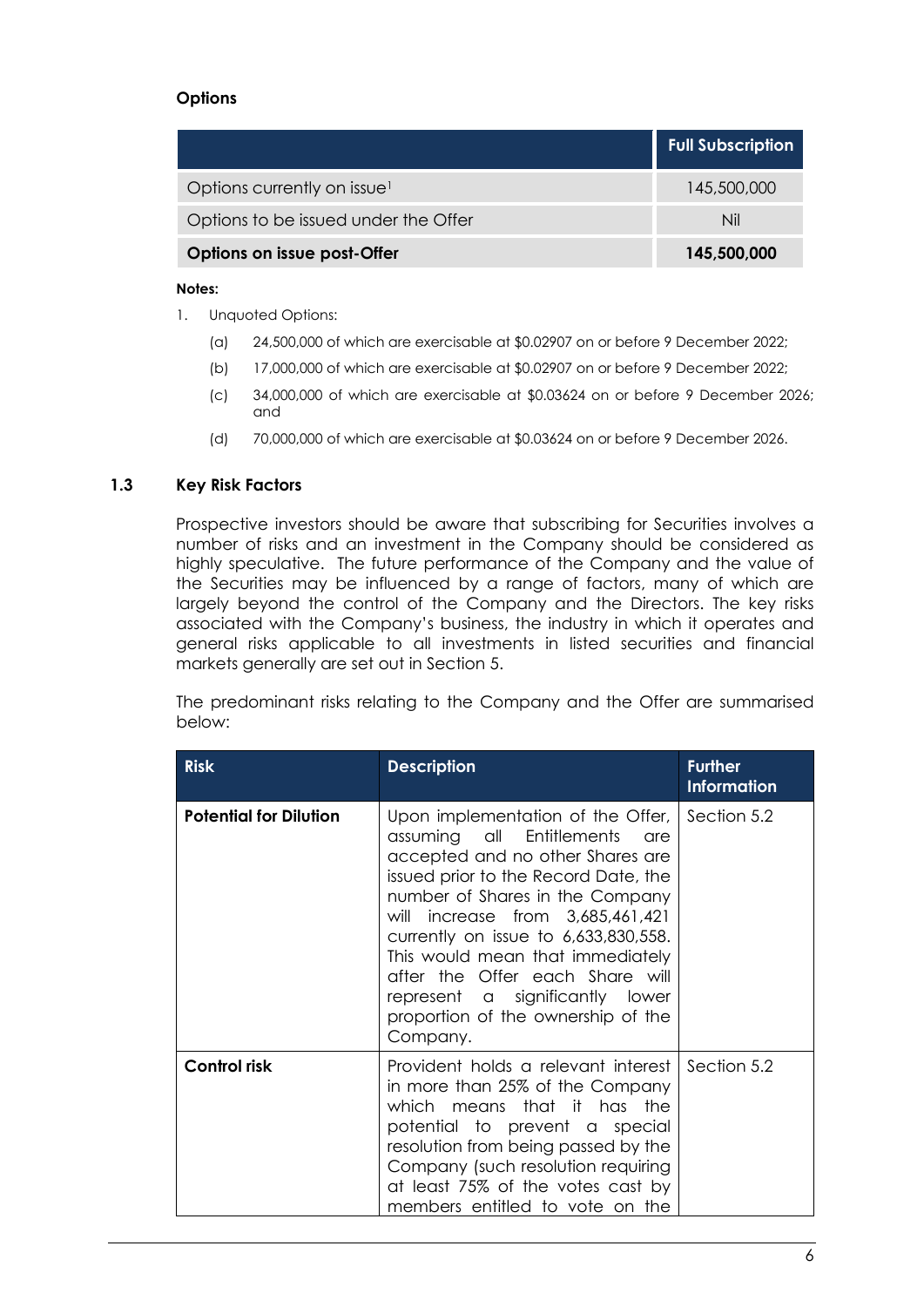|                                                                | resolution).                                                                                                                                                                                                                                                                                                                                                                                                                                                                                     |             |
|----------------------------------------------------------------|--------------------------------------------------------------------------------------------------------------------------------------------------------------------------------------------------------------------------------------------------------------------------------------------------------------------------------------------------------------------------------------------------------------------------------------------------------------------------------------------------|-------------|
| <b>Additional</b><br>requirements<br>for<br>capital            | <b>The</b><br>Company's capital<br>requirements depend on numerous<br>Depending<br>factors.<br>on<br>the<br>Company's ability to generate<br>income from its operations, the<br>Company may require further<br>financing in addition to amounts<br>raised under the Offer.<br>If the<br>Company is unable to<br>obtain<br>additional financing as needed, it<br>may be required to reduce the<br>scope of its operations.                                                                        | Section 5.2 |
| <b>Going Concern</b>                                           | The Company's Half Year Report for<br>the period ended 31 December<br>2021 (Financial Report) includes a<br>note on the financial condition of<br>the Company and the possible<br>existence of a material uncertainty<br>about the Company's ability to<br>continue as a going concern.<br>In the event that the Offer is not<br>completed successfully<br>there<br><b>IS</b><br>significant<br>uncertainty<br>$\alpha$ s<br>to<br>whether<br>the Company<br>can<br>continue as a going concern. | Section 5.2 |
| Commodity<br>price<br>volatility<br>and<br>exchange rate risks | If the Company achieves success<br>leading to mineral production, the<br>revenue it will derive through the<br>sale of commodities exposes the<br>potential income of the Company<br>to commodity price and exchange<br>rate risks. Commodity prices<br>fluctuate and are affected by<br>many factors beyond the control<br>the<br>Company<br><i>(including</i><br>Оf<br>exchange rate fluctuations).                                                                                            | Section 5.3 |
| <b>Permits</b>                                                 | The<br>Company's<br>proposed<br>operations are subject to receiving<br>maintaining licences<br>and<br>and<br>permits (including forestry permits)<br>appropriate governmental<br>from<br>authorities. There is no assurance<br>that delays will not occur<br>in<br>with obtaining<br>connection<br>all<br>renewals<br>necessary<br>Οf<br>licences/permits<br>additional<br><b>or</b><br>permits.                                                                                                 | Section 5.3 |
| <b>Market conditions</b>                                       | Share market conditions may affect<br>value<br>Оf<br>the<br>Company's<br>the<br>quoted securities regardless of the<br>Company's<br>operating<br>performance.                                                                                                                                                                                                                                                                                                                                    | Section 5.4 |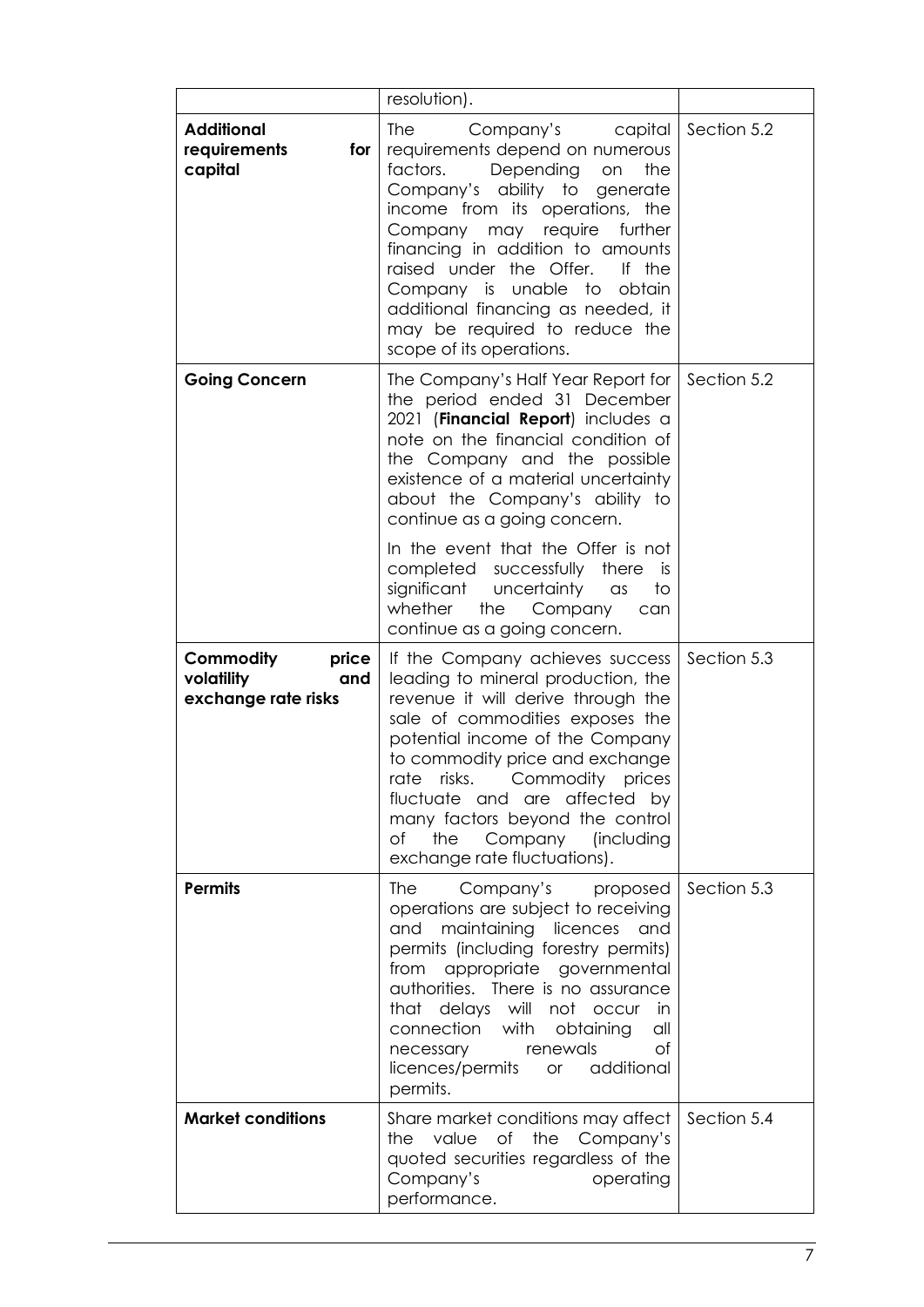### <span id="page-8-1"></span>**1.4 Directors' Interests in Securities**

The relevant interest of each of the Directors in the Securities of the Company as at the date of this Prospectus, together with their respective Entitlement, is set out in the table below:

| <b>Director</b>     | <b>Shares</b> | <b>Options</b> | Entitlement <sup>4</sup> | A\$         |
|---------------------|---------------|----------------|--------------------------|-------------|
| Colin Moorhead      | 2,000,000     | 94,500,000     | 1,600,000                | \$6,400     |
| <b>Gavin Caudle</b> | 963,534,3782  | <b>Nil</b>     | 770,827,503              | \$3,083,310 |
| Misha Collins       | 6,823,5473    | <b>Nil</b>     | 5,458,838                | \$21,835    |
| Daryl Corp          | Nil           | Nil            | Nil                      | \$Nil       |

#### **Notes:**

- 1. Unquoted Options as follows:
	- (a) 14,500,000 of which are exercisable at \$0.02907 on or before 9 December 2022;
	- (b) 10,000,000 of which are exercisable at \$0.02907 on or before 9 December 2022;
	- (c) 20,000,000 of which are exercisable at \$0.03624 on or before 9 December 2026; and
	- (d) 50,000,000 of which are exercisable at \$0.03624 on or before 9 December 2026.
- 2. Of these Shares:
	- (a) 26,613,984 are held directly by Mr Caudle; and
	- (b) 936,920,394 Shares are held indirectly through Provident Minerals Pte Ltd, of which Mr Caudle is a director and shareholder.
- 3. Comprising 2,329,749 Shares held by the <Collins Super Fund> (an entity controlled by Mr Collins) and 4,493,798 Shares held by Insight Capital Management (an entity in which Mr Collins has an ability to influence how shares are voted / disposed).
- 4. All Entitlement amounts have been rounded to the nearest whole number.

Gavin Caudle has entered into an agreement with the Joint Underwriters to subunderwrite the Offer up to US\$500,000 (A\$666,667 based on an exchange rate of A\$1:US\$0.75), equivalent to approximately 166,666,667 Shares. Refer to Section [1.6](#page-9-1) for further information and Section [6.4.2](#page-52-0) for a summary of the terms of the Sub-underwriting Agreement.

The Board recommends that all Shareholders take up their Entitlements. The Directors have indicated their intention to subscribe for their Entitlements.

#### <span id="page-8-0"></span>**1.5 Details of Substantial Holders**

Based on publicly available information as at the date of this Prospectus, those persons which (together with their associates) have a relevant interest in 5% or more of the Shares on issue are set out below: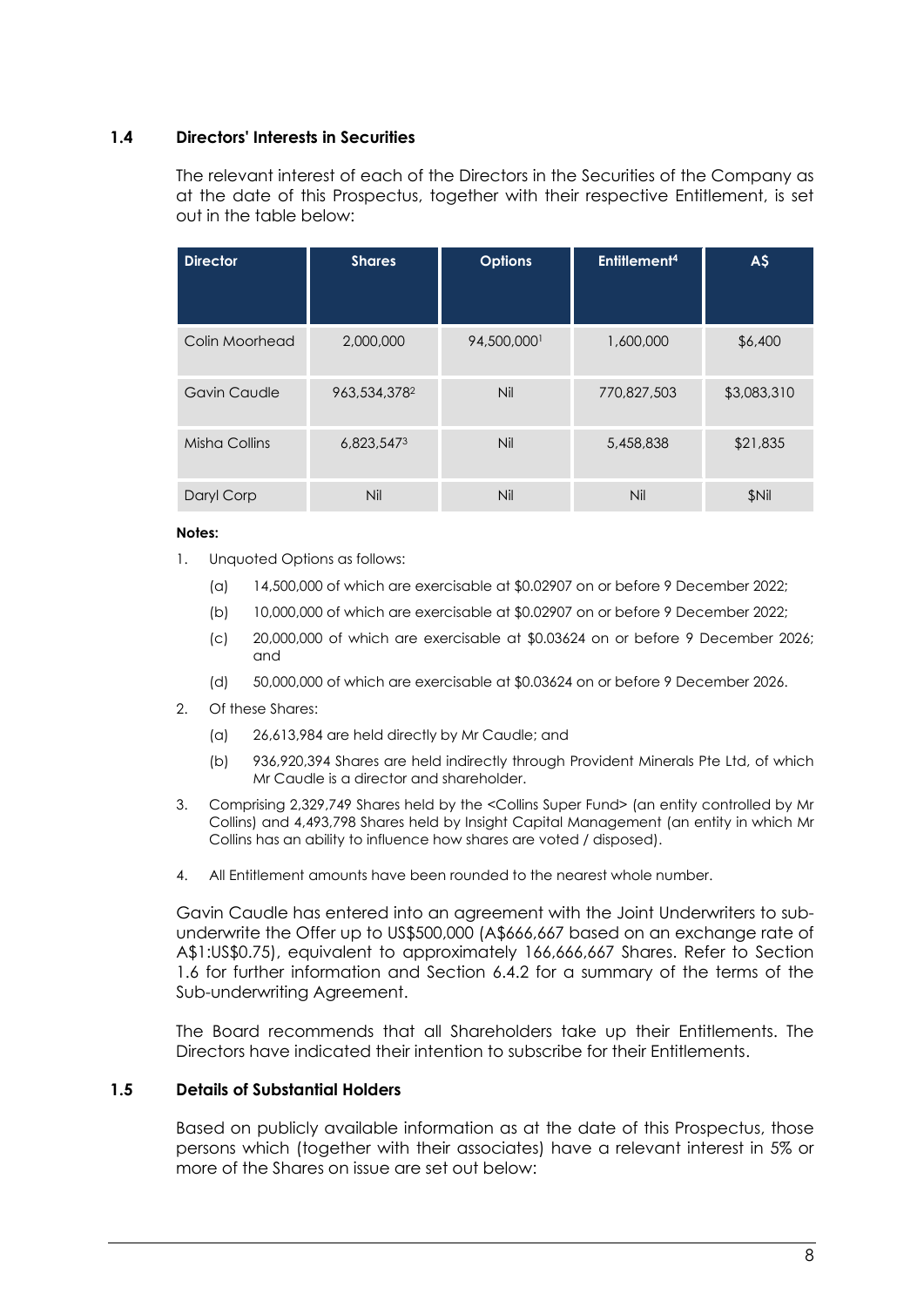| <b>Shareholder</b>                         | <b>Shares</b> | $\%$     |
|--------------------------------------------|---------------|----------|
| Provident Minerals Pte Ltd <sup>1</sup>    | 936,920,394   | 25.42%   |
| PT Saratoga Investama<br>Sedaya Tbk        | 378,429,197   | 10.27%   |
| Eastern Field Developments<br>Ltd          | 278,745,652   | 7.56%    |
| Goldstar Mining Asia<br>Resources (L) BHD  | 243,387,822   | $6.60\%$ |
| Asian Metal Mining<br>Developments Limited | 230,997,117   | 6.27%    |

#### **Notes:**

1. Gavin Caudle, a Director, is also a director and shareholder of Provident Minerals Pte Ltd.

In the event that all Entitlements are accepted there will be no change to the substantial holders on completion of the Offer.

#### <span id="page-9-1"></span>**1.6 Underwriting**

The Offer is partially underwritten by each of Provident Minerals Pte Ltd (**Provident**), PT Saratoga Investama Sedaya Tbk (**Saratoga**), Eastern Field Development Ltd (a subsidiary of PT Merdeka Copper Gold Tbk (**Merdeka**)) (**Eastern Field**), Goldstar Mining Asia Resources (L) BHD (**Goldstar**), Asian Metal Mining Developments Limited (**Asian Metal**) and Tribeca Investment Partners Pty Ltd (**Tribeca**) (together, the **Joint Underwriters**).

The Joint Underwriters have entered into a sub-underwriting agreement in respect of the Offer with Gavin Caudle (a Director) to sub-underwrite the Offer up to US\$500,000 (A\$666,667 based on an exchange rate of A\$1:US\$0.75), equivalent to approximately 166,666,667 Shares at the Offer price.

Under the Underwriting Agreement, the Joint Underwriters have agreed that, other than in relation to Gavin Caudle, no sub-underwriter (if any) will increase their shareholding to above 19.99% as a direct result of the issue of the Shortfall Shares.

Refer to Section [6.4.1](#page-50-0) for a summary of the terms of the Underwriting Agreement and Section [6.4.2](#page-52-0) for a summary of the terms of the Sub-Underwriting Agreement.

#### <span id="page-9-0"></span>**1.7 Debt Conversion**

The Company has entered into shareholder loan agreements with each of Provident, Goldstar and Saratoga (each a **Shareholder Lender**), as announced to ASX on 12 April 2022, 17 February 2022 and 21 January 2022, respectively. The Company received the following loans (including interest accrued at a rate of 10.0% per annum up until 18 May 2022 (being the indicative issue date of Shares under the Offer)):

- (a) US\$1,861,187 (A\$2,481,582) from Provident;
- (b) US\$516,885 (A\$689,181) from Saratoga; and
- (c) US\$307,567 (A\$410,090) from Goldstar,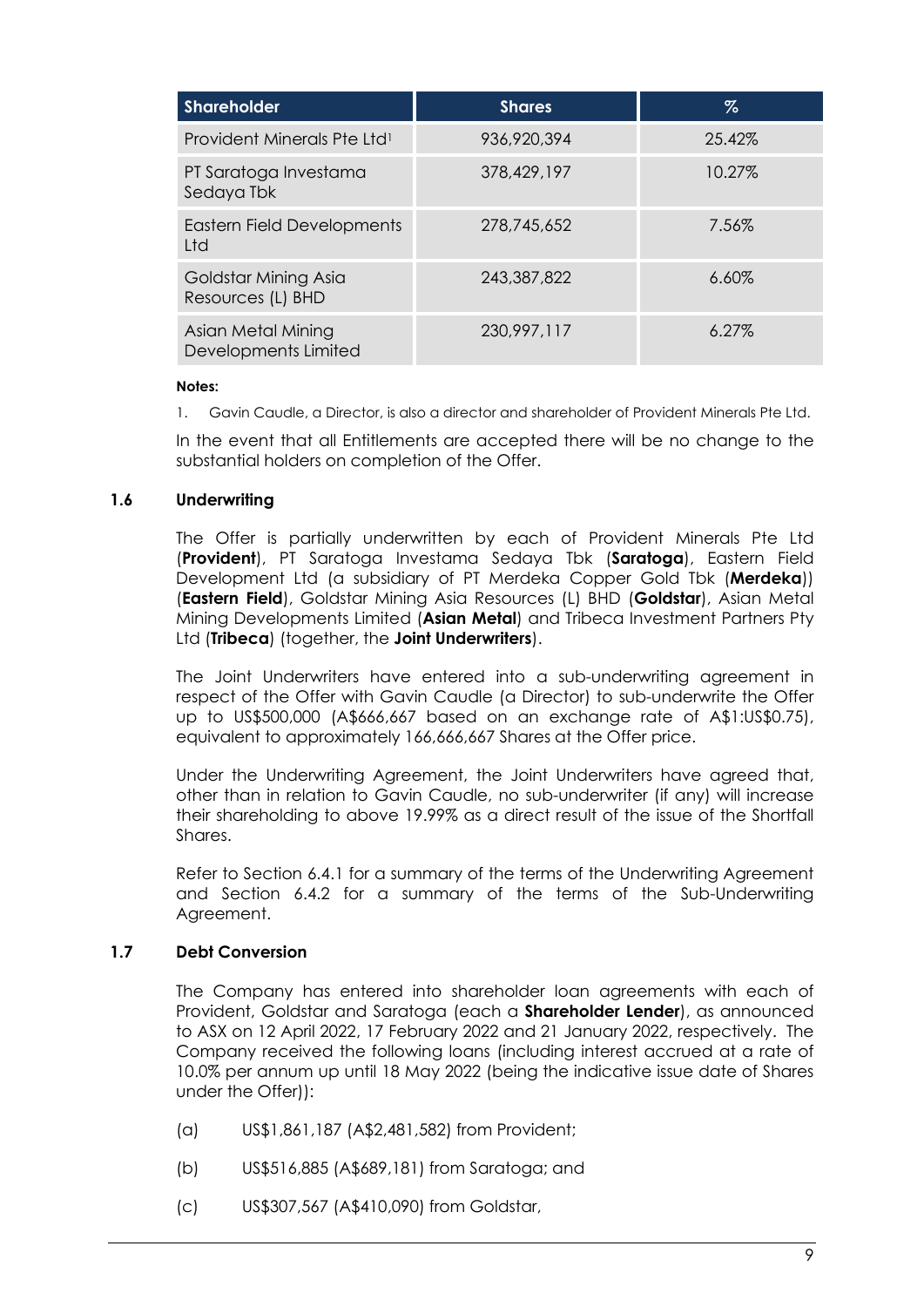(each loan a **Shareholder Loan**).

As at the date of this Prospectus, the Company owes approximately A\$3,580,853 (based on an exchange rate of A\$1:US\$0.75) to the Shareholder Lenders based on the face value of the Shareholder Loans of A\$3,466,667 and interest accrued at a rate of 10.0% per annum up until 18 May 2022 (being the indicative issue date of Shares under the Offer).

It is proposed that the Shareholder Lenders subscribe for Shares under their Entitlements in conversion of the Shareholder Loans (**Debt Conversion**) and based on the assumed exchange rate and interest calculation date set out above:

- (a) 620,395,605 Shares would be issued to Provident;
- (b) 172,295,151 Shares would be issued to Saratoga; and
- (c) 102,522,484 Shares would be issued to Goldstar.

Subject to foreign exchange rates, the amount owed by the Company pursuant to the Shareholder Loans and subsequently the number of Shares to be issued to the Shareholder Lenders may vary accordingly.

As announced to ASX on 18 March 2022, the Company has also received interim funding from Andrew Starkey (a shareholder of the Company) to the amount of US\$508,377 (A\$677,836) (which includes interest to 18 May 2022) (**Starkey Loan**). The Starkey Loan will not be converted into Offer Shares and will be paid out by the Company in cash from the proceeds of the Offer.

## <span id="page-10-0"></span>**1.8 Interests of the Shareholder Lenders and the substantial shareholders in the Company**

The Company notes the following:

- (a) Mr Gavin Caudle is a common director of Merdeka, the Company and Provident. As set out in Sections [1.5](#page-8-0) and [1.7,](#page-9-0) Provident is a substantial Shareholder of the Company.
- (b) Mr. Michael Soeryadjaya is director of Saratoga. As set out in Sections [1.5](#page-8-0) and [1.7,](#page-9-0) Saratoga is a substantial Shareholder of the Company.
- (c) The following substantial Shareholders (whose relevant interests in the Company are set out in Section [1.5\)](#page-8-0) are also shareholders of Eastern Field:
	- (i) Provident holds an approximate 23.2% interest in the shares of Eastern Field (20.53% of which it holds directly);
	- (ii) Saratoga holds an approximate 18.29% direct interest in the shares of Eastern Field; and
	- (iii) Goldstar Asia Mining Resources (L) Berhad (**Goldstar**) holds an approximate 8.78% direct interest in the shares of Eastern Field.
- (d) Merdeka (the parent company of Eastern Field) and the Company share common services and functions: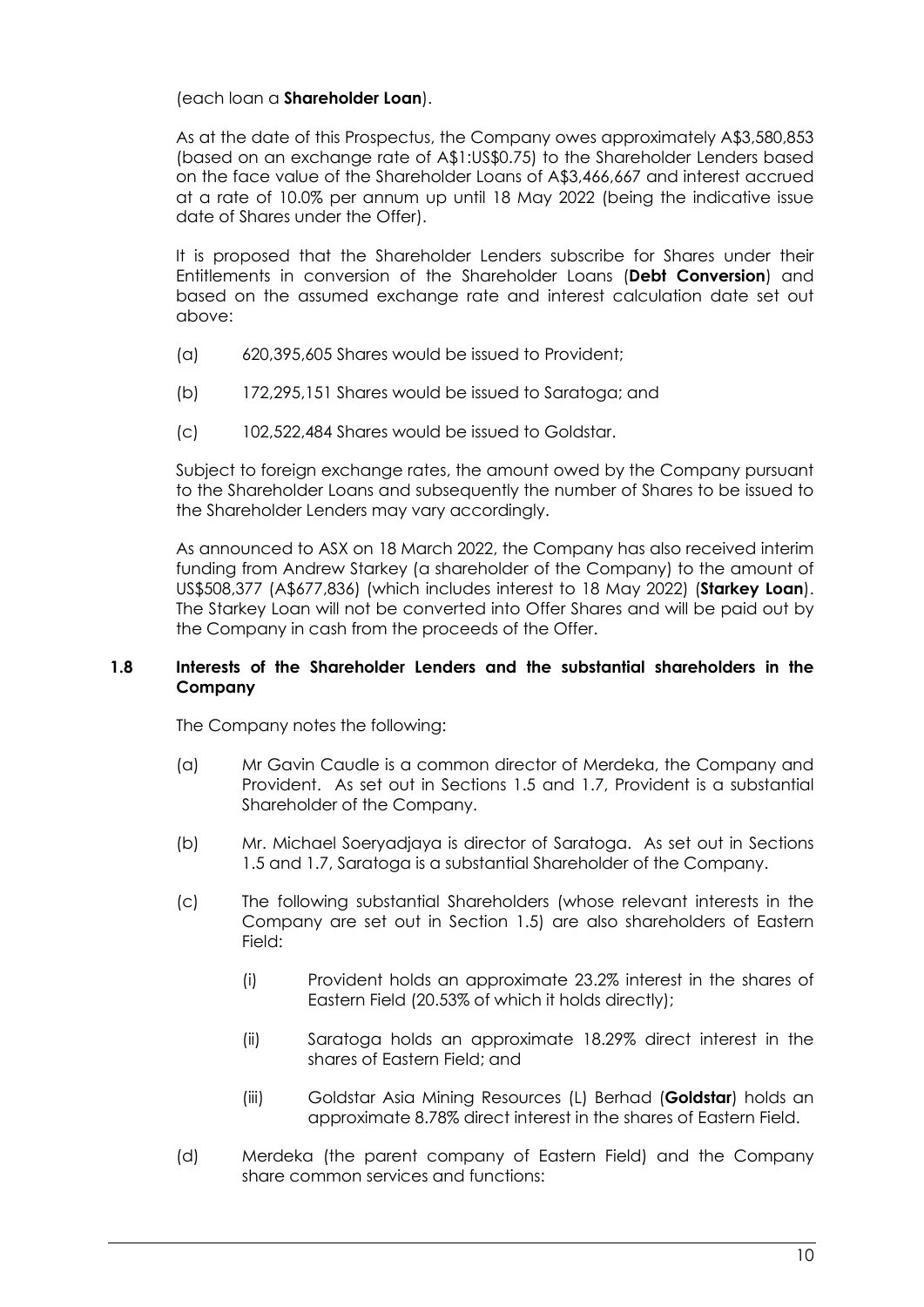- (i) Merdeka and Sorikmas share common office space in Jakarta, Indonesia;
- (ii) Merdeka provides accounting, tax and back office services to the Company and PT Sorikmas Mining (**Sorikmas**, a subsidiary of the Company) through one of its subsidiaries in the same office as Merdeka and Sorikmas; and
- (iii) a senior manager within Merdeka (Boyke P. Abidin, Chief of External Affairs) is a director of Sorikmas.

On this basis, the Company is of the view that Eastern Field and Provident are associates for the purposes of the Corporations Act and Eastern Field's voting power in the Company will include the Shares in which Provident holds a relevant interest.

The voting power in the Company of Eastern Field, Provident and Saratoga (as well as the other Joint Underwriters) may increase as a result of the Debt Conversion and the underwriting. Refer to Section [1.9](#page-11-0) for further information.

## <span id="page-11-0"></span>**1.9 Effect on Control**

The Company has entered into an underwriting agreement with the Joint Underwriters under which the Joint Underwriters have agreed to partially underwrite the Offer. A summary of the material terms and conditions of the Underwriting Agreement are set out in Section [6.4.1](#page-50-0) of this Prospectus.

The Directors of the Company consider, having regard to all available options, that entering into the Underwriting Agreement with the Joint Underwriters provides the Company with the highest degree of certainty in the time available that the Offer will be successful.

Provident, a Joint Underwriter, is a related party of the Company for the purpose of the Corporations Act by virtue of being controlled by Gavin Caudle, a Director. Notwithstanding this relationship between the Company and Provident, the Board (other than Gavin Caudle) considered prior Shareholder approval to the entry into the Underwriting Agreement (which is deemed under the Corporations Act to be the giving of a financial benefit to Provident) was not required on the basis that the terms of the agreement are considered to be 'arm's length'.

The Shareholder Lenders and their associated entities will be issued 895,213,240 Shares pursuant to the Debt Conversion (based on the assumptions as set out in Section [1.7\)](#page-9-0).

For the reasons set out in Section [1.8,](#page-10-0) the Company is of the view that:

- (a) Provident's voting power in the Company will include the Shares in which Eastern Field holds a relevant interest; and
- (b) Eastern Field's voting power in the Company will include the Shares in which Provident holds a relevant interest.

The Joint Underwriters are substantial shareholders of the Company and the extent to which Shares are issued pursuant to the Underwriting Agreement (depending on the level of any Shortfall) will increase the Joint Underwriters' voting power in the Company. The Joint Underwriters' present relevant interest and voting power and changes under various scenarios are set out in the table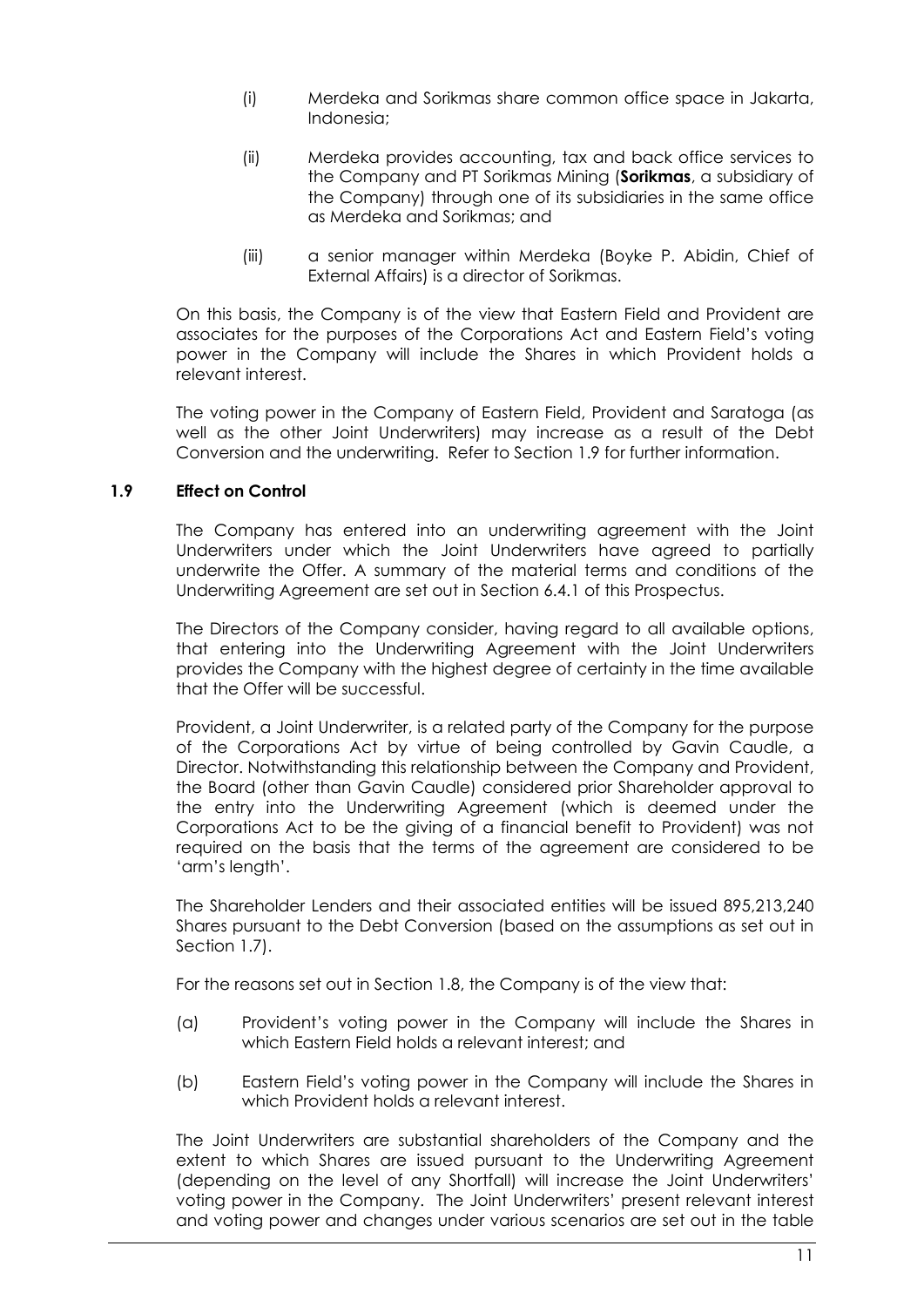below and are based on the assumption that the Joint Underwriters take up their full Entitlement (as Shareholders) under each scenario (which, for the Shareholder Lenders includes the conversion of the Shareholder Loans) and does not take into account the effect of the Sub-underwriting Commitment.

| <b>Joint</b><br>Underwriter /<br><b>Shareholder</b><br><b>Lender</b> | <b>Event</b>                          | <b>Total Relevant</b><br><b>Interest in Shares</b><br>(excluding<br>associates<br>interests) | <b>Relevant</b><br>Interest %<br>(excluding<br>associates<br>interests) | Voting<br>Power <sub>%</sub><br>(*including<br>associates<br>interests) |
|----------------------------------------------------------------------|---------------------------------------|----------------------------------------------------------------------------------------------|-------------------------------------------------------------------------|-------------------------------------------------------------------------|
|                                                                      | Date of Prospectus                    | 936,920,294                                                                                  | 25.42%                                                                  | 32.99%                                                                  |
|                                                                      | Completion<br>of<br>Offer             |                                                                                              |                                                                         |                                                                         |
|                                                                      | Fully<br>$\blacksquare$<br>subscribed | 1,686,456,710                                                                                | 25.42%                                                                  | 32.99%                                                                  |
| Provident*                                                           | 75%<br>$\blacksquare$<br>subscribed   | 2,230,100,263                                                                                | 33.62%                                                                  | 42.88%                                                                  |
|                                                                      | 50%<br>٠<br>subscribed                | 2,460,114,950                                                                                | 37.08%                                                                  | 47.62%                                                                  |
|                                                                      | 25%<br>$\blacksquare$<br>subscribed   | 2,690,129,638                                                                                | 40.55%                                                                  | 52.37%                                                                  |
|                                                                      | Date of Prospectus                    | 378,429,197                                                                                  | 10.27%                                                                  | 10.27%                                                                  |
|                                                                      | Completion<br>of<br>Offer             |                                                                                              |                                                                         |                                                                         |
|                                                                      | Fully<br>$\blacksquare$<br>subscribed | 681,172,555                                                                                  | 10.27%                                                                  | 10.27%                                                                  |
| Saratoga                                                             | 75%<br>$\blacksquare$<br>subscribed   | 844,120,846                                                                                  | 12.72%                                                                  | 12.72%                                                                  |
|                                                                      | 50%<br>subscribed                     | 955,903,319                                                                                  | 14.14%                                                                  | 14.14%                                                                  |
|                                                                      | 25%<br>٠<br>subscribed                | 1,067,685,793                                                                                | 16.09%                                                                  | 16.09%                                                                  |
|                                                                      | Date of Prospectus                    | 278,745,652                                                                                  | 7.56%                                                                   | 32.99%                                                                  |
|                                                                      | Completion<br>of<br>Offer             |                                                                                              |                                                                         |                                                                         |
| Eastern<br>Field*                                                    | Fully<br>$\blacksquare$<br>subscribed | 501,742,174                                                                                  | 7.56%                                                                   | 32.99%                                                                  |
|                                                                      | 75%<br>٠<br>subscribed                | 614,321,941                                                                                  | 9.26%                                                                   | 42.88%                                                                  |
|                                                                      | 50%<br>٠                              | 699, 141, 235                                                                                | 10.54%                                                                  | 47.62%                                                                  |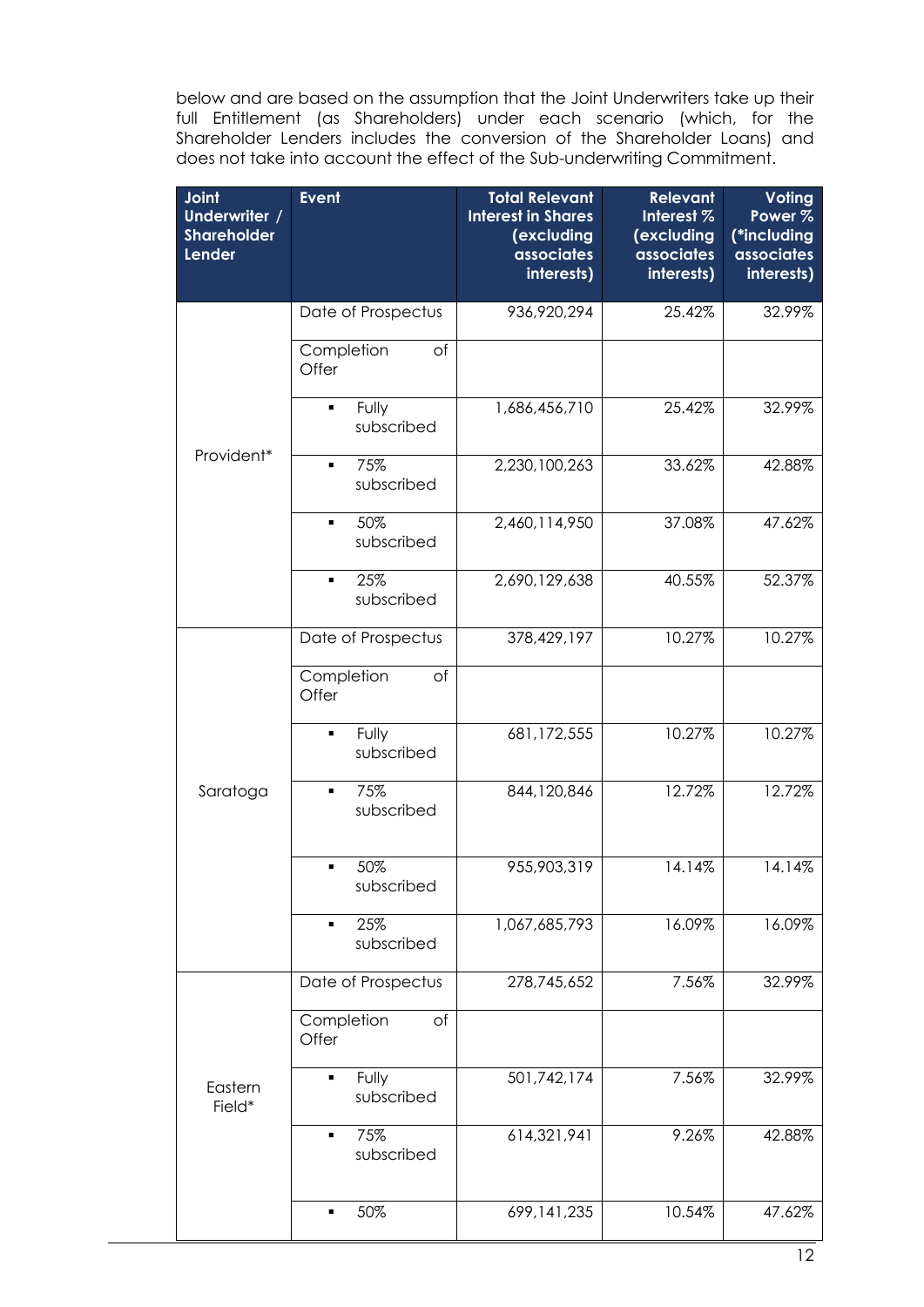|             | subscribed                            |             |        |        |
|-------------|---------------------------------------|-------------|--------|--------|
|             | 25%<br>٠<br>subscribed                | 783,960,530 | 11.82% | 52.37% |
|             | Date of Prospectus                    | 243,387,822 | 6.60%  | 6.60%  |
|             | Completion<br>of<br>Offer             |             |        |        |
|             | Fully<br>$\blacksquare$<br>subscribed | 438,098,080 | 6.60%  | 6.60%  |
| Goldstar    | 75%<br>subscribed                     | 534,091,545 | 8.05%  | 8.05%  |
|             | 50%<br>$\blacksquare$<br>subscribed   | 608,920,495 | 9.18%  | 9.18%  |
|             | 25%<br>$\blacksquare$<br>subscribed   | 683,749,445 | 10.31% | 10.31% |
|             | Date of Prospectus                    | 230,997,117 | 6.27%  | 6.27%  |
|             | Completion<br>of<br>Offer             |             |        |        |
|             | Fully<br>٠<br>subscribed              | 415,794,811 | 6.27%  | 6.27%  |
| Asian Metal | 75%<br>٠<br>subscribed                | 506,134,352 | 7.63%  | 7.63%  |
|             | 50%<br>subscribed                     | 577,409,466 | 8.70%  | 8.70%  |
|             | 25%<br>$\blacksquare$<br>subscribed   | 648,684,580 | 9.78%  | 9.78%  |
|             | Date of Prospectus                    | 170,649,997 | 4.63%  | 4.63%  |
| Tribeca     | Completion<br>of<br>Offer             |             |        |        |
|             | Fully<br>subscribed                   | 307,169,995 | 4.63%  | 4.63%  |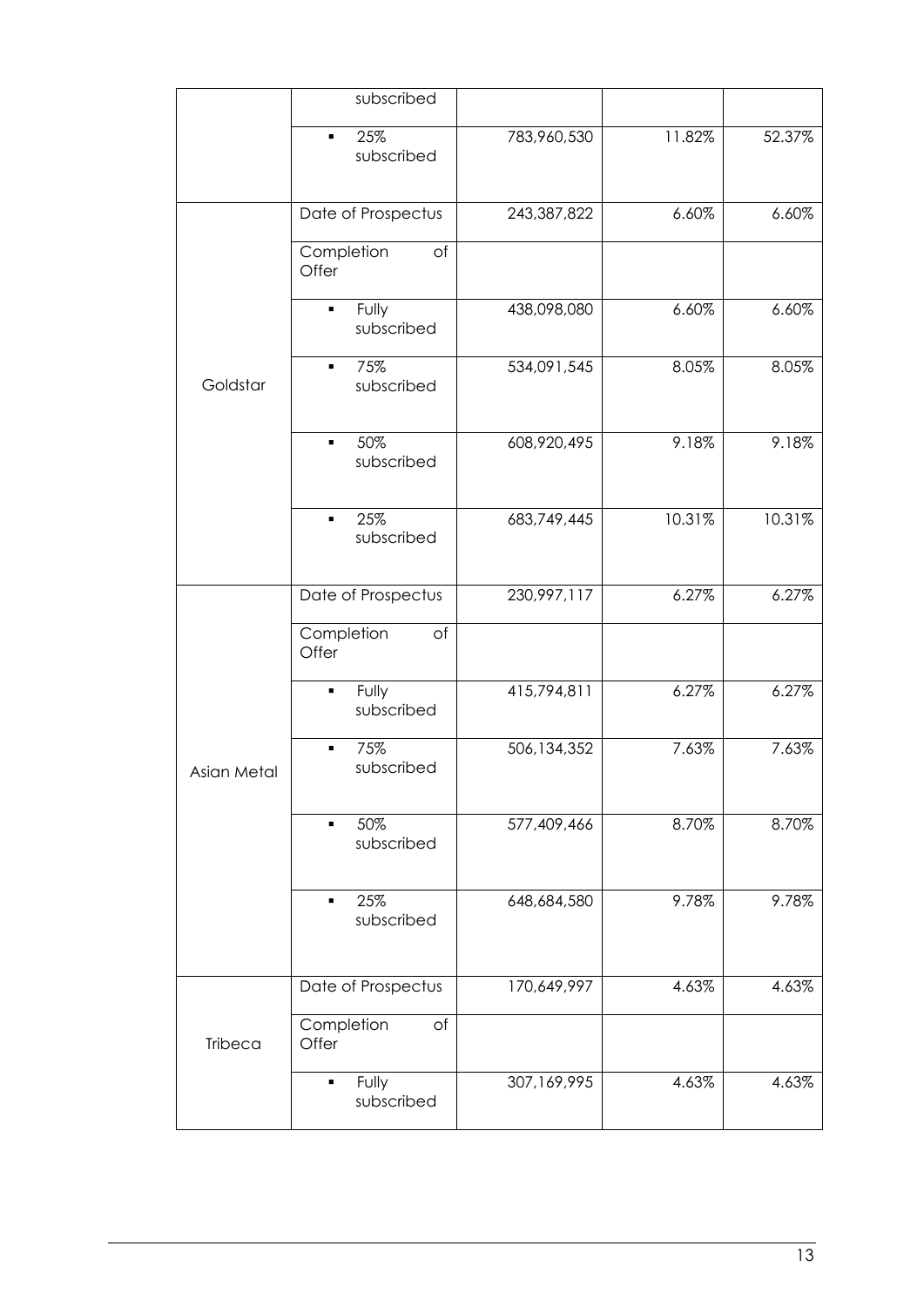| 75%<br>$\blacksquare$<br>subscribed | 371,149,147 | 5.59% | 5.59% |
|-------------------------------------|-------------|-------|-------|
| 50%<br>$\blacksquare$<br>subscribed | 424,723,751 | 6.40% | 6.40% |
| 25%<br>$\blacksquare$<br>subscribed | 478,298,354 | 7.21% | 7.21% |

The number of Shares held by the Joint Underwriters and their voting power in the table above shows the potential effect of the underwriting of the Offer. However, it is unlikely that no Shareholders, other than the Joint Underwriters will take up Entitlements under the Offer. The underwriting obligation and resulting voting power of the Joint Underwriters will reduce by a corresponding amount for the amount of Entitlements under the Offer subscribed for by the other Shareholders.

Under the terms of the Sub-Underwriting Agreement, Gavin Caudle has agreed to sub-underwrite the Offer up to US\$500,000 (A\$666,667 based on an exchange rate of A\$1:US\$0.75) (**Sub-Underwriting Commitment**). Mr Caudle is a related party of the Company because he is a Director. The Sub-Underwriting Commitment is in addition to Mr Caudle's Entitlement that he has agreed to subscribe for. The final amount that Mr Caudle ultimately sub-underwrites will be determined by the Company (in consultation with the Joint Underwriters). Mr Caudle will not be paid any fee for sub-underwriting the Offer. A summary of the Sub-Underwriting Agreement is set out in Section [6.4.2.](#page-52-0)

Based on the number of Shares on issue as at the date of the Prospectus, Mr Caudle holds a direct relevant interest in 26,613,984 Shares (excluding Shares held indirectly through Provident, of which Mr Caudle is a director and shareholder) representing 0.72% of the total Shares on issue. In respect of the Sub-Underwriting Commitment, Mr Caudle may be issued approximately a further 166,666,667 Shares at the Offer price.

Mr Caudle's relevant interest and voting power will also include the relevant interest and voting power of Provident, an entity that is controlled by Mr Caudle by virtue of his position as a director and shareholder. Refer to the table above for further details regarding Provident's relevant interest and voting power under various scenarios.

Prior to entering into the Underwriting Agreement and Sub-Underwriting Commitment, the Company considered alternative options to mitigate the potential control effects. In the Board's opinion, in the current commercial environment the underwriting by the Joint Underwriters was the most suitable underwriting option that was available to the Company.

In order to mitigate the potential control effects of the Underwriting and Sub-Underwriting Commitment:

(a) the Directors have each indicated their intention of taking up their respective Entitlement (which together will reduce any potential Shortfall) (for further details, refer to Section [2.7\)](#page-20-1);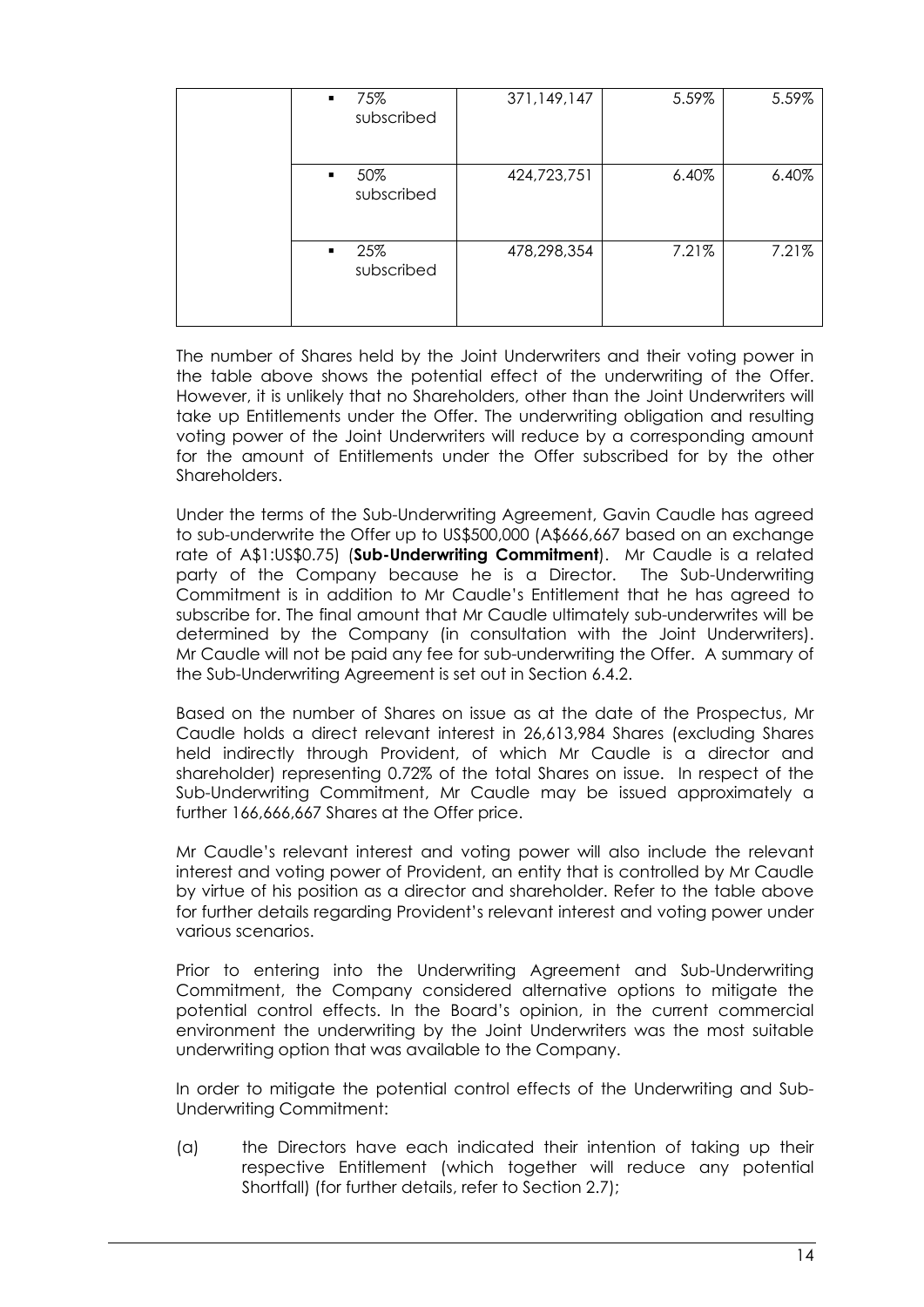- (b) the Company has included a Shortfall Offer, as described in Section [2.7;](#page-20-1) and
- (c) the Joint Underwriters have agreed with the Company that eligible Shareholders who participate in the Shortfall Offer will be given priority over the Joint Underwriters in respect of any Shortfall.

Notwithstanding the potential control effect of the Joint Underwriters underwriting the Offer, the Company understands that, other than as disclosed in this Prospectus and previously announced by the Company, the Joint Underwriters have no present intention of making any significant changes to the business of the Company. These intentions are based on information concerning the Company, its business and the business environment which is known to the Joint Underwriters at the date of this Prospectus. These present intentions may change as new information becomes available, as circumstances change or in the light of all material information, facts and circumstances necessary to assess the operational, commercial, taxation and financial implications of those decisions at the relevant time.

#### **1.10 Potential dilution on non-participating Shareholders**

In addition to potential control impacts set out in Section [1.9,](#page-11-0) Shareholders should note that if they do not participate in the Offer, their holdings are likely to be diluted by approximately 44% (as compared to their holdings and number of Shares on issue as at the date of this Prospectus).

For illustrative purposes, the table below shows how the dilution may impact the holdings of Shareholders:

| <b>Holder</b> | Holding as<br>at Record<br>date | % at Record<br>Date | <b>Entitlements</b><br>under the<br><b>Offer</b> | <b>Holdings if</b><br>Offer not<br>taken Up | % post Offer |
|---------------|---------------------------------|---------------------|--------------------------------------------------|---------------------------------------------|--------------|
| Shareholder 1 | 10,000,000                      | 0.27%               | 8,000,000                                        | 10,000,000                                  | 0.15%        |
| Shareholder 2 | 5,000,000                       | 0.14%               | 4,000,000                                        | 5,000,000                                   | $0.08\%$     |
| Shareholder 3 | 1,500,000                       | 0.04%               | 1,200,000                                        | 1,500,000                                   | 0.02%        |
| Shareholder 4 | 400,000                         | 0.01%               | 320,000                                          | 400,000                                     | $0.006\%$    |
| Shareholder 5 | 50,000                          | 0.001%              | 40,000                                           | 50,000                                      | $0.001\%$    |

#### **Notes:**

- 1. This is based on an issued share capital of 3,685,461,421 Shares as at the date of the Prospectus and assumes no Options currently on issue are exercised.
- 2. The dilutionary effect shown in the table is the maximum percentage on the assumption that those Entitlements not accepted by Eligible Shareholders are placed under the Underwriting and Shortfall Offer. In the event all Entitlements are not accepted and some or all of the resulting Shortfall was not subsequently placed, the dilution effect for each Shareholder not accepting their Entitlement would be a lesser percentage.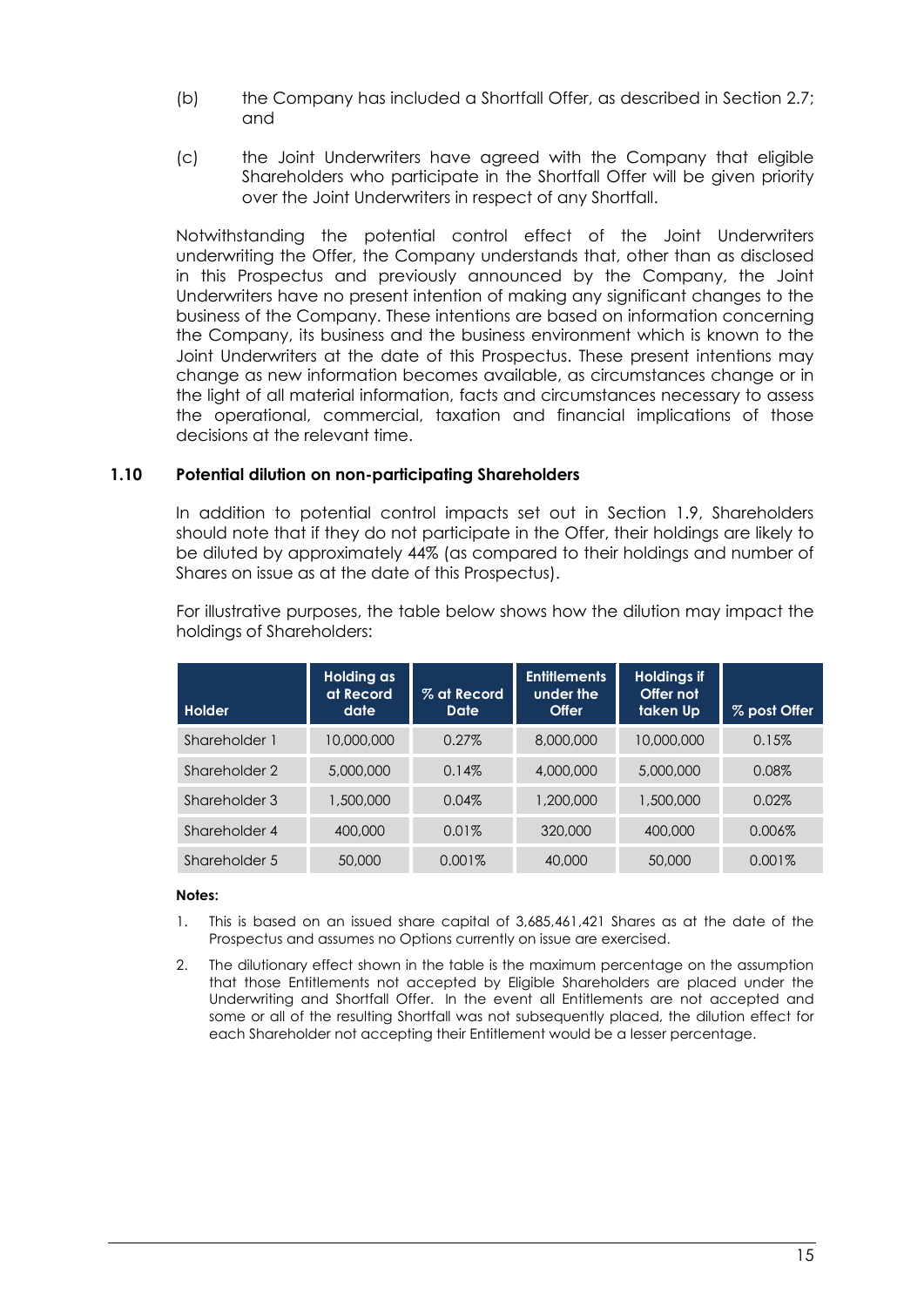# <span id="page-16-0"></span>**2. DETAILS OF THE OFFER**

#### **2.1 The Offer**

The Offer is being made as a pro-rata non-renounceable entitlement issue of four (4) New Shares for every five (5) Shares held by Shareholders registered on the Record Date at an issue price of \$0.004 per Share. Fractional entitlements will be rounded down to the nearest whole number.

Based on the capital structure of the Company as at the date of this Prospectus, (and assuming no Shares are issued prior to the Record Date including on exercise or conversion of Options on issue) approximately 2,948,369,137 Shares (including Shares issued pursuant to the Debt Conversion) may be issued under the Offer to raise up to \$11,793,477 (before costs and subject to the application of the Debt Conversion Facility).

The Shareholder Lenders may elect to take up their Entitlement by means of converting of some or all of the existing debt owed to them by the Company (at an issue price of A\$0.004 per Share) under the Debt Conversion Facility. Details of the Debt Conversion Facility are set out in Section [2.6.](#page-20-0)

As at the date of this Prospectus, the Company has 145,500,000 Options on issue all of which may be exercised prior to the Record Date in order to participate in the Offer. Please refer to Section [4.2](#page-33-0) for information on the exercise price and expiry date of the Options on issue.

All of the Shares offered under this Prospectus will rank equally with the Shares on issue at the date of this Prospectus. Please refer to Section [4.1](#page-31-1) for further information regarding the rights and liabilities attaching to the Shares.

The purpose of the Offer and the intended use of funds raised are set out in Section [3.](#page-27-0)

Each Eligible Shareholder participating in the Offer represents and warrants that it (and any person for whom it is acting):

- (a) is in Australia, or, if not in Australia, is in another Permitted Jurisdiction;
- (b) if in China, is a (i) "qualified domestic institutional investor" as approved by the relevant PRC regulatory authorities to invest in overseas capital markets; (ii) sovereign wealth fund or quasi-government investment fund that has the authorization to make overseas investment; or (iii) other type of qualified investor that has obtained all necessary PRC governmental approvals, registrations and/or filings (whether statutorily or otherwise);
- (c) if in the United States, is an Accredited Investor and has delivered to the Company a form of US investor certificate;
- (d) understands that the New Shares have not been, and will not be, registered under the US Securities Act or the securities laws of any state or other jurisdiction of the United States;
- (e) has not and will not send this Prospectus or the Entitlement and Acceptance Form, or copies thereof, or any other material relating to the Offer to any person in the United States or elsewhere outside Australia;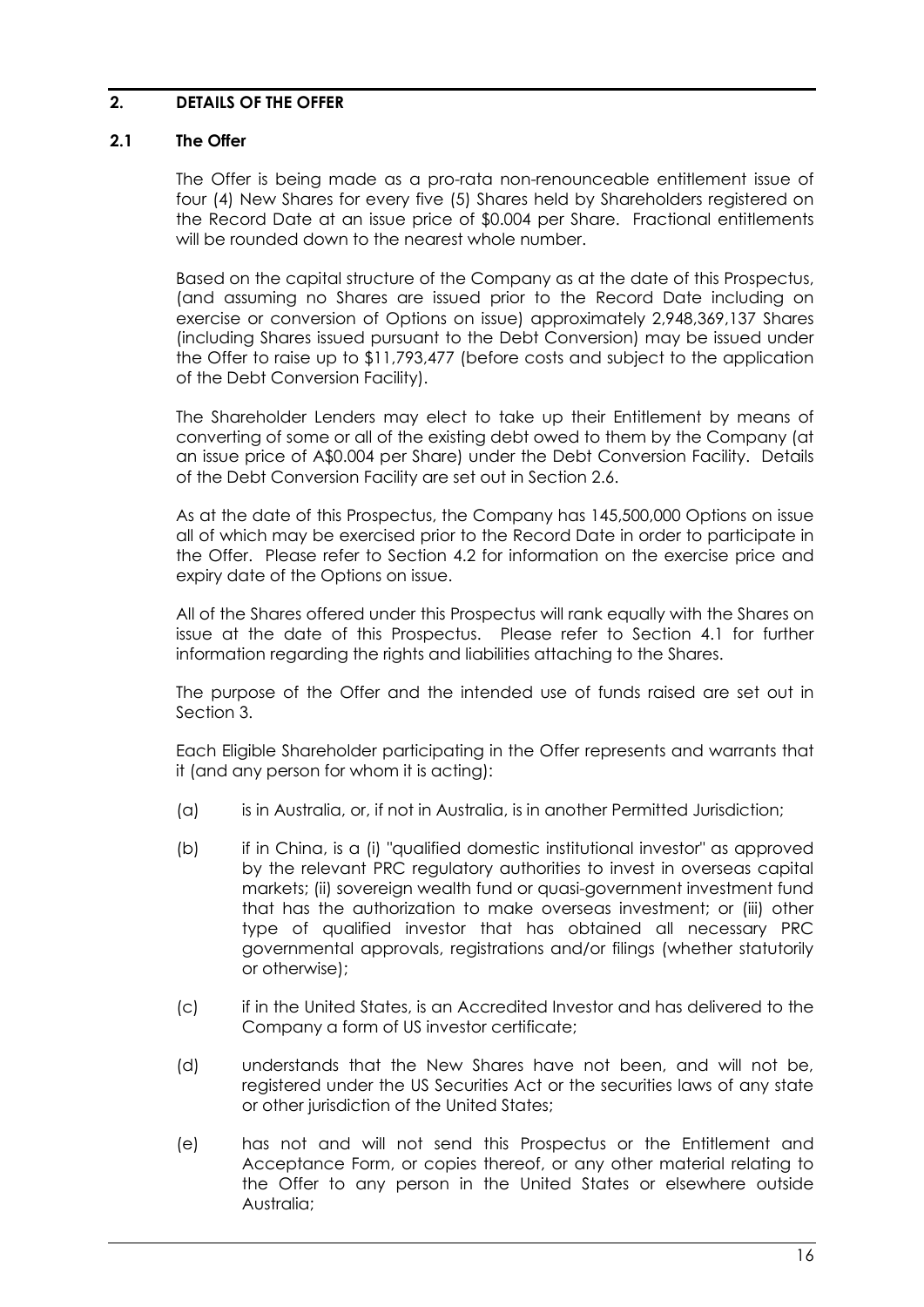- (f) if it is acting as a nominee or custodian, each beneficial holder on whose behalf it is submitting the Entitlement and Acceptance Form is resident in Australia, British Virgin Islands, Canada, Malaysia, New Zealand, Philippines or Singapore and is not in the United States or any other country and is not acting for the account or benefit of a person in the United States, and it has not sent this Prospectus, the Entitlement and Acceptance Form or any information relating to the Offer to any person other than beneficial shareholders of the Company who are resident in Australia, British Virgin Islands, Canada, Malaysia, New Zealand, Philippines and Singapore; and
- (g) acknowledges that, if it decides to sell or otherwise transfer any Securities, it will only do so in regular way transactions on the ASX where neither it nor any person acting on its behalf knows, or has reason to know, that the sale has been pre-arranged with, or that the purchaser is, a person in the United States.

## **2.2 What Eligible Shareholders may do**

The number of Shares to which Eligible Shareholders are entitled is shown on the personalised Entitlement and Acceptance Form (which accompanies this Prospectus) and will be available through the Automic Investor Portal at [https://investor.automic.com.au/#/home.](https://investor.automic.com.au/#/home) Eligible Shareholders may choose any of the options set out in the table below.

| Option                                                                                           | <b>Key Considerations</b>                                                                                                                                                                                                                                                                                                                                                                                                                             | For more<br><i>information</i>     |
|--------------------------------------------------------------------------------------------------|-------------------------------------------------------------------------------------------------------------------------------------------------------------------------------------------------------------------------------------------------------------------------------------------------------------------------------------------------------------------------------------------------------------------------------------------------------|------------------------------------|
| Take up all of<br>your Entitlement                                                               | Should you wish to accept all of your<br>$\bullet$<br>Entitlement, then your application for<br>Shares under this Prospectus must be made<br>instructions<br>by following<br>the<br>the<br>on<br>Entitlement<br>personalised<br>and<br>Acceptance<br>which<br>Form<br>be<br>can<br>accessed<br>at<br>https://investor.automic.com.au/#/home<br>. Please read the instructions carefully.                                                              | Section 2.3<br>and<br>Section 2.4. |
|                                                                                                  | Payment can be made by the methods<br>$\bullet$<br>set out in Section 2.3. As set out in<br>Section 2.3, if you pay by BPAY or EFT, you<br>do not need to return the Entitlement and<br>Acceptance Form.                                                                                                                                                                                                                                              |                                    |
| Take up all of<br>your Entitlement<br>and also apply<br><b>Shortfall</b><br>for<br><b>Shares</b> | Should you wish to accept all of your<br>$\bullet$<br>Entitlement and apply for Shortfall Shares,<br>then your application for your Entitlement<br>and additional Shortfall Shares under this<br>Prospectus must be made by following the<br>instructions<br>your<br>personalised<br>on<br>Entitlement and Acceptance Form which<br>accessed<br>can<br>be<br>αt<br>https://investor.automic.com.au/#/home.<br>Please read the instructions carefully. | Sections<br>2.3, 2.4 and<br>2.7.   |
|                                                                                                  | Payment can be made by the methods set<br>٠<br>out in Section 2.3. Payment should be<br>made for your Entitlement and the amount<br>of the Shortfall for which you are applying.                                                                                                                                                                                                                                                                      |                                    |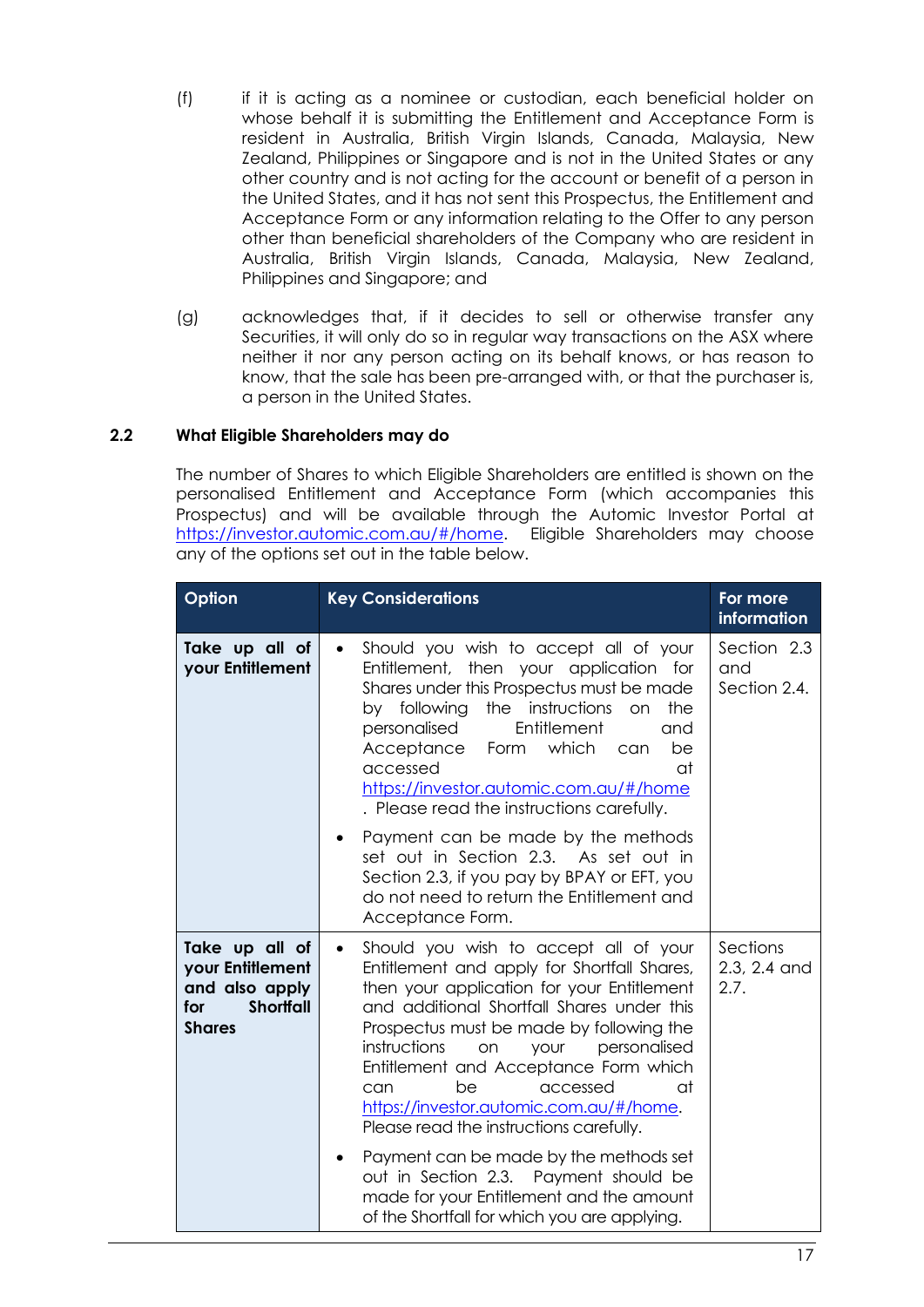| Option                                                                                                       | <b>Key Considerations</b>                                                                                                                                                                                                                                                                                                                                                  | For more<br>information           |
|--------------------------------------------------------------------------------------------------------------|----------------------------------------------------------------------------------------------------------------------------------------------------------------------------------------------------------------------------------------------------------------------------------------------------------------------------------------------------------------------------|-----------------------------------|
|                                                                                                              | If you apply for Shortfall Shares beyond<br>your Entitlement you are deemed to have<br>accepted your Entitlement in full. You<br>should note that the allocation of Shortfall<br>Shares is at the Company's discretion as<br>per the allocation policy set out in Section<br>2.7. Accordingly, your application for<br>additional Shortfall Shares may be scaled-<br>back. |                                   |
|                                                                                                              | The Company's decision on the number of<br>٠<br>Shortfall Shares to be allocated to you will<br>be final.                                                                                                                                                                                                                                                                  |                                   |
| <b>Take</b><br>Up<br>a<br>proportion<br>Οf<br>your Entitlement<br>and allow<br>the<br>balance<br>to<br>lapse | If you wish to take up only part of your<br>Entitlement and allow the balance to<br>lapse, your application must be for the<br>number of Shares you wish to take up and<br>making payment using the methods set out<br>in Section 2.3.                                                                                                                                     | Section 2.3<br>and<br>Section 2.4 |
| Allow all or part<br>οf<br><b>your</b><br>to<br><b>Entitlement</b><br>lapse                                  | If you do not wish to accept any part of<br>your Entitlement, you are not obliged to do<br>anything. If you do not take up your<br>Entitlement by the Closing Date, the Offer<br>to you will lapse.                                                                                                                                                                        | N/A                               |

The Offer is non-renounceable. Accordingly, a Shareholder may not sell or transfer all or part of their Entitlement.

#### <span id="page-18-0"></span>**2.3 Payment options**

#### (a) **By BPAY®**

For payment by BPAY®, please follow the instructions on the Entitlement and Acceptance Form. You can only make a payment via BPAY® if you are the holder of an account with an Australian financial institution that supports BPAY® transactions. Please note that should you choose to pay by BPAY®:

- (i) you do not need to submit the Entitlement and Acceptance Form but are taken to have made the declarations on that Entitlement and Acceptance Form;
- (ii) if you do not pay for your Entitlement in full, you are deemed to have taken up your Entitlement in respect of such whole number of Shares which is covered in full by your Application monies; and
- (iii) if you pay more than is required to subscribe for your Entitlement, you will be taken to have applied for Shortfall Shares (if any) under the Shortfall Offer, to the extent of the excess.

You should be aware that your own financial institution may implement earlier cut-off times with regard to electronic payment, and you should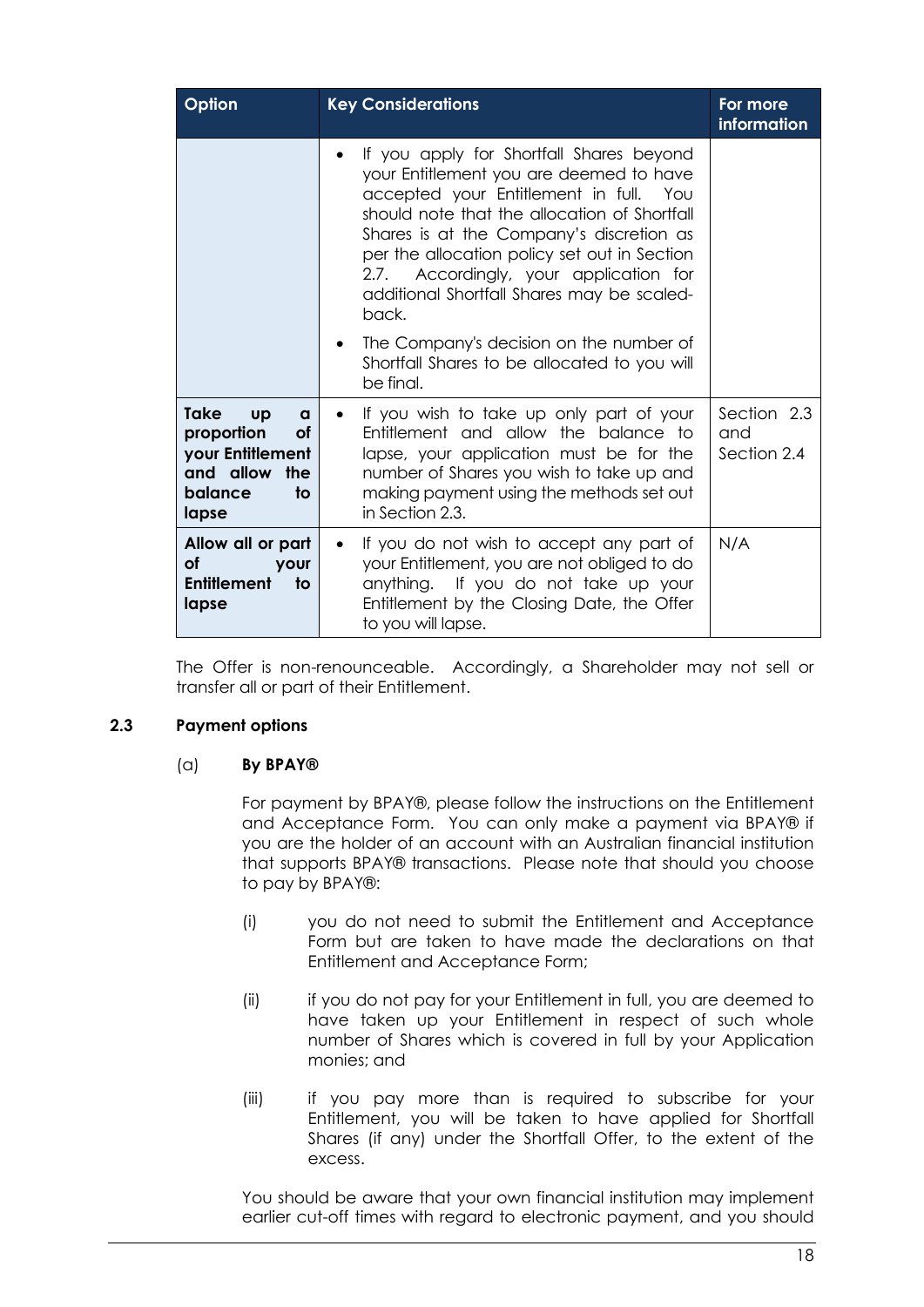therefore take this into consideration when making payment. **It is your responsibility to ensure that funds submitted through BPAY® are received by 5:00 pm (AEST) on the Closing Date. The Company and the Share Registry shall not be responsible for any delay in the receipt of the BPAY® payment.**

#### **Guidance where you have more than one CRN (Shareholding of Shares)**

If you have more than one shareholding of Shares and consequently receive more than one Entitlement and Acceptance Form, when taking up your Entitlement in respect of one of those Shareholdings only use the CRN specific to that Shareholding as set out in the applicable Entitlement and Acceptance Form. **Do not use the same CRN for more than one of your Shareholdings**. This can result in your Application monies being applied to your Entitlement in respect of only one of your Shareholdings (with the result that any Application in respect of your remaining Shareholdings will not be valid).

## (b) **By Electronic Funds Transfer**

For payment by Electronic Funds Transfer (**EFT**), please follow the instructions on the Entitlement and Acceptance Form. You can only make a payment via EFT if you are the holder of an account that supports EFT transactions to an Australian bank account. Please note that should you choose to pay by EFT:

- (i) you do not need to submit the Entitlement and Acceptance Form but are taken to have made the declarations on that Entitlement and Acceptance Form;
- (ii) if you do not pay for your Entitlement in full, you are deemed to have taken up your Entitlement in respect of such whole number of Shares which is covered in full by your Application monies; and
- (iii) if you pay more than is required to subscribe for your Entitlement, you will be taken to have applied for Shortfall Shares (if any) under the Shortfall Offer, to the extent of the excess.

#### (c) **By Cheque**

Payment by cheque or cash will not be accepted.

#### <span id="page-19-0"></span>**2.4 Implications of an acceptance**

Returning a completed Entitlement and Acceptance Form or paying any Application monies by BPAY® or EFT will be taken to constitute a representation by you that:

- (a) you have received a copy of this Prospectus and the accompanying Entitlement and Acceptance Form, and read them both in their entirety;
- (b) you acknowledge that once the Entitlement and Acceptance Form is returned, or a BPAY® or EFT payment instruction is given in relation to any Application monies, the application may not be varied or withdrawn except as required by law.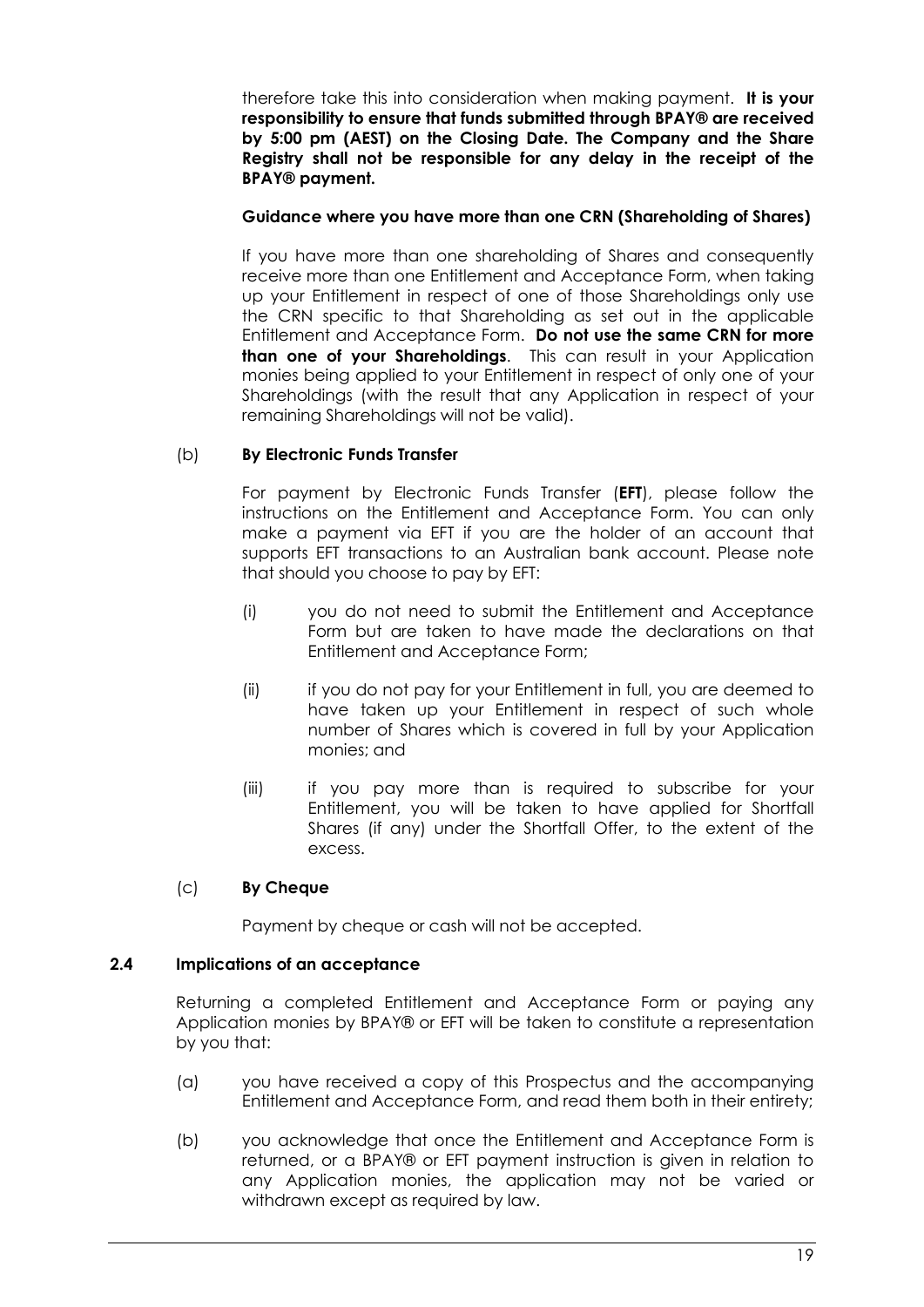#### **2.5 Minimum subscription**

There is no minimum subscription.

#### <span id="page-20-0"></span>**2.6 Debt Conversion Facility**

If you are a Shareholder Lender, you may elect to take up your Entitlement by means of the conversion of some or all of the existing debt owed to you by the Company. The conversion will be undertaken on a dollar for dollar basis (subject to foreign exchange conversion) at the issue price of the Offer (being A\$0.004 per Share), and, in the case of any fractional entitlements, the number of Shares arising from the conversion of the debt shall be rounded down to the nearest whole number.

For clarity, the Debt Conversion Facility does not enable any Shareholder Lender to take up more Shares under the Offer than if the facility was not available. That is, Shareholder Lenders may only convert the amount owed to them (including interest accrued on debt) by the Company through subscribing for their Entitlement.

To elect to satisfy the Application monies in respect of your Entitlement by converting some of all of the existing debt owed to you by the Company, you will need to complete the appropriate section in the Entitlement and Acceptance Form.

To the extent that Entitlements are taken up through the use of the Debt Conversion Facility, the amount payable to Shareholder Lender will reduce by the equivalent amount from the effective proceeds of the Offer.

The following Shareholder Lenders have given the following firm commitments regarding their subscription for Shares utilising the Debt Conversion Facility:

| <b>Shareholder Lender</b>           | Amount owing by<br>Company <sup>1,2</sup> | <b>Amount of Shares to</b><br>be issued on<br>conversion of amounts<br>$1$ owed $3$ | <b>Amount owed by</b><br><b>Company on</b><br>completion of the<br>Offer |
|-------------------------------------|-------------------------------------------|-------------------------------------------------------------------------------------|--------------------------------------------------------------------------|
| Provident Minerals Pte<br>Ltd       | \$2,481,582                               | 620.395.605                                                                         | \$0                                                                      |
| PT Saratoga<br>Investama Sedaya Tbk | \$689,181                                 | 172,295,151                                                                         | \$0                                                                      |
| Goldstar Mining Asia                | \$410,090                                 | 102,522,484                                                                         | \$0                                                                      |

#### **Notes:**

- 1. Includes US\$ denominated debt. A\$ equivalent of US\$ denominated debt at an assumed FX rate of A\$1 = US\$0.75.
- 2. Includes interest accrued at a rate of 10.0% per annum up until 18 May 2022 (being the indicative issue date of Shares under the Offer).
- 3. Amounts that the Company will owe these Shareholders Lenders (including accrued interest on debts), which are subject to the fluctuation in A\$:US\$ exchange rates. Consequently the number of Shares to be issued to the Shareholder Lenders may vary from the amount stated.

#### <span id="page-20-1"></span>**2.7 Shortfall Offer**

Any Entitlement not taken up pursuant to the Offer will form the Shortfall Offer. The Shortfall Offer is a separate offer made pursuant to this Prospectus and will remain open for up to three months following the Closing Date. The issue price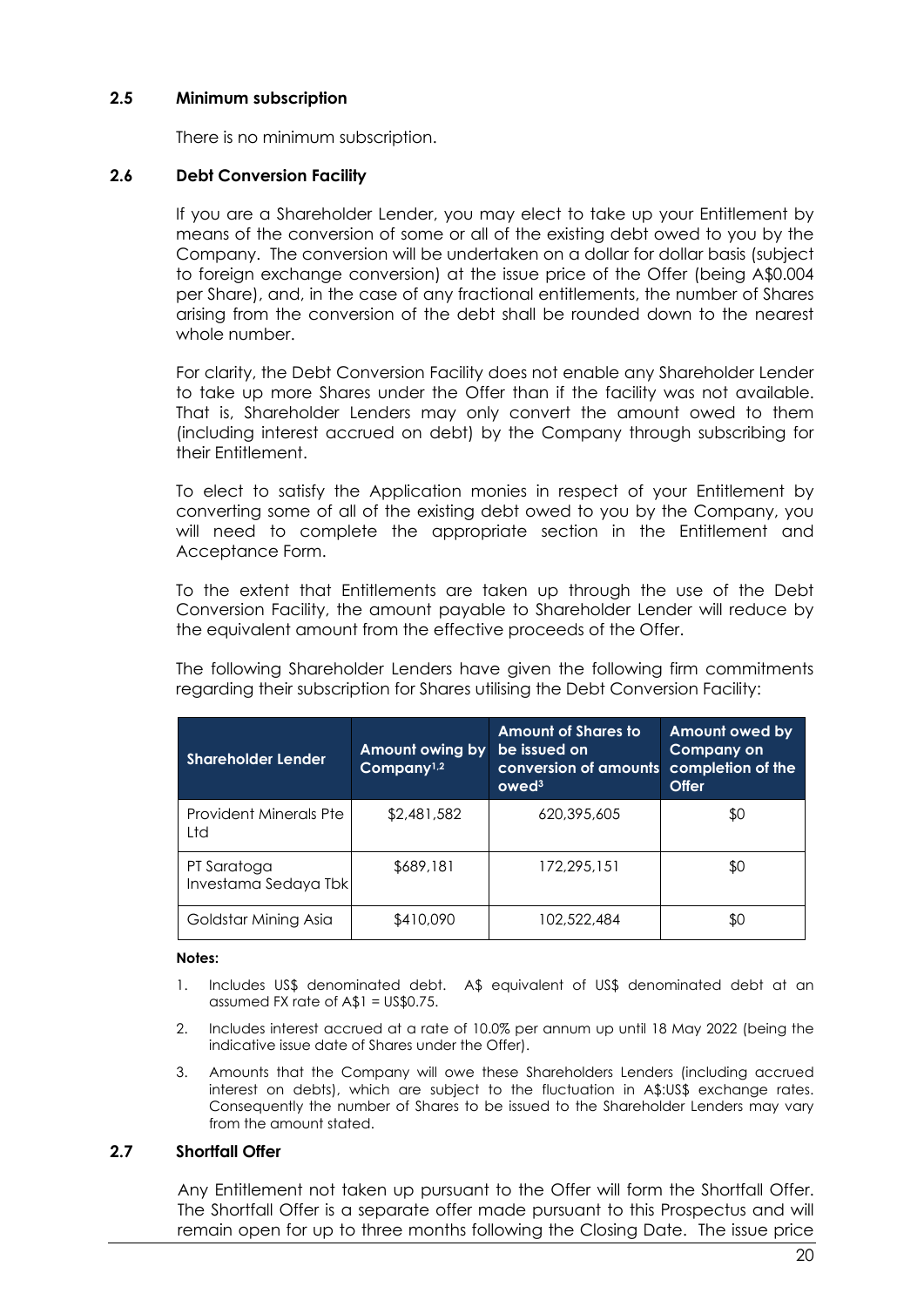for each Share to be issued under the Shortfall Offer shall be \$0.004 being the price at which Shares have been offered under the Offer.

If you do not wish to take up any part of your Entitlement you are not required to take any action. That part of your Entitlement not taken up will form part of the Shortfall Offer and potentially be allocated to other Eligible Shareholders or other third parties as part of the Shortfall Offer. The Shortfall Offer will only be available where there is a Shortfall between applications received from Eligible Shareholders and the number of Shares proposed to be issued under the Offer.

Eligible Shareholders who wish to subscribe for Securities above their Entitlement are invited to apply for Shortfall Shares under the Shortfall Offer by completing the appropriate section on their Entitlement and Acceptance Form or by making payment for such Shortfall Shares in accordance with Section [2.3.](#page-18-0)

Allocation of the Shortfall Shares will be at the discretion of the Board in conjunction with the Joint Underwriters and will otherwise be subject to the terms of the Underwriting Agreement, details of which are set out in Section [6.4.1.](#page-50-0) If the Offer is oversubscribed (by take up of Entitlements and applications for Shortfall Shares by Eligible Shareholders), scale back will be applied to applications under the Shortfall Offer on a pro-rata basis to the respective shareholdings of Eligible Shareholders. There is no guarantee that Eligible Shareholders will receive Shares applied for under the Shortfall Offer.

The Joint Underwriters note that no Shares will be issued to an applicant under this Prospectus or via the Shortfall Offer if the issue of Securities would contravene the takeover prohibition in section 606 of the Corporations Act. Except as disclosed in this Prospectus, no Shares will be issued via the Shortfall Offer to any related parties of the Company.

Eligible Shareholders resident in jurisdictions outside Australia should note that their participation in the Shortfall Offer may be restricted by Australia's foreign investment laws. The Company reserves the right to not issue Shortfall Shares to an Eligible Shareholder where it reasonably believes that doing so may infringe on Australia's foreign investment laws.

#### **2.8 ASX listing**

Application for Official Quotation of the Shares offered pursuant to this Prospectus will be made in accordance with the timetable set out in Section [1.1.](#page-5-1) If ASX does not grant Official Quotation of the Shares offered pursuant to this Prospectus before the expiration of three months after the date of issue of the Prospectus, (or such period as varied by ASIC), the Company will not issue any Shares and will repay all Application monies for the Shares within the time prescribed under the Corporations Act, without interest.

The fact that ASX may grant Official Quotation to the Shares is not to be taken in any way as an indication of the merits of the Company or the Shares now offered for subscription.

#### **2.9 Issue of Shares**

Shares issued pursuant to the Offer will be issued in accordance with the ASX Listing Rules and timetable set out in Section [1.1.](#page-5-1)

Shares issued pursuant to the Shortfall Offer may be issued on a progressive basis. Where the number of Shares issued is less than the number applied for, or where no issue is made surplus Application monies will be refunded without any interest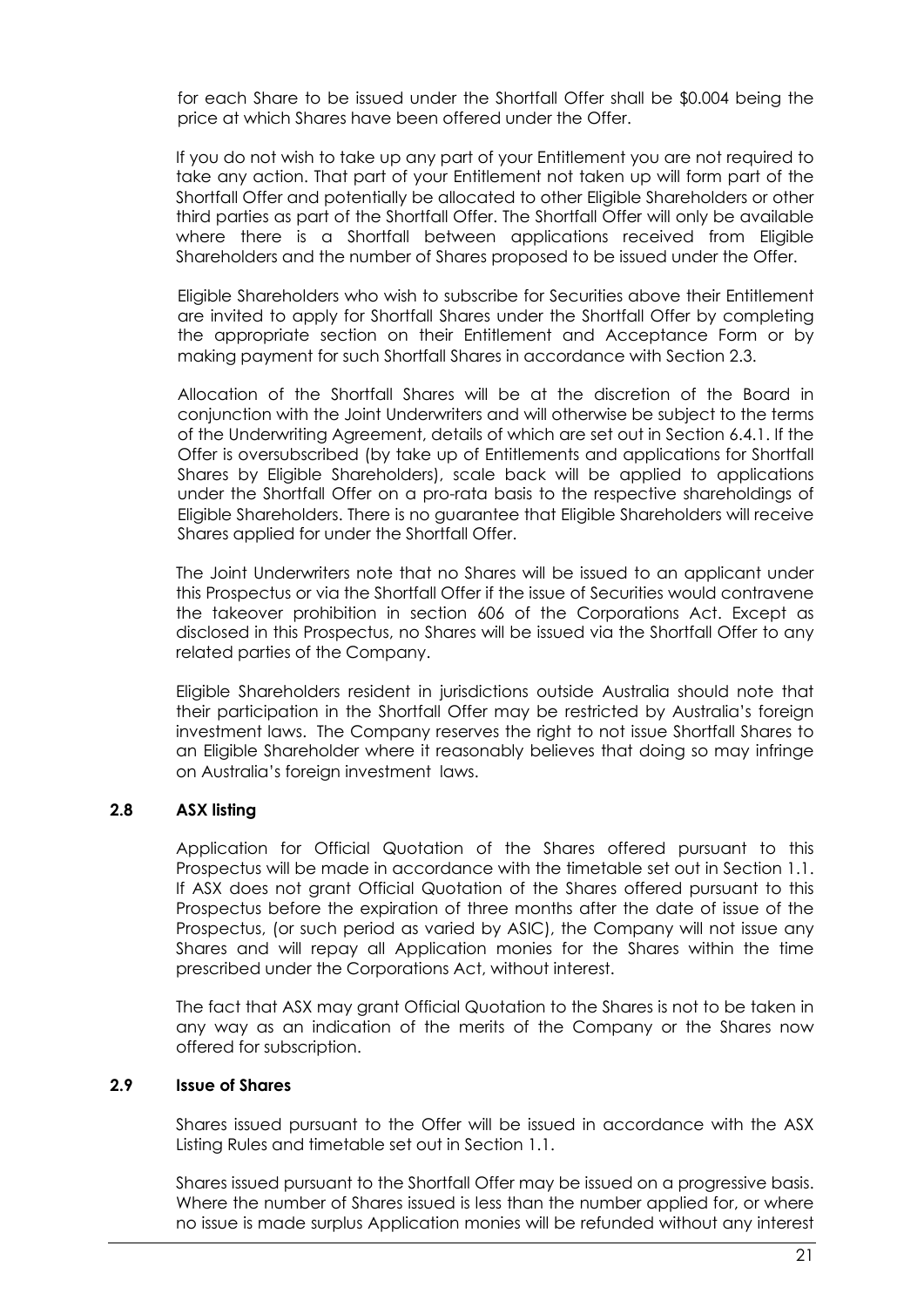to the Applicant as soon as practicable after the closing date of the Shortfall Offer.

Pending the issue of the Shares or payment of refunds pursuant to this Prospectus, all Application monies will be held by the Company in trust for the Applicants in a separate bank account as required by the Corporations Act. The Company, however, will be entitled to retain all interest that accrues on the bank account and each Applicant waives the right to claim interest.

Holding statements for Shares issued under the Offer will be mailed as soon as practicable after the issue of Shares and for Shortfall Shares issued under the Shortfall Offer as soon as practicable after their issue.

#### <span id="page-22-0"></span>**2.10 Overseas shareholders**

This Offer does not, and is not intended to, constitute an offer in any place or jurisdiction in which, or to any person to whom, it would not be lawful to make such an offer or to issue this Prospectus. In particular, this Prospectus may not be distributed to any person, and the New Shares may not be offered or sold, in any country outside Australia except to the extent permitted below.

#### *British Virgin Islands*

The New Shares may not be offered in the British Virgin Islands unless the Company or the person offering the New Shares on its behalf is licensed to carry on business in the British Virgin Islands. While the Company is not licensed to carry on business in the British Virgin Islands, the New Shares may be offered to existing shareholders of the Company in the British Virgin Islands from outside the British Virgin Islands.

#### *Canada*

This Prospectus constitutes an offering of the New Shares in the Canadian province of British Columbia (the **Province**) where existing shareholders of the Company are resident. This Prospectus is not, and under no circumstances is to be construed as, an advertisement or a public offering of securities in the Province.

No securities commission or other authority in the Province has reviewed or in any way passed upon this Prospectus, the merits of the New Shares and any representation to the contrary is an offence.

No prospectus has been, or will be, filed in the Province with respect to the offering of New Shares or the resale of such securities. Any person in the Province lawfully participating in the offer will not receive the information, legal rights or protections that would be afforded had a prospectus been filed and receipted by the securities regulator in the applicable Province.

Any resale of the New Shares in Canada must be made in accordance with applicable Canadian securities laws, which may require resales to be made in accordance with an exemption from prospectus requirements. Such resale restrictions do not apply to a first trade in a security (such as New Shares) of a foreign issuer (such as the Company) that is not a reporting issuer in Canada and that is made through an exchange or market outside of Canada (such as ASX).

The Company as well as its directors and officers may be located outside Canada and, as a result, it may not be possible for purchasers to effect service of process within Canada upon the Company or its directors or officers. All or a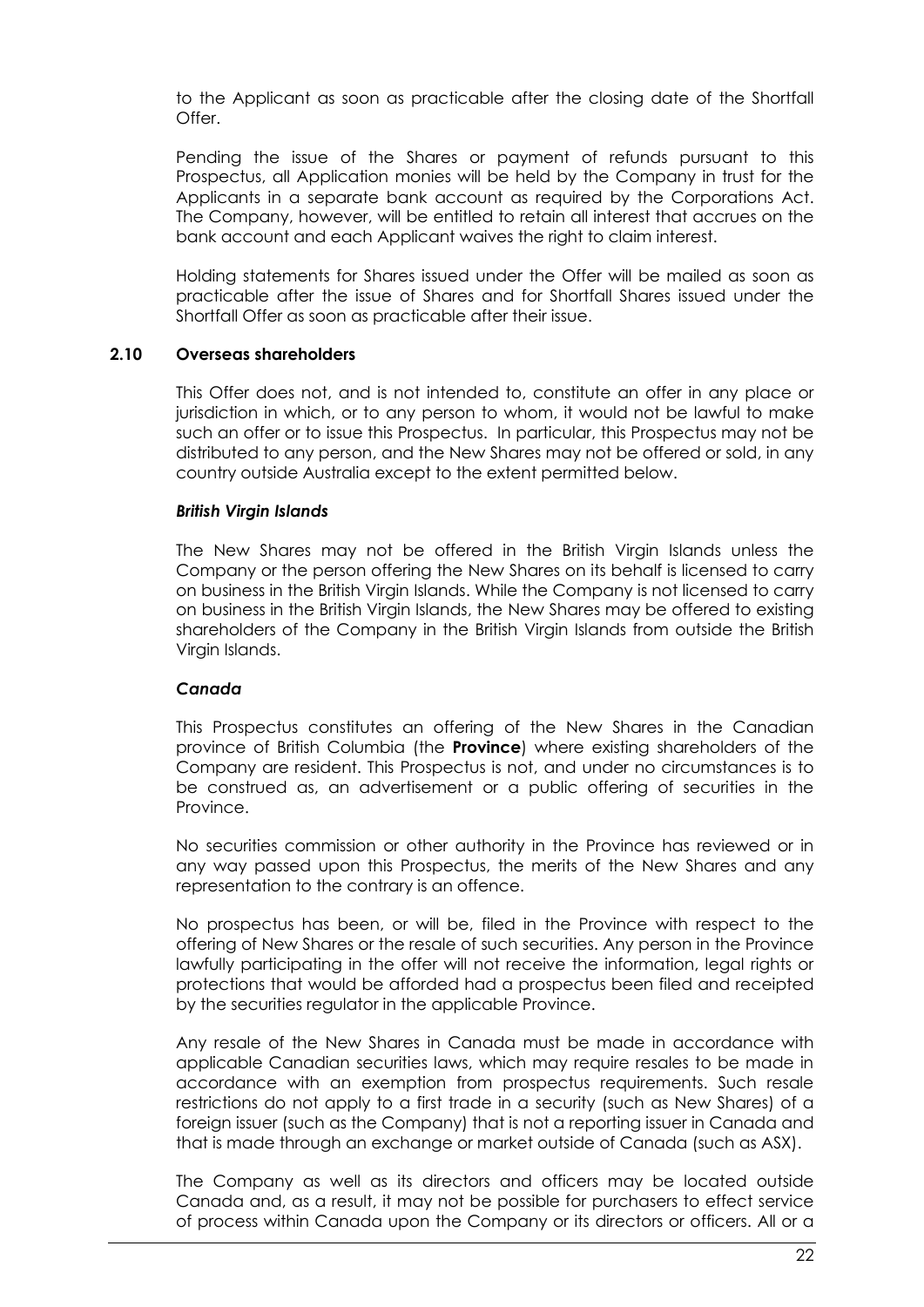substantial portion of the assets of the Company and such persons may be located outside Canada and, as a result, it may not be possible to satisfy a judgment against the Company or such persons in Canada or to enforce a judgment obtained in Canadian courts against the Company or such persons outside Canada.

# *China*

This Prospectus has not been approved by, nor registered with, any competent regulatory authority of the People's Republic of China (excluding, for purposes of this paragraph, Hong Kong Special Administrative Region, Macau Special Administrative Region and Taiwan). Accordingly, the New Shares may not be offered or sold, nor may any invitation, advertisement or solicitation for New Shares be made from, within the PRC. This Prospectus does not constitute an offer of New Shares within the PRC.

The New Shares may not be offered to legal or natural persons in the PRC other than to: (i) "qualified domestic institutional investors" as approved by a relevant PRC regulatory authority to invest in overseas capital markets; (ii) sovereign wealth funds or quasi-government investment funds that have the authorization to make overseas investments; or (iii) other types of qualified investors that have obtained all necessary PRC governmental approvals, registrations and/or filings (whether statutorily or otherwise).

# *European Union*

This Prospectus has not been, and will not be, registered with or approved by any securities regulator in the European Union. Accordingly, this Prospectus may not be made available, nor may the New Shares be offered for sale, in any member state of the European Union except in circumstances that do not require a prospectus under Article 1(4) of Regulation (EU) 2017/1129 of the European Parliament and the Council of the European Union (the "Prospectus Regulation").

In accordance with Article 1(4) of the Prospectus Regulation, an offer of New Shares in each member state of the European Union is limited:

- to persons who are "qualified investors" (as defined in Article 2(e) of the Prospectus Regulation);
- to fewer than 150 natural or legal persons (other than qualified investors); or
- in any other circumstance falling within Article  $1(4)$  of the Prospectus Regulation.

# *Hong Kong*

WARNING: The contents of this Prospectus have not been reviewed by any Hong Kong regulatory authority. You are advised to exercise caution in relation to the offer. If you are in doubt about any contents of this Prospectus, you should obtain independent professional advice.

# *Indonesia*

A registration statement with respect to the New Shares has not been, and will not be, filed with Otoritas Jasa Keuangan in the Republic of Indonesia. Therefore, the New Shares may not be offered or sold to the public in Indonesia.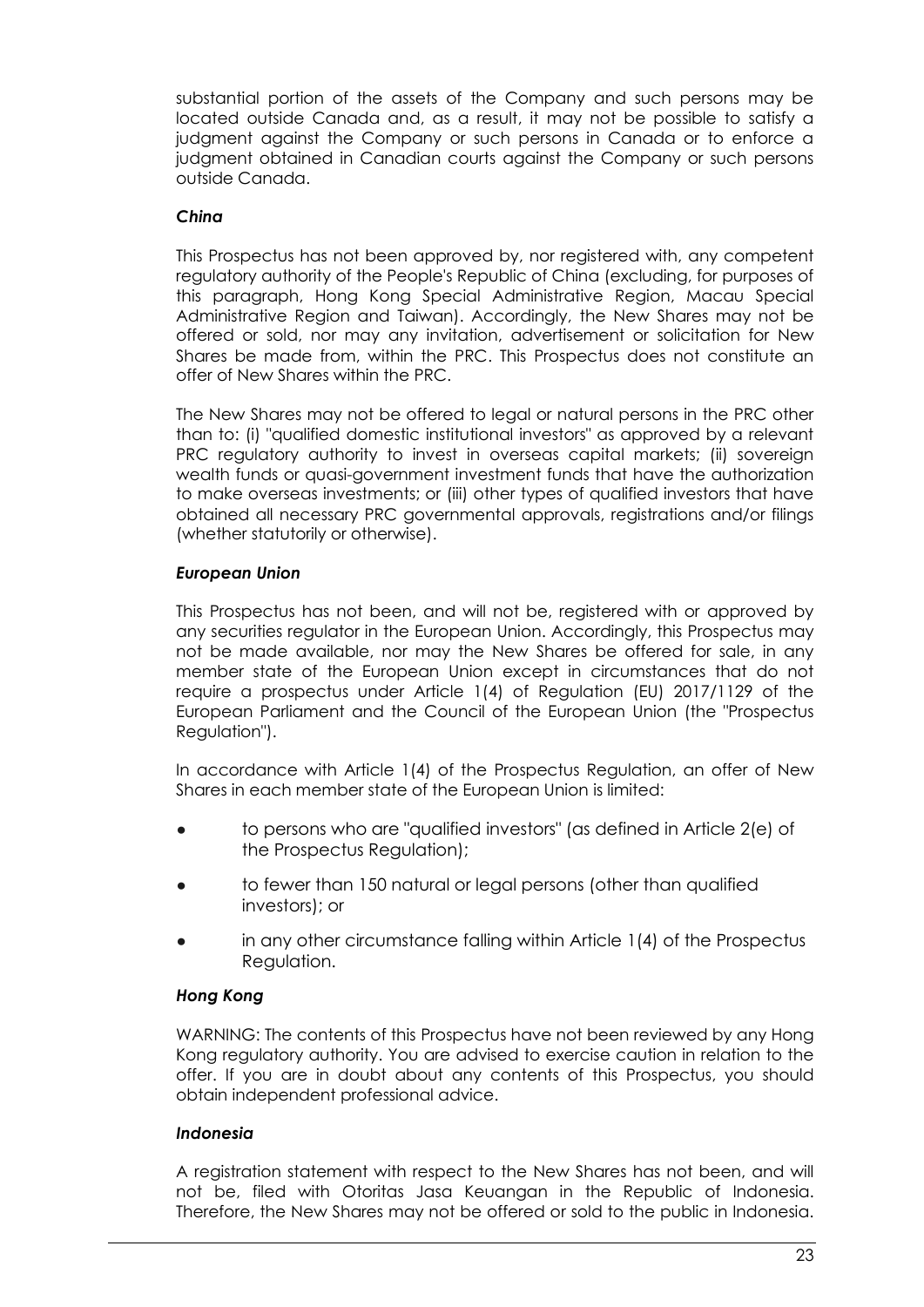Neither this Prospectus nor any other document relating to the offer or sale, or invitation for subscription or purchase, of the New Shares may be circulated or distributed, whether directly or indirectly, in the Republic of Indonesia or to Indonesian citizens, corporations or residents, except in a manner that will not be considered as a "public offer" under the law of the Republic of Indonesia.

#### *Malaysia*

No approval from, or recognition by, the Securities Commission of Malaysia has been or will be obtained in relation to the offer of New Shares. The New Shares under the entitlement offer may not be offered, sold or issued in Malaysia except to existing shareholders of the Company. Any New Shares not taken up under the entitlement offer may not be offered, sold or issued in Malaysia except pursuant to, and to persons prescribed under, pursuant to Part I of Schedule 6 and Schedule 7 of the Malaysian Capital Markets and Services Act 2007.

## *New Zealand*

The New Shares are not being offered to the public within New Zealand other than to existing shareholders of the Company with registered addresses in New Zealand to whom the offer of these securities is being made in reliance on the Financial Markets Conduct (Incidental Offers) Exemption Notice 2021.

This Prospectus has been prepared in compliance with Australian law and has not been registered, filed with or approved by any New Zealand regulatory authority under the Financial Markets Conduct Act 2013. This Prospectus is not a product disclosure statement under New Zealand law and is not required to, and may not, contain all the information that a product disclosure statement under New Zealand law is required to contain.

# *Philippines*

THE NEW SHARES BEING OFFERED OR SOLD HAVE NOT BEEN REGISTERED WITH THE PHILIPPINE SECURITIES AND EXCHANGE COMMISSION ("SEC") UNDER THE PHILIPPINE SECURITIES REGULATION CODE (THE "CODE"). ANY FUTURE OFFER OR SALE THEREOF IS SUBJECT TO REGISTRATION REQUIREMENTS UNDER THE CODE UNLESS SUCH OFFER OR SALE QUALIFIES AS AN EXEMPT TRANSACTION.

The New Shares are being offered or sold to existing shareholders of the Company in an exempt transaction under Section 10.1(e) of the Code. The Company has not sought confirmation, and the SEC has not confirmed, whether the Offer qualifies as an exempt transaction under the Code.

# *Singapore*

This Prospectus and any other materials relating to the New Shares have not been, and will not be, lodged or registered as a prospectus in Singapore with the Monetary Authority of Singapore. Accordingly, this Prospectus and any other document relating to the New Shares may not be issued, circulated or distributed, nor may the New Shares be offered or sold, or be made the subject of an invitation for subscription or purchase, whether directly or indirectly, to persons in Singapore except pursuant to and in accordance with exemptions in Subdivision (4) Division 1, Part 13 of the Securities and Futures Act 2001 of Singapore (the **SFA**) or another exemption under the SFA.

This Prospectus has been given to you on the basis that you are an existing holder of the Company's shares. If you are not such a shareholder, please return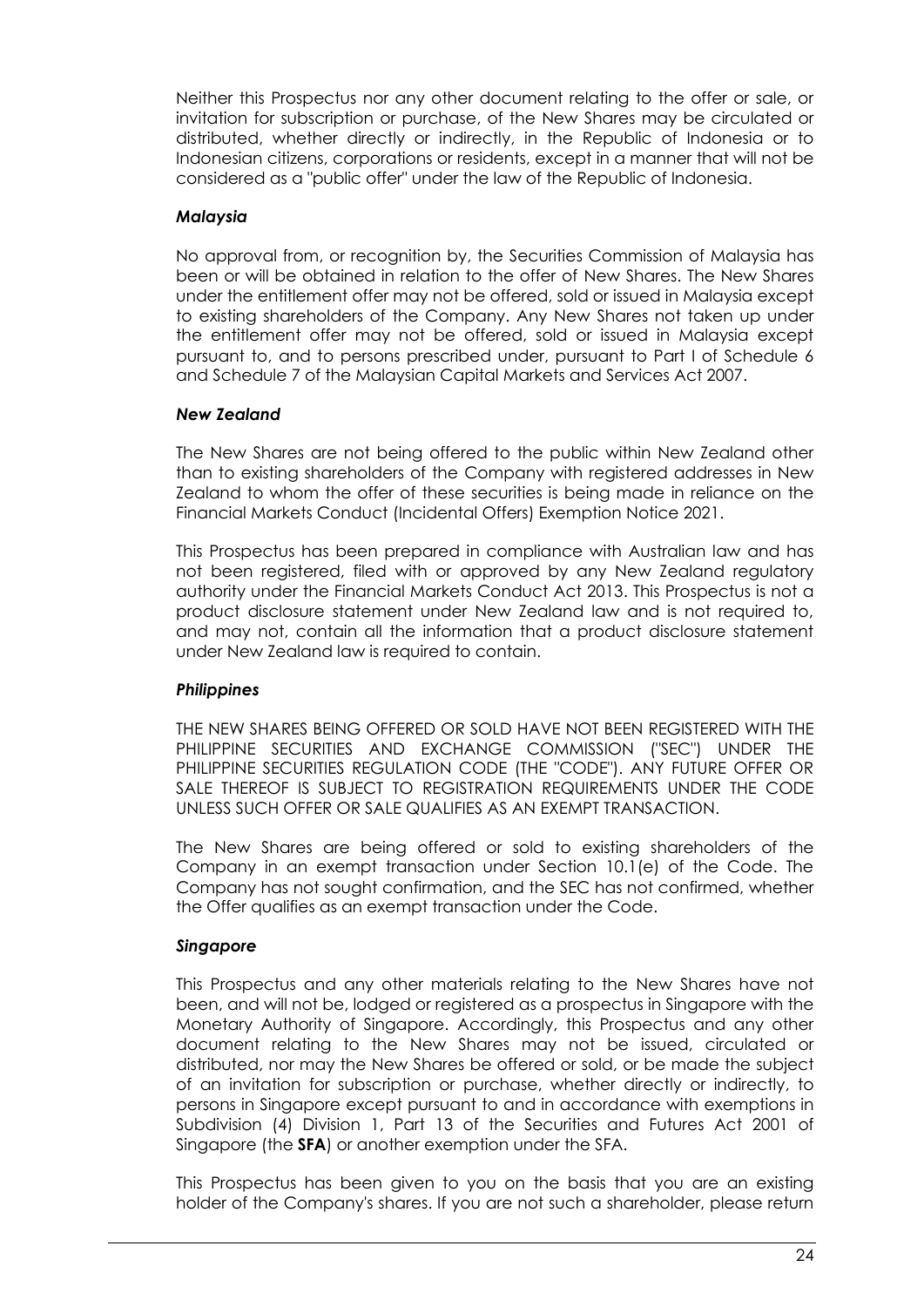this Prospectus immediately. You may not forward or circulate this Prospectus to any other person in Singapore.

Any offer is not made to you with a view to the New Shares being subsequently offered for sale to any other party. There are on-sale restrictions in Singapore that may be applicable to investors who acquire New Shares. As such, investors are advised to acquaint themselves with the SFA provisions relating to resale restrictions in Singapore and comply accordingly.

## *Switzerland*

The New Shares may not be publicly offered in Switzerland and will not be listed on the SIX Swiss Exchange or on any other stock exchange or regulated trading facility in Switzerland. Neither this Prospectus nor any other offering or marketing material relating to the New Shares constitutes a prospectus or a similar notice as such terms are understood pursuant to art. 35 of the Swiss Financial Services Act (FinSA) or the listing rules of any stock exchange or regulated trading facility in Switzerland. Neither this Prospectus nor any other offering or marketing material relating to the New Shares or the offering may be publicly distributed or otherwise made publicly available in Switzerland.

Neither this Prospectus nor any other offering or marketing material relating to the offering, the Company or the New Shares have been or will be filed with or approved by any Swiss regulatory authority or authorized review body. In particular, this Prospectus will not be filed with, and the offer of New Shares will not be supervised by, the Swiss Financial Market Supervisory Authority (FINMA).

This Prospectus may be distributed in Switzerland only to existing shareholders of the Company and is not for general circulation in Switzerland.

#### *United Kingdom*

Neither this Prospectus nor any other Prospectus relating to the offer has been delivered for approval to the Financial Conduct Authority in the United Kingdom and no prospectus (within the meaning of section 85 of the Financial Services and Markets Act 2000, as amended (**FSMA**)) has been published or is intended to be published in respect of the New Shares.

The New Shares may not be offered or sold in the United Kingdom by means of this Prospectus or any other document, except in circumstances that do not require the publication of a prospectus under section 86(1) of the FSMA. This Prospectus is issued on a confidential basis in the United Kingdom to fewer than 150 persons who are existing shareholders of the Company. This Prospectus may not be distributed or reproduced, in whole or in part, nor may its contents be disclosed by recipients, to any other person in the United Kingdom.

Any invitation or inducement to engage in investment activity (within the meaning of section 21 of the FSMA) received in connection with the issue or sale of the New Shares has only been communicated or caused to be communicated and will only be communicated or caused to be communicated in the United Kingdom in circumstances in which section 21(1) of the FSMA does not apply to the Company.

In the United Kingdom, this Prospectus is being distributed only to, and is directed at, persons (i) who have professional experience in matters relating to investments falling within Article 19(5) (investment professionals) of the Financial Services and Markets Act 2000 (Financial Promotions) Order 2005 (**FPO**), (ii) who fall within the categories of persons referred to in Article  $49(2)(a)$  to (d) (high net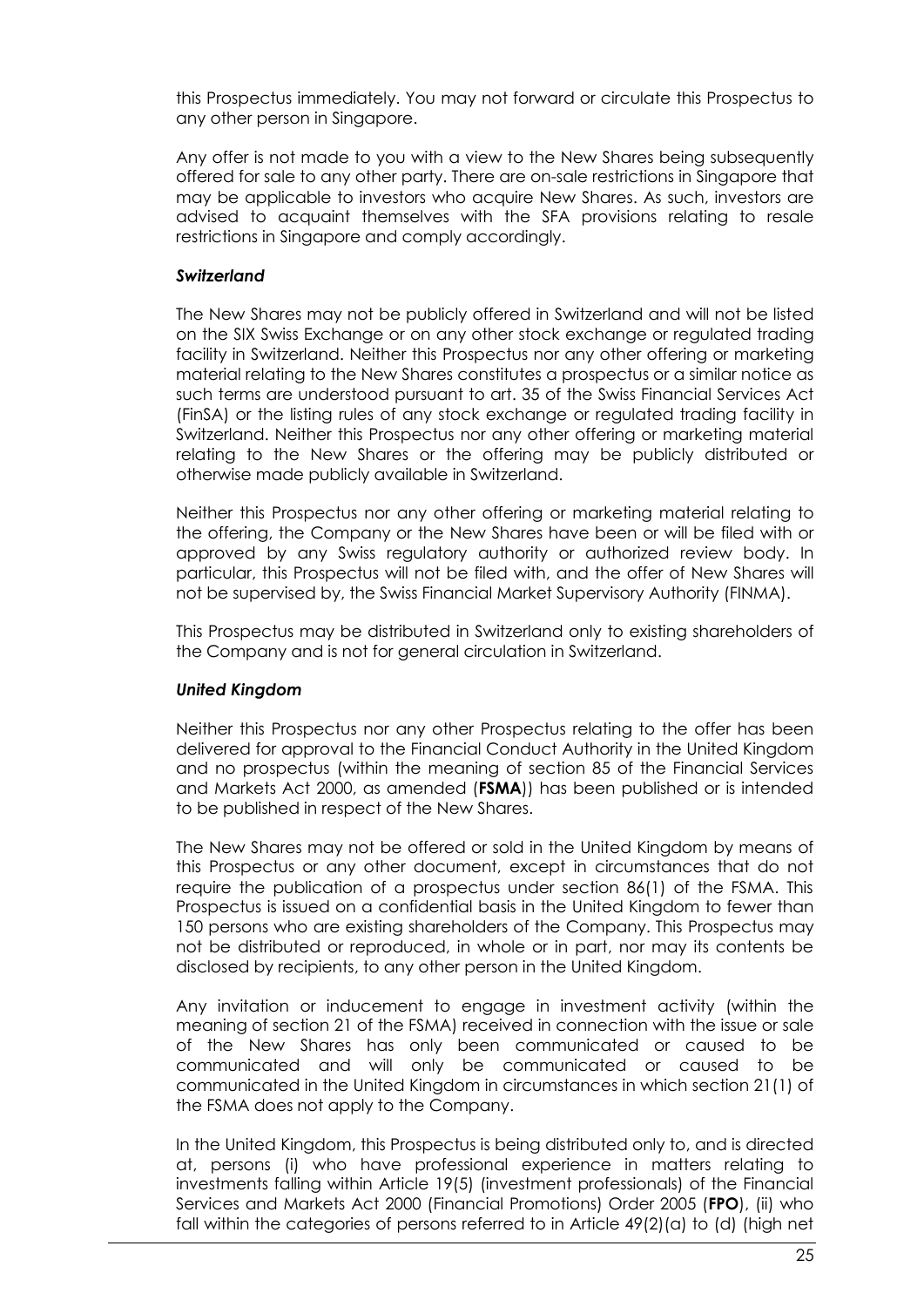worth companies, unincorporated associations, etc.) of the FPO or (iii) to whom it may otherwise be lawfully communicated (together "relevant persons"). The investment to which this Prospectus relates is available only to relevant persons. Any person who is not a relevant person should not act or rely on this Prospectus.

## *United States*

This Prospectus does not constitute an offer to sell, or a solicitation of an offer to buy, securities in the United States. The New Shares have not been, and will not be, registered under the US Securities Act or the securities laws of any state or other jurisdiction of the United States. Accordingly, the New Shares may not be offered or sold in the United States except in transactions exempt from, or not subject to, the registration requirements of the US Securities Act and applicable US state securities laws.

## *Nominees and custodians*

Nominees and custodians may not distribute the Prospectus, and may not submit an Entitlement and Acceptance Form on behalf of any Shareholder (including any beneficial shareholder) resident outside Australia, British Virgin Islands, Canada, Malaysia, New Zealand, Philippines and Singapore without the prior consent of the Company, taking into account relevant securities law restrictions. Return of a duly completed Entitlement and Acceptance Form will be taken by the Company to constitute a representation that there has been no breach of those regulations.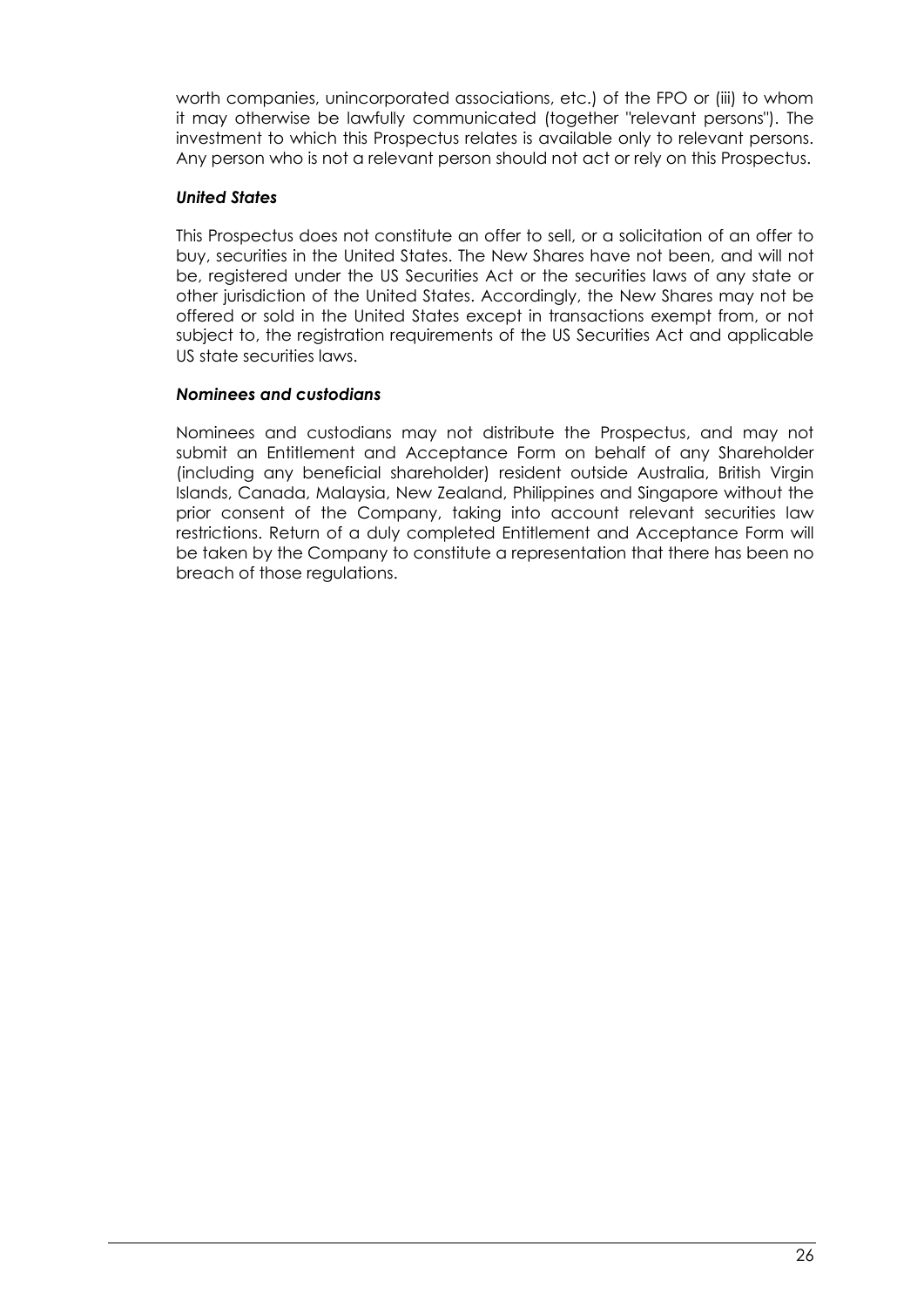# <span id="page-27-0"></span>**3. PURPOSE AND EFFECT OF THE OFFER**

## <span id="page-27-1"></span>**3.1 Purpose of the offer**

The purpose of the Offer is to raise up to \$11,793,477 before costs.

The funds raised from the Offer are intended to be applied in accordance with the table set out below:

| <b>Item</b> | <b>Proceeds of the Offer</b>                   | <b>Full Subscription</b><br>(5) | $\%$   |
|-------------|------------------------------------------------|---------------------------------|--------|
| 1.          | Exploration and evaluation                     | 2,610,000                       | 22.1%  |
| 2.          | Regulatory and permitting                      | 750,000                         | 6.4%   |
| 3.          | Shareholder<br>Loan<br>repayments <sup>1</sup> | 4,258,689                       | 36.1%  |
| 4.          | Working capital                                | 4,053,582                       | 34.4%  |
| 5.          | Expenses of the Offer <sup>2</sup>             | 121,206                         | 1.0%   |
|             | Total <sup>3</sup>                             | \$11,793,477                    | 100.0% |

#### **Notes:**

- 1. The Company has received firm commitments in relation to the subscription for Shares utilising the Debt Conversion Facility. Refer to Section [2.6](#page-20-0) for further information. This amount also reflects the repayment of the Starkey Loan. Refer to Section [1.7](#page-9-0) for further information.
- 2. Refer to Section [6.12](#page-62-0) for further details relating to the estimated expenses of the Offer.

If only the Underwritten Amount (being \$9,666,667) is raised under the Offer, resulting in net cash received of approximately \$6,085,814 (taking into account the conversion of the Shareholder Loans pursuant to the Debt Conversion Facility), then the expenses of the Offer, Shareholder Loan repayments, and the amounts allocated to exploration and evaluation and regulatory and permitting are not expected to change. However, the Company will reduce the amount of funds allocated to working capital by the amount of the difference between the amount raised and the Underwritten Amount.

On completion of the Offer, the Board believes the Company will have sufficient working capital to achieve its stated objectives. In the event the Offer is not fully subscribed, operational objectives are likely to be modified, which may result in changes to the Company's future plans. In this event (and after accounting for associated Offer costs) it is likely that the Company will appropriate scale back funds available for working capital (Item 4).

In addition, it should be noted that the Company's budgets and forecasts will be subject to modification on an ongoing basis depending on the results achieved from its business activities and operations.

The above table is a statement of current intentions as of the date of this Prospectus. As with any budget, intervening events (including exploration success or failure) and new circumstances have the potential to affect the manner in which the funds are ultimately applied. The Board reserves the right to alter the way funds are applied on this basis.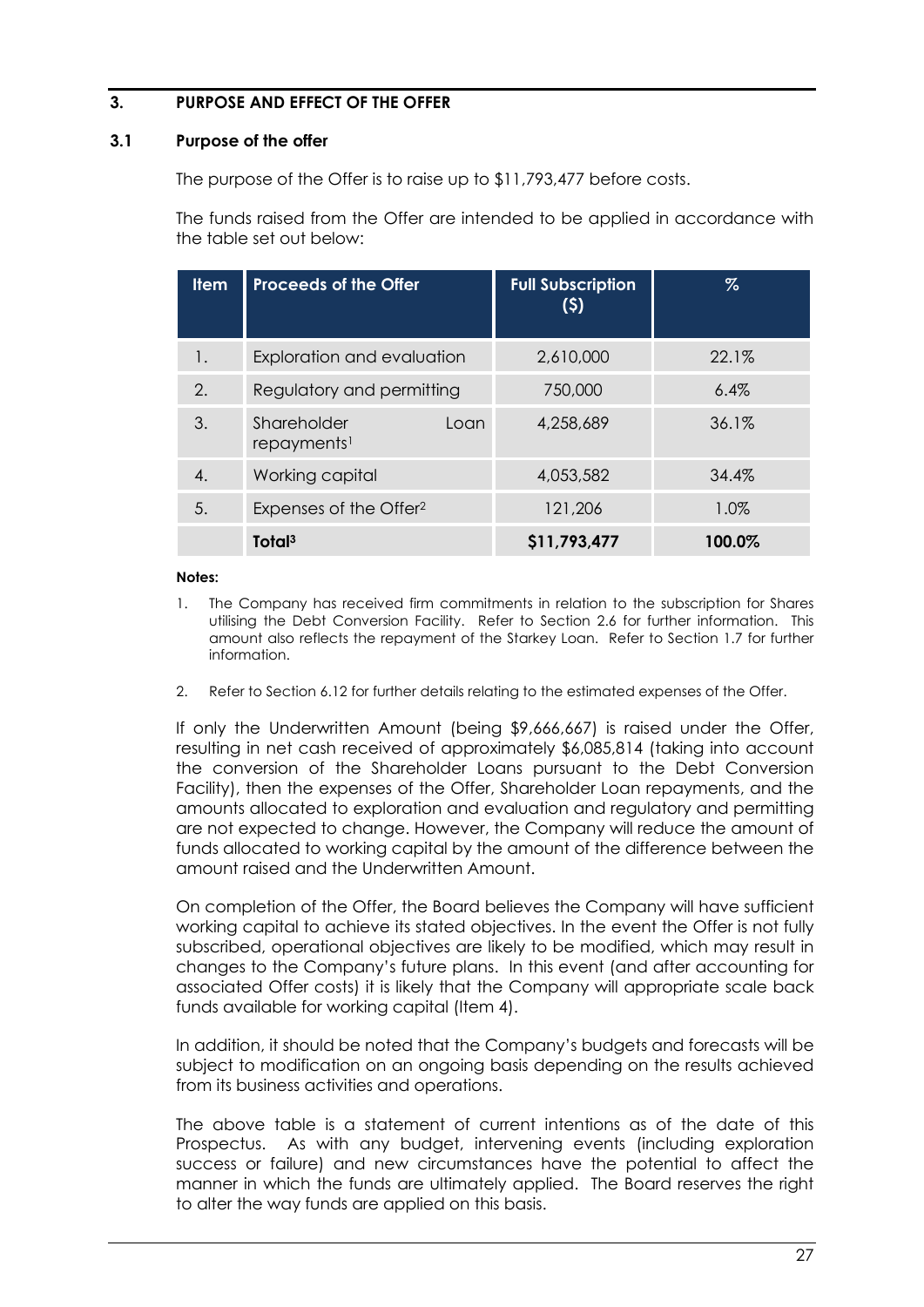# **3.2 Effect of the Offer**

The principal effect of the Offer, assuming all Entitlements are accepted and no Shares are issued including on exercise or conversion of other Securities on issue prior to the Record Date, will be to:

- (a) increase the cash reserves by \$8,230,066 (after deducting the estimated expenses of the Offer) immediately after completion of the Offer; and
- (a) increase the number of Shares on issue from 3,685,461,421 as at the date of this Prospectus to 6,633,830,558 Shares.

#### **3.3 Effect on capital structure**

The effect of the Offer on the capital structure of the Company, assuming all Entitlements are accepted and no Shares are issued including on exercise or conversion of other Securities on issue prior to the Record Date, is set out below.

#### **Shares**

|                                                            | <b>Number</b> |
|------------------------------------------------------------|---------------|
| Shares currently on issue <sup>1</sup>                     | 3,685,461,421 |
| New Shares to be issued pursuant to the Offer <sup>2</sup> | 2,948,369,137 |
| Total Shares on issue after completion of the Offer        | 6,633,830,558 |

#### **Notes:**

- 1. Refer to Section [4.1](#page-31-1) for the terms of the Shares.
- 2. Approximately 895,213,240 Shares may be issued pursuant to the Debt Conversion (assuming an exchange rate of A\$1:US\$0.75). Refer to Section [1.7](#page-9-0) for further information.

#### **Options**

|                                                      | <b>Number</b> |
|------------------------------------------------------|---------------|
| Options currently on issue <sup>1</sup>              | 145,500,000   |
| Options to be issued pursuant to the Offer           | Nil           |
| Total Options on issue after completion of the Offer | 145,500,000   |

#### **Notes:**

- 1. Unquoted Options:
	- (a) 24,500,000 of which are exercisable at \$0.02907 on or before 9 December 2022;
	- (b) 17,000,000 of which are exercisable at \$0.02907 on or before 9 December 2022;
	- (c) 34,000,000 of which are exercisable at \$0.03624 on or before 9 December 2026; and
	- (d) 70,000,000 of which are exercisable at \$0.03624 on or before 9 December 2026.

### **3.4 Pro-forma balance sheet**

The audit reviewed half year financial report for the period ended 31 December 2021 and the unaudited pro-forma balance sheet as at 31 March 2022 shown below have been prepared on the basis of the accounting policies normally adopted by the Company and reflect the changes to its financial position.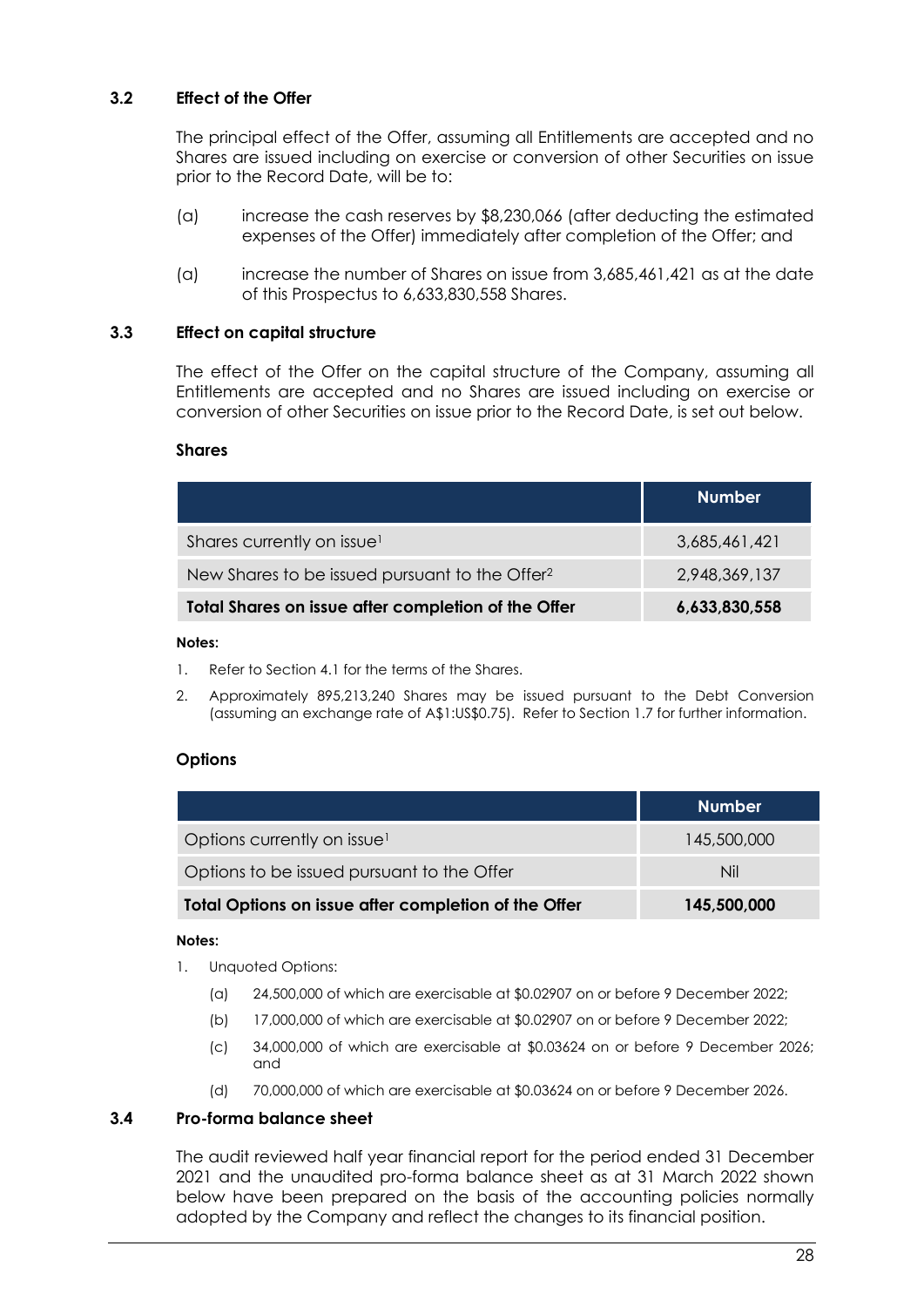The pro-forma balance sheet has been prepared assuming all Entitlements are accepted, no Options or convertible securities are exercised prior to the Record Date and including the expenses of the Offer.

The pro-forma balance sheet has been prepared to provide investors with information on the assets and liabilities of the Company and pro-forma assets and liabilities of the Company as noted below. The historical and pro-forma financial information is presented in an abbreviated form, insofar as it does not include all of the disclosures required by Australian Accounting Standards applicable to annual financial statements.

|                                            | <b>REVIEWED</b><br>31 December<br>2021 | <b>UNAUDITED</b><br>31 March 2022 | <b>PROFORMA</b><br>31 March 2022 |
|--------------------------------------------|----------------------------------------|-----------------------------------|----------------------------------|
|                                            | \$                                     | $\boldsymbol{\mathsf{S}}$         | \$                               |
| <b>CURRENT ASSETS</b>                      |                                        |                                   |                                  |
| <b>CURRENT ASSETS</b>                      |                                        |                                   |                                  |
| Cash                                       | 593,845                                | 56,463                            | 8,286,529                        |
| Other current<br>assets                    | 129,641                                | 393,350                           | 393,350                          |
| <b>TOTAL CURRENT</b><br><b>ASSETS</b>      | 723,486                                | 449,813                           | 8,679,879                        |
|                                            |                                        |                                   |                                  |
| <b>NON-CURRENT</b><br><b>ASSETS</b>        |                                        |                                   |                                  |
| Plant and<br>equipment                     | 3,701,304                              | 3,605,186                         | 3,605,186                        |
| Capitalised<br>exploration                 | 17,141,332                             | 18,842,907                        | 18,842,907                       |
| Other non-current<br>assets                | 4,824,975                              | 4,872,555                         | 4,872,555                        |
| <b>TOTAL NON-</b><br><b>CURRENT ASSETS</b> | 25,667,611                             | 27,320,648                        | 27,320,648                       |
|                                            |                                        |                                   |                                  |
| <b>TOTAL ASSETS</b>                        | 26,391,097                             | 27,770,461                        | 36,000,527                       |
|                                            |                                        |                                   |                                  |
| <b>CURRENT</b><br><b>LIABILITIES</b>       |                                        |                                   |                                  |
| Borrowings                                 | 1,653,804                              | 3,341,353                         |                                  |
| Other creditors                            | 1,948,475                              | 2,961,923                         | 2,961,923                        |
| <b>TOTAL CURRENT</b><br><b>LIABILITIES</b> | 3,602,279                              | 6,303,276                         | 2,961,923                        |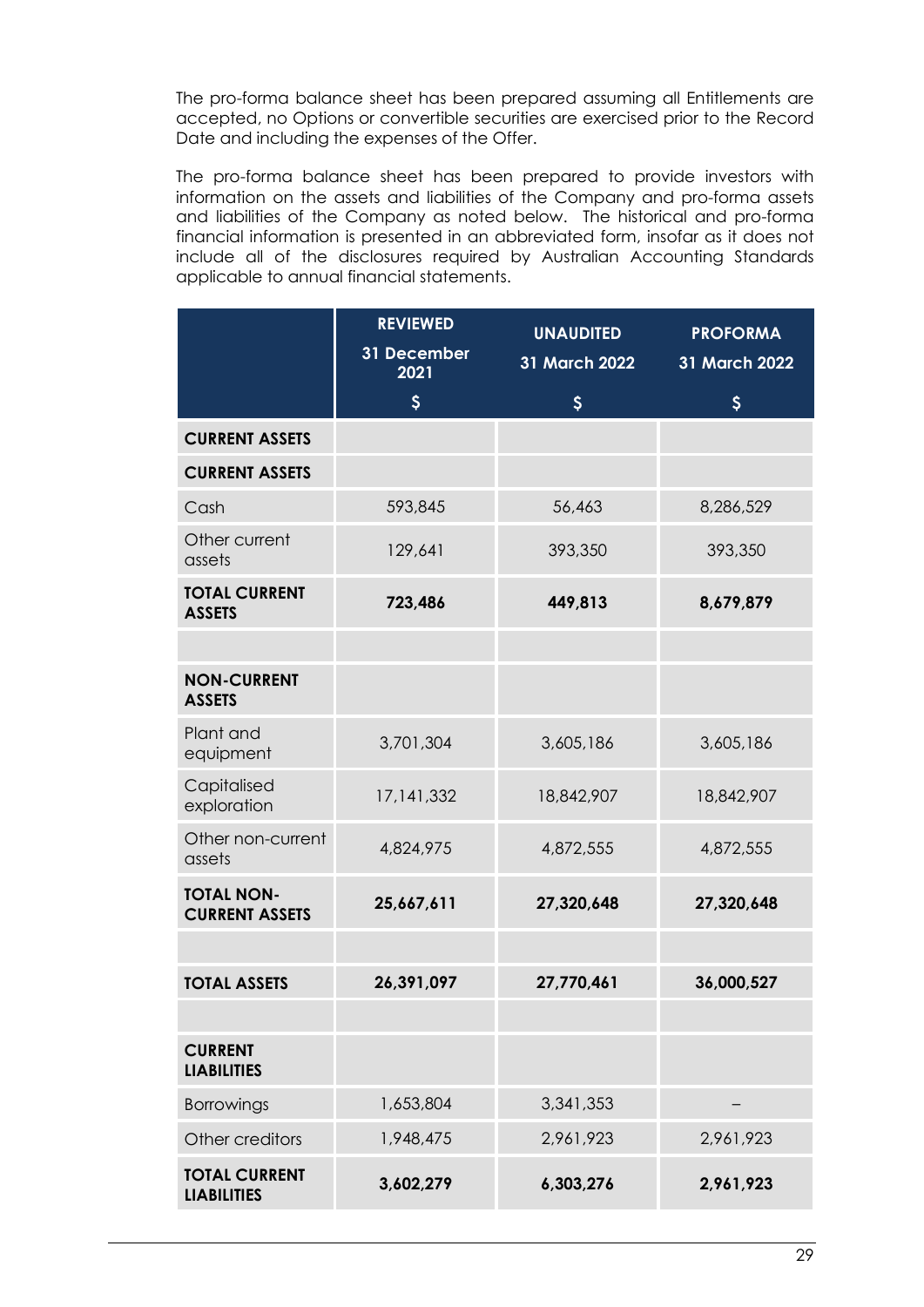|                                                           | <b>REVIEWED</b>     | <b>UNAUDITED</b>          | <b>PROFORMA</b>           |
|-----------------------------------------------------------|---------------------|---------------------------|---------------------------|
|                                                           | 31 December<br>2021 | 31 March 2022             | 31 March 2022             |
|                                                           | $\mathsf{S}$        | $\boldsymbol{\mathsf{S}}$ | $\boldsymbol{\mathsf{S}}$ |
|                                                           |                     |                           |                           |
| <b>NON-CURRENT</b><br><b>LIABILITIES</b>                  |                     |                           |                           |
| Other non-current<br>liabilities                          | 684,279             | 672,054                   | 672,054                   |
| <b>TOTAL NON-</b><br><b>CURRENT</b><br><b>LIABILITIES</b> | 684,279             | 672,054                   | 672,054                   |
|                                                           |                     |                           |                           |
| <b>TOTAL LIABILITIES</b>                                  | 4,286,558           | 6,975,330                 | 3,633,977                 |
|                                                           |                     |                           |                           |
| <b>NET ASSETS</b><br>(LIABILITIES)                        | 22,104,539          | 20,795,131                | 32,366,550                |
|                                                           |                     |                           |                           |
| <b>EQUITY</b>                                             |                     |                           |                           |
| Share capital                                             | 149,083,183         | 149,082,472               | 160,754,743               |
| <b>Options Reserve</b>                                    | 16,046,559          | 11,260,664                | 11,260,664                |
| <b>Retained loss</b>                                      | (120, 848, 209)     | (112,649,593)             | (112,750,445)             |
| Non-controlling<br>interest                               | (22, 176, 994)      | (26,898,412)              | (26,898,412)              |
| <b>TOTAL EQUITY</b>                                       | 22,104,539          | 20,795,131                | 32,366,550                |

#### **Notes:**

1. Proforma balance sheet is shown post the repayment of all shareholder loans, including the repayment of the loan from Andrew Starkey totalling A\$677,836.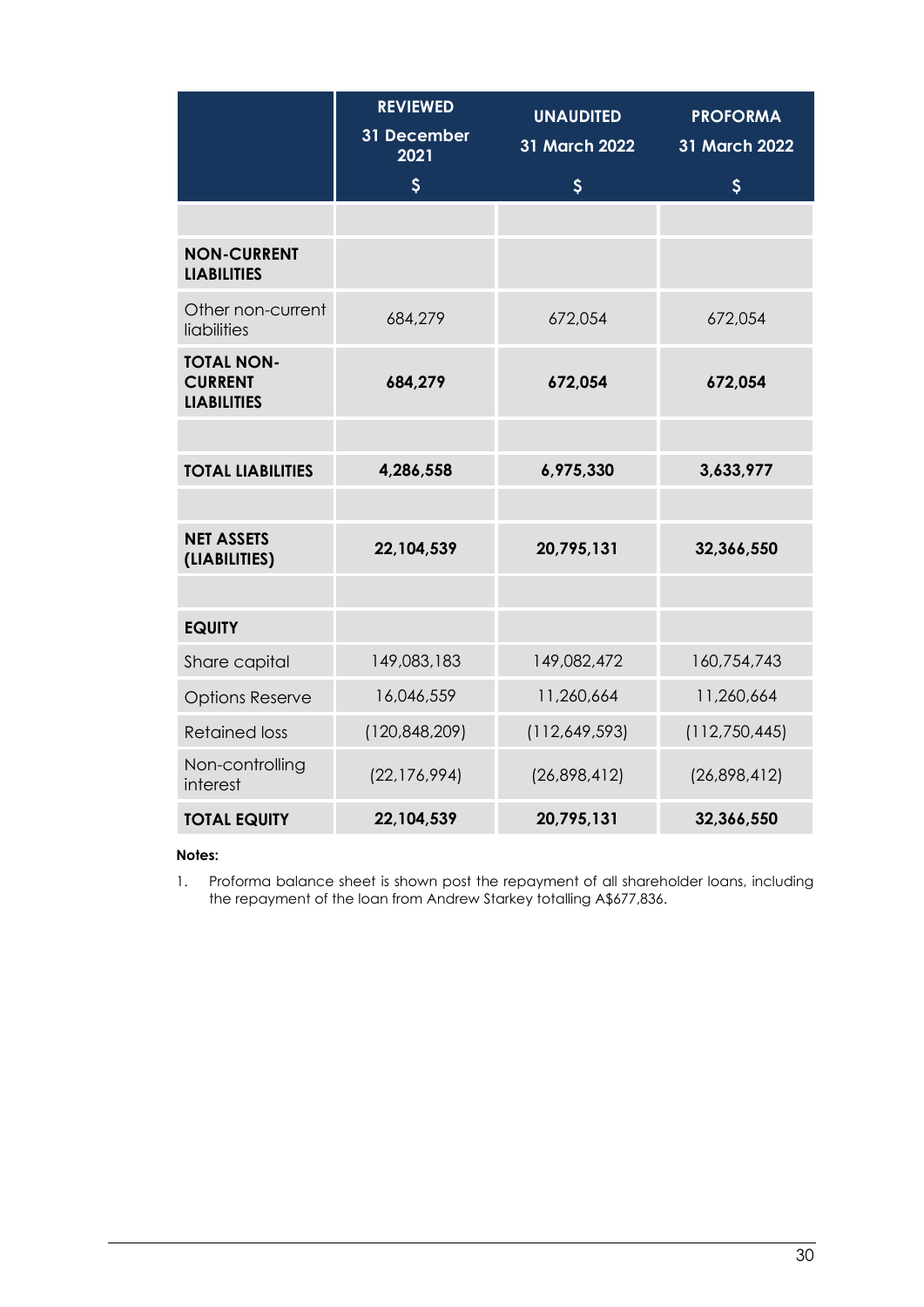# <span id="page-31-0"></span>**4. RIGHTS AND LIABILITIES ATTACHING TO SECURITIES**

#### <span id="page-31-1"></span>**4.1 Rights and liabilities attaching to Shares**

The following is a summary of the more significant rights and liabilities attaching to the Shares being offered pursuant to this Prospectus. This summary is not exhaustive and does not constitute a definitive statement of the rights and liabilities of Shareholders. To obtain such a statement, persons should seek independent legal advice.

Full details of the rights and liabilities attaching to Shares are set out in the Constitution, a copy of which is available for inspection at the Company's website or at the registered office during normal business hours.

#### (a) **General meetings**

Shareholders are entitled to be present in person, or by proxy, attorney or representative to attend and vote at general meetings of the Company.

Shareholders may requisition meetings in accordance with section 249D of the Corporations Act and the Constitution of the Company.

#### (b) **Voting rights**

Subject to any rights or restrictions for the time being attached to any class or classes of shares, at general meetings of shareholders or classes of shareholders:

- (i) each Shareholder entitled to vote may vote in person or by proxy, attorney or representative;
- (ii) on a show of hands, every person present who is a Shareholder or a proxy, attorney or representative of a Shareholder has one vote; and
- (iii) on a poll, every person present who is a Shareholder or a proxy, attorney or representative of a Shareholder shall, in respect of each fully paid Share held by him, or in respect of which he is appointed a proxy, attorney or representative, have one vote for each Share held, but in respect of partly paid shares shall have such number of votes as bears the same proportion to the total of such Shares registered in the Shareholder's name as the amount paid (not credited) bears to the total amounts paid and payable (excluding amounts credited).

#### (c) **Dividend rights**

Subject to the rights of any preference Shareholders and to the rights of the holders of any shares created or raised under any special arrangement as to dividend, the Directors may from time to time declare a dividend to be paid to the Shareholders entitled to the dividend which shall be payable on all Shares according to the proportion that the amount paid (not credited) is of the total amounts paid and payable (excluding amounts credited) in respect of such Shares.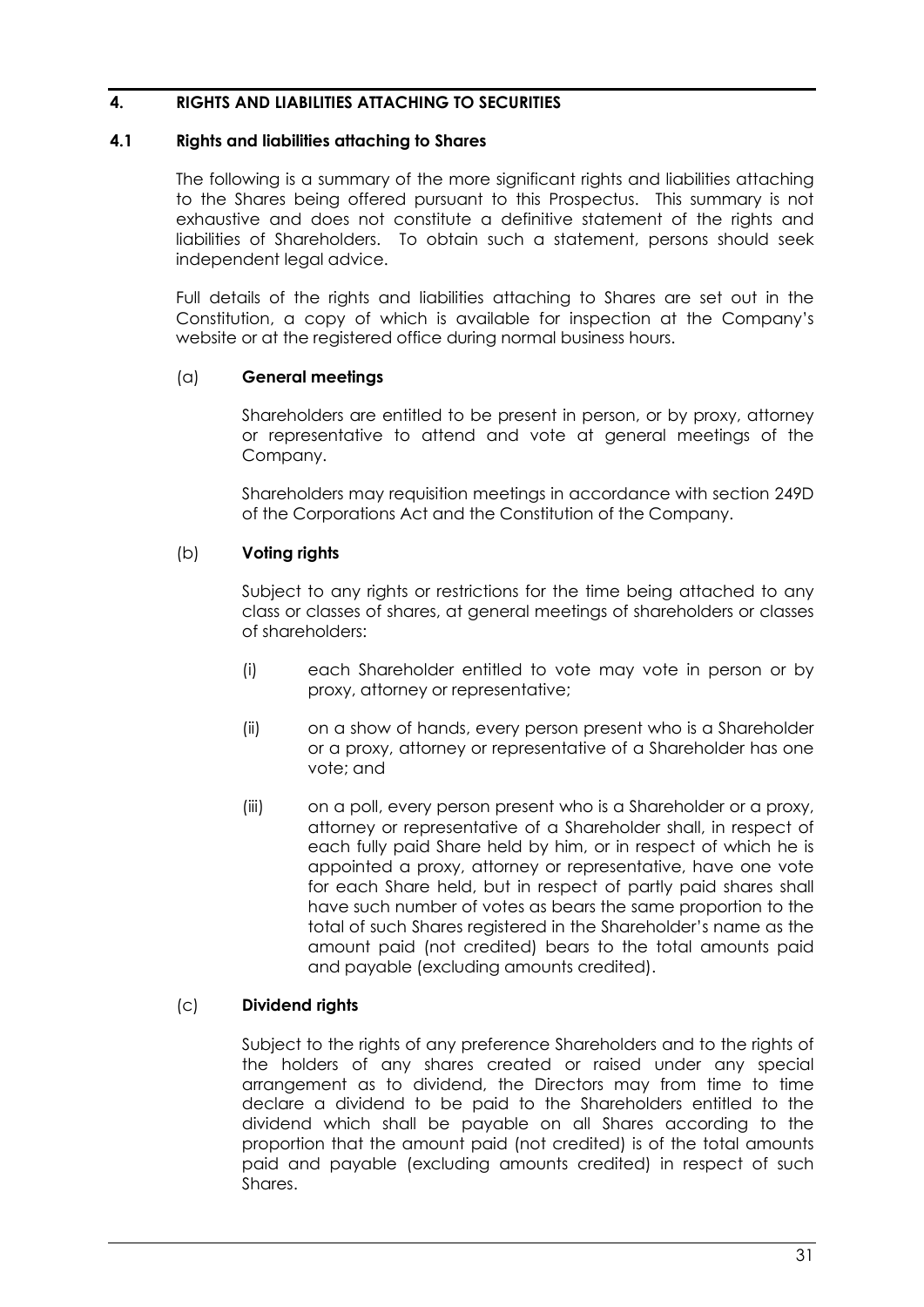The Directors may from time to time pay to the Shareholders any interim dividends as they may determine. No dividend shall carry interest as against the Company. The Directors may set aside out of the profits of the Company any amounts that they may determine as reserves, to be applied at the discretion of the Directors, for any purpose for which the profits of the Company may be properly applied.

Subject to the ASX Listing Rules and the Corporations Act, the Company may, by resolution of the Directors, implement a dividend reinvestment plan on such terms and conditions as the Directors think fit and which provides for any dividend which the Directors may declare from time to time payable on Shares which are participating Shares in the dividend reinvestment plan, less any amount which the Company shall either pursuant to the Constitution or any law be entitled or obliged to retain, be applied by the Company to the payment of the subscription price of Shares.

## (d) **Winding-up**

If the Company is wound up, the liquidator may, with the authority of a special resolution, divide among the Shareholders in kind the whole or any part of the property of the Company, and may for that purpose set such value as he considers fair upon any property to be so divided, and may determine how the division is to be carried out as between the Shareholders or different classes of Shareholders.

The liquidator may, with the authority of a special resolution, vest the whole or any part of any such property in trustees upon such trusts for the benefit of the contributories as the liquidator thinks fit, but so that no Shareholder is compelled to accept any shares or other securities in respect of which there is any liability.

#### (e) **Shareholder liability**

As the Shares issued will be fully paid shares, they will not be subject to any calls for money by the Directors and will therefore not become liable for forfeiture.

#### (f) **Transfer of shares**

Generally, Shares are freely transferable, subject to formal requirements, the registration of the transfer not resulting in a contravention of or failure to observe the provisions of a law of Australia and the transfer not being in breach of the Corporations Act and the ASX Listing Rules.

#### (g) **Future increase in capital**

The issue of any new Shares is under the control of the Directors of the Company. Subject to restrictions on the issue or grant of securities contained in the ASX Listing Rules, the Constitution and the Corporations Act (and without affecting any special right previously conferred on the holder of an existing share or class of shares), the Directors may issue Shares as they shall, in their absolute discretion, determine.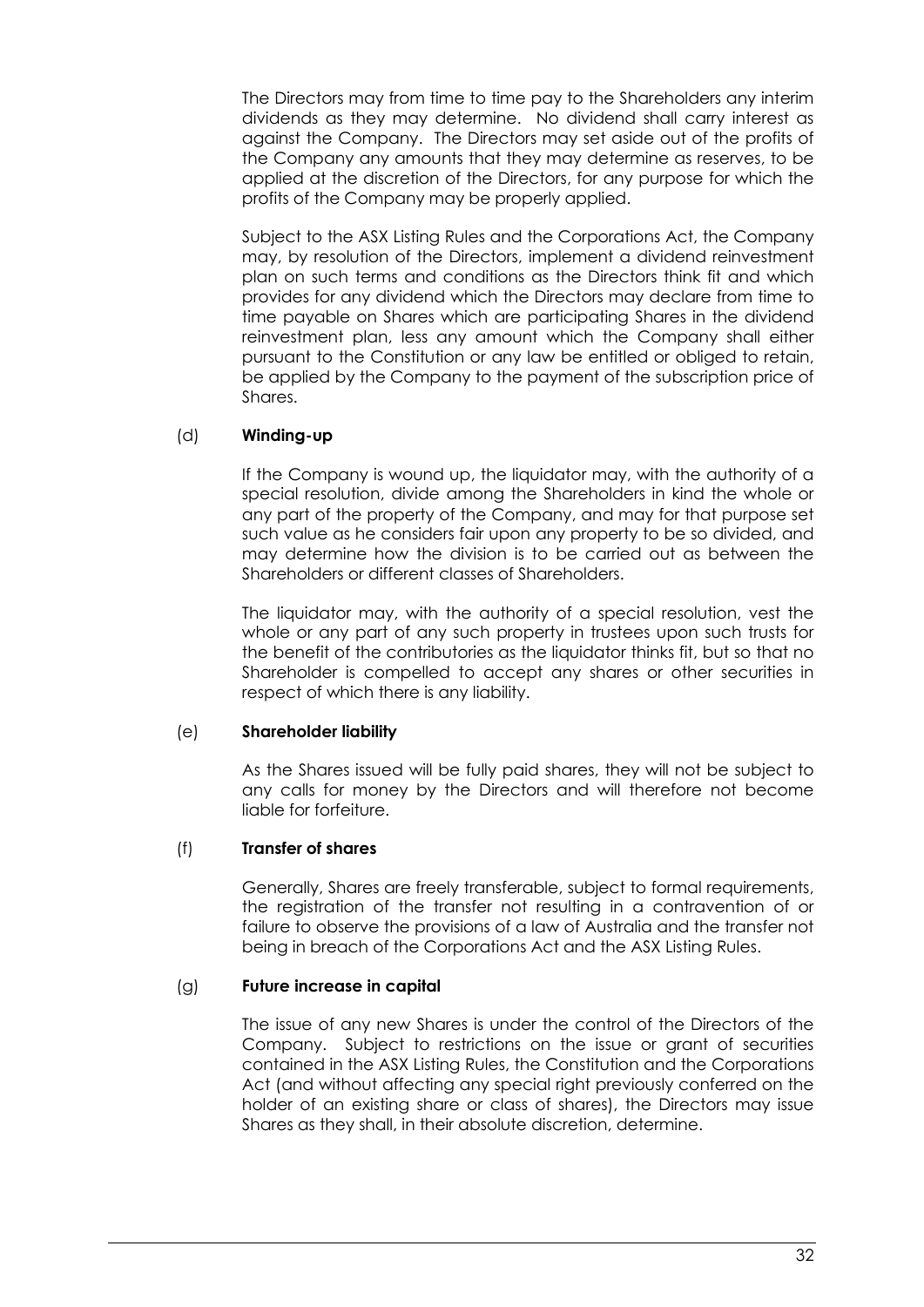# (h) **Variation of rights**

Under section 246B of the Corporations Act, the Company may, with the sanction of a special resolution passed at a meeting of Shareholders vary or abrogate the rights attaching to Shares.

If at any time the share capital is divided into different classes of shares, the rights attached to any class (unless otherwise provided by the terms of issue of the shares of that class), whether or not the Company is being wound up, may be varied or abrogated with the consent in writing of the holders of three quarters of the issued shares of that class, or if authorised by a special resolution passed at a separate meeting of the holders of the shares of that class.

# (i) **Alteration of constitution**

In accordance with the Corporations Act, the Constitution can only be amended by a special resolution passed by at least three quarters of Shareholders present and voting at the general meeting. In addition, at least 28 days written notice specifying the intention to propose the resolution as a special resolution must be given.

# <span id="page-33-0"></span>**4.2 Terms of Options currently on issue**

# (a) **Entitlement**

The Options entitle the holder to subscribe for one Share upon exercise of each Option.

# (b) **Exercise Price and Expiry Date**

The Options have the exercise price (**Exercise Price**) and expiry date (**Expiry Date**) as set out for each tranche of Options below:

- (i) **Tranche 1:** 24,500,000 Options have an exercise price of \$0.02907 and an expiry date of 9 December 2022;
- (ii) **Tranche 2:** 17,000,000 Options have an exercise price of \$0.02907 and an expiry date of 9 December 2022;
- (iii) **Tranche 3:** 34,000,000 Options have an exercise price of \$0.03624 and an expiry date of 9 December 2026; and
- (iv) **Tranche 4:** 70,000,000 Options have an exercise price of \$0.03624 and an expiry date of 9 December 2026.

# (c) **Exercise Period**

The Options are exercisable at any time on or prior to the Expiry Date. If an Option is not exercised before the Expiry Date it will automatically lapse (and thereafter be incapable of exercise).

#### (d) **Notice of Exercise**

The Options may be exercised by notice in writing to the Company (**Notice of Exercise**) and payment of the Exercise Price for each Option being exercised.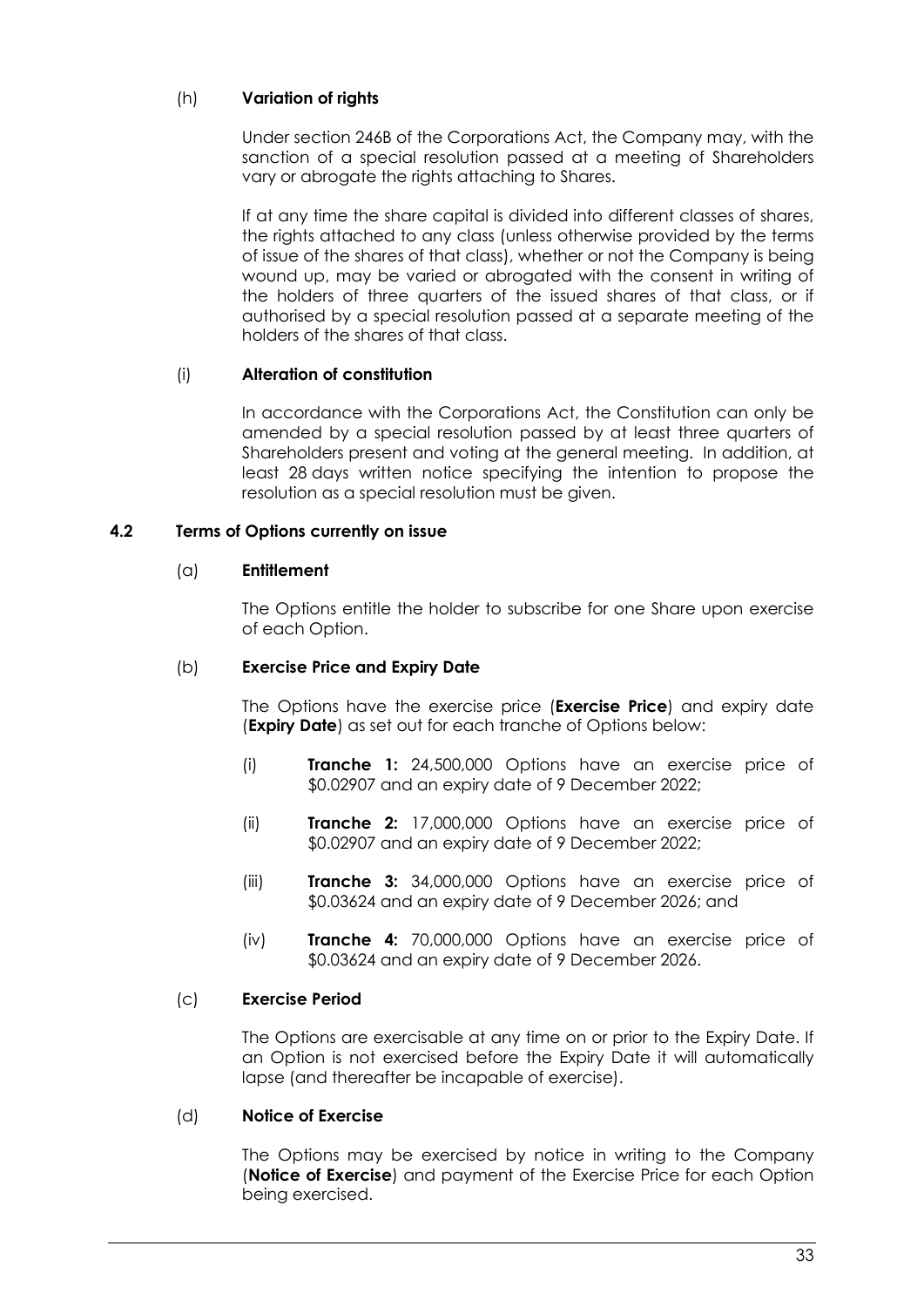# (e) **Exercise Date**

A Notice of Exercise is only effective on and from the later of the date of receipt of the Notice of Exercise and the date of receipt by the Company as cleared funds of the payment of the Exercise Price for each Option being exercised in cleared funds (**Exercise Date**).

## (f) **Shares issued on exercise**

Shares issued on exercise of the Options rank equally with the then issued shares of the Company.

### (g) **Quotation of Shares on exercise**

Application will be made by the Company to ASX for quotation of the Shares issued upon the exercise of the Options.

## (h) **Timing of issue of Shares**

Within 5 Business Days after the later of the following:

- (i) the Exercise Date; and
- (ii) when excluded information in respect to the Company (as defined in section 708A(7) of the Corporations Act) (if any) ceases to be excluded information,

the Company will:

- (iii) allot and issue the Shares pursuant to the exercise of the Options;
- (iv) if required, give ASX a notice that complies with section 708A(5)(e) of the Corporations Act or lodge a prospectus with ASIC that qualifies the Shares for resale under section 708A(11) of the Corporations Act; and
- (v) apply for Official Quotation on ASX of Shares issued pursuant to the exercise of the Options.

# (i) **Participation in new issues**

There are no participation rights or entitlements inherent in the Options and Option holders will not be entitled to participate in new issues of capital offered to Shareholders during the currency of the Options. However, the Company will ensure that for the purposes of determining entitlements to any such issue, the record date will be at least five Business Days after the issue is announced. This will give Option holders the opportunity to exercise their Options prior to the date for determining entitlements to participate in any such issue.

#### (j) **Adjustment for bonus issue of Shares**

If the Company makes a bonus issue of Shares or other securities to existing Shareholders (other than an issue in lieu or in satisfaction of dividends or by way of dividend reinvestment):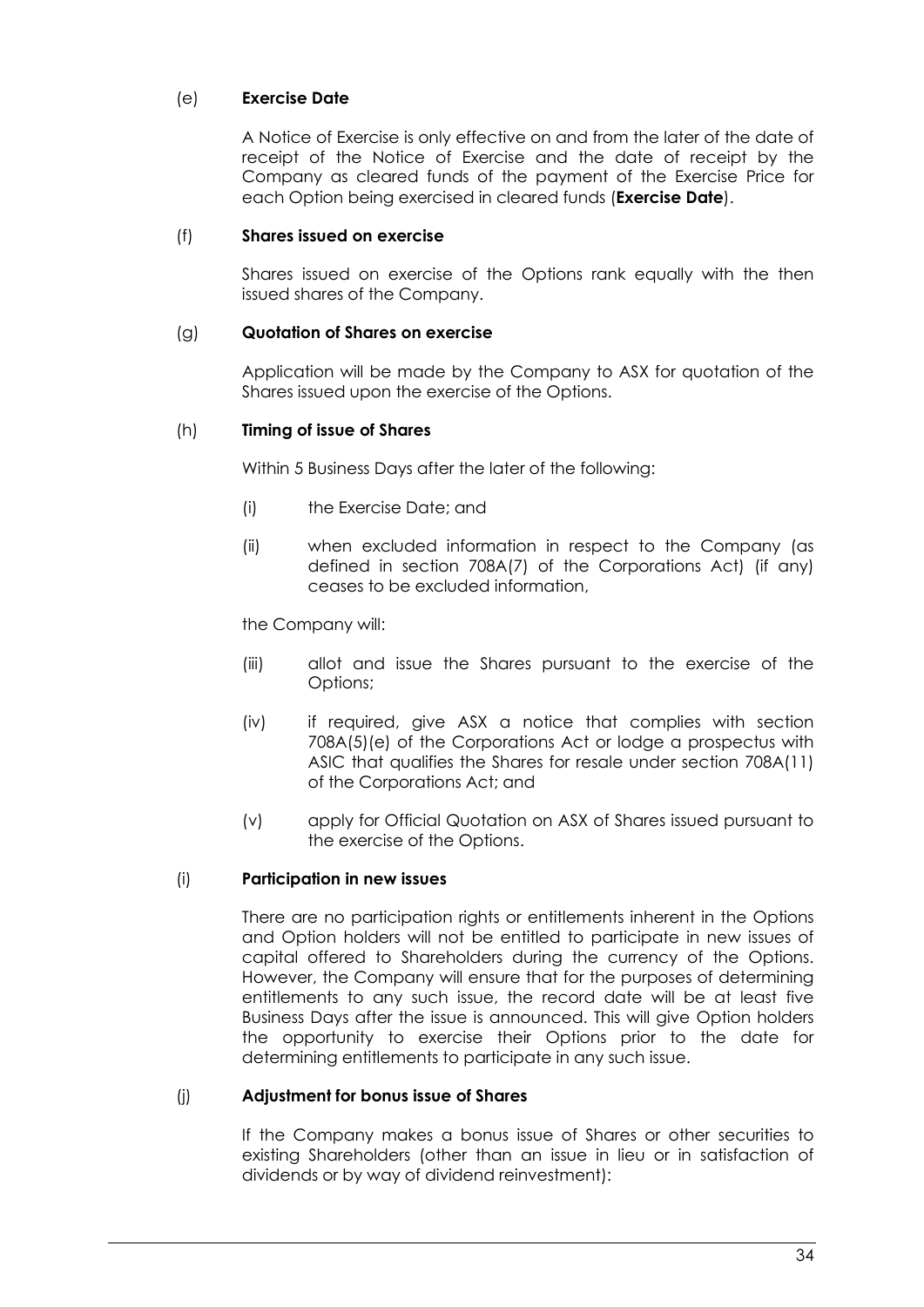- (i) the number of Shares which must be issued on the exercise of an Option will be increased by the number of Shares which the Option holder would have received if the Option holder had exercised the Option before the record date for the bonus issue; and
- (ii) no change will be made to the Exercise Price.

#### (k) **Adjustment for rights issue**

If the Company makes an issue of Shares pro rata to existing Shareholders there will be no adjustment of the Exercise Price of an Option.

## (l) **Adjustment for reorganisation**

If there is any reconstruction of the issued share capital of the Company, the rights of the Options may be varied to comply with the Listing Rules which apply to the reconstruction at the time of the reconstruction.

## (m) **Quotation of Options**

The Company will not apply for Official Quotation of the Options on ASX.

#### (n) **Options transferable**

The Options are transferable provided that the transfer of the Options complies with section 707(3) of the Corporations Act and with prior written consent of the Board.

#### (o) **Vesting**

The Options will vest as follows:

- (i) **Tranche 1:** The Tranche 1 Options will vest when the Company:
	- (A) raises US\$7,000,000 in equity from parties other than current significant Shareholders and / or Eastern Field (and affiliates); and
	- (B) achieves financial closing in relation to the Sihayo Starter Project whereby bank loans fund a minimum of 50% of the project construction's capital expenditure,

(**Tranche 1 Vesting Condition**). The Tranche 1 Vesting Condition was met on 30 June 2021;

- (ii) **Tranche 2:** The Tranche 2 Options will vest when the Company raises an additional US\$30,000,000 in equity from parties other than current significant Shareholders and / or Eastern Field (and affiliates for the Sihayo Starter Project before construction commences.
- (iii) **Tranche 3**: The Tranche 3 Options will vest when the Company makes full repayment of all outstanding debt from freecashflow.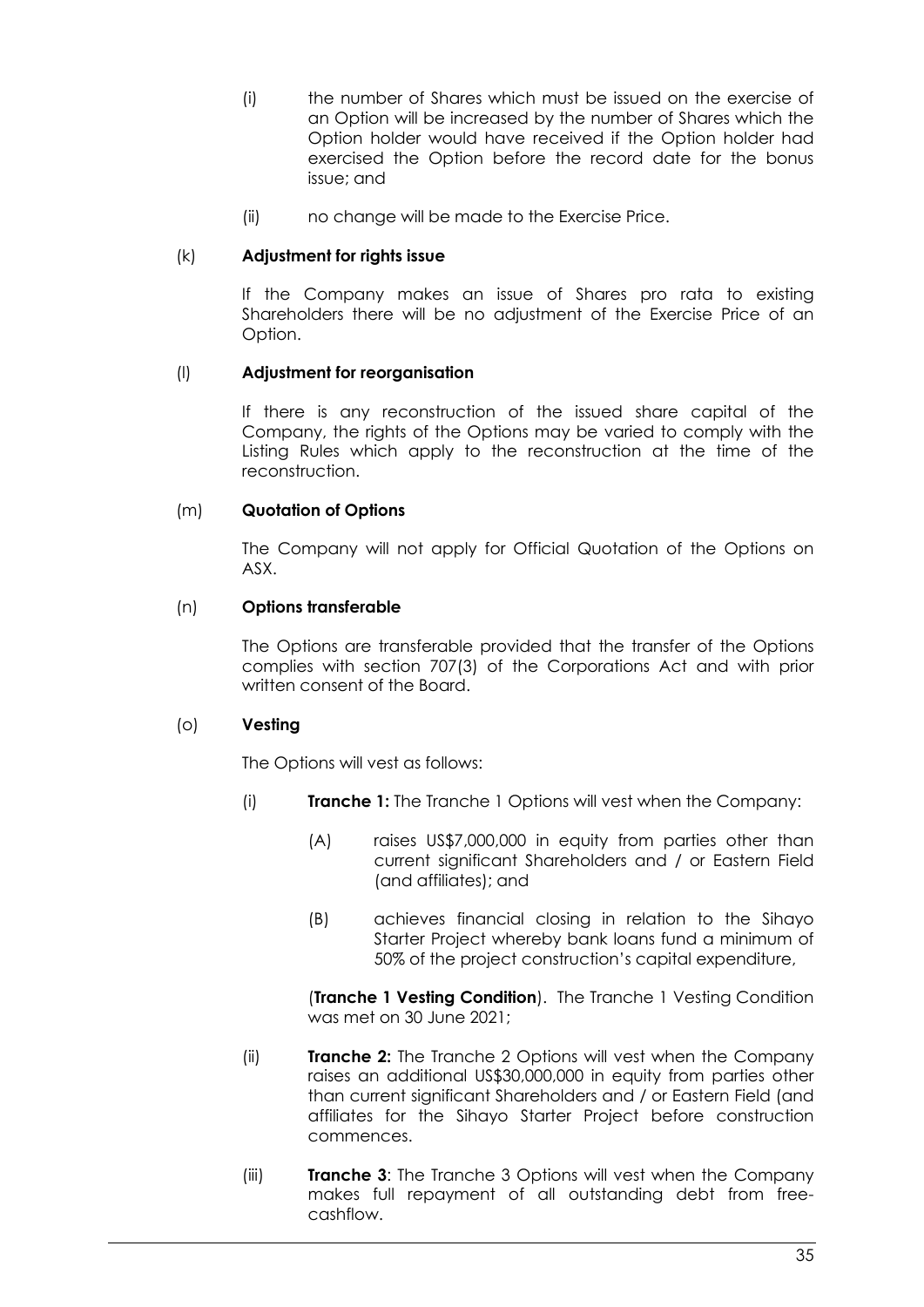- (iv) **Tranche 4**: The Tranche 4 Options will vest on the first to occur of:
	- (A) If, as a result of new exploration discoveries, the existing project near mine measured and indicated reserves increase such that the overall project NPV (discounted at 8% above treasuries) increases by at least US\$100,000,000, then:
		- (I) 20% of the Tranche 4 Options will vest upon the publication of an ASX announcement to that effect; and
		- (II) an additional 20% will vest for every additional US\$100,000,000 NPV (discounted at 8% above treasuries) increase beyond the initial US\$100,000,000 increase, as a result of new exploration discoveries, until 100% have vested; or
	- (B) If a discovery is made and the Board formally approves the development of a project, separate to the existing Sihayo Starter Project, with an NPV of at least US\$300,000,000 (discounted at 8% above treasuries) based on measured and indicated reserves, then:
		- (I) 20% will vest upon the publication of an ASX announcement to that effect; and
		- (II) an additional 20% will vest for every additional US\$100,000,000 NPV (discounted at 8% above treasuries) calculated for the new project approval above the initial threshold project value of US\$300,000,000, until 100% have vested.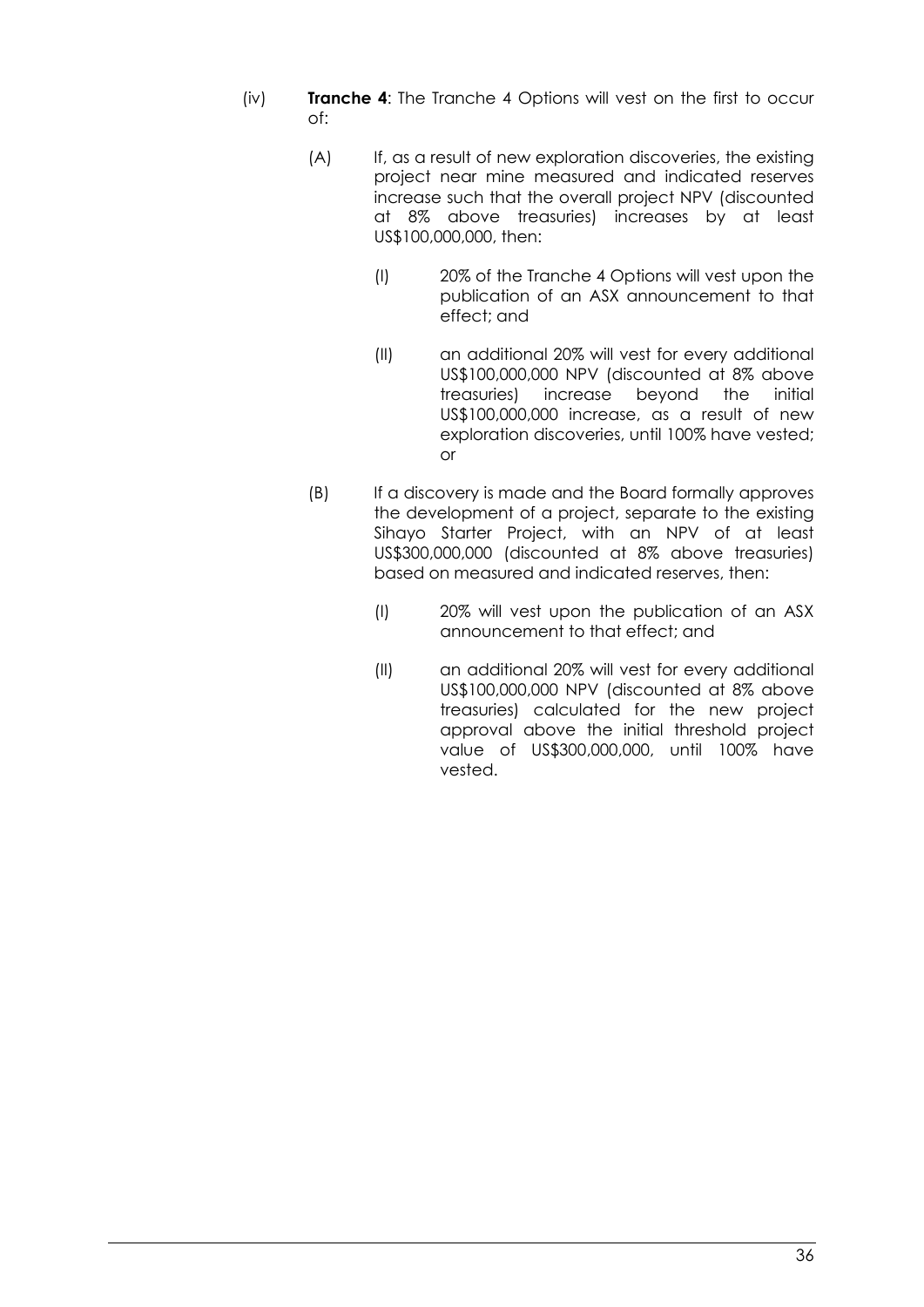#### <span id="page-37-0"></span>**5. RISK FACTORS**

#### **5.1 Introduction**

The Shares offered under this Prospectus should be considered as highly speculative and an investment in the Company is not risk free.

The Directors strongly recommend that prospective investors consider the risk factors set out in this Section [5,](#page-37-0) together with all other information contained in this Prospectus.

The future performance of the Company and the value of the Securities may be influenced by a range of factors, many of which are largely beyond the control of the Company and the Directors. The key risks associated with the Company's business, the industry in which it operates and general risks applicable to all investments in listed securities and financial markets generally are described below.

The risks factors set out in this Section [5,](#page-37-0) or other risk factors not specifically referred to, may have a materially adverse impact on the performance of the Company and the value of the Shares. This Section [5](#page-37-0) is not intended to provide an exhaustive list of the risk factors to which the Company is exposed.

Before determining whether to invest in the Company you should ensure that you have a sufficient understanding of the risks described in this Section 5 and all of the other information set out in this Prospectus and consider whether an investment in the Company is suitable for you, taking into account your objectives, financial situation and needs.

If you do not understand any matters contained in this Prospectus or have any queries about whether to invest in the Company, you should consult your accountant, financial adviser, stockbroker, lawyer or other professional adviser.

#### <span id="page-37-1"></span>**5.2 Company specific**

| <b>Risk Category</b>                | <b>Risk</b>                                                                                                                                                                                                                                                                                                                                                                                    |
|-------------------------------------|------------------------------------------------------------------------------------------------------------------------------------------------------------------------------------------------------------------------------------------------------------------------------------------------------------------------------------------------------------------------------------------------|
| <b>Potential</b><br>for<br>dilution | Upon implementation of the Offer, assuming all<br>Entitlements are accepted and no other Shares are<br>issued prior to the Record Date the number of Shares on<br>issue will increase from 3,685,461,421 currently on issue to<br>6,633,830,558. This means that immediately after the Offer<br>each Share will represent a significantly lower proportion<br>of the ownership of the Company. |
|                                     | It is not possible to predict what the value of the<br>Company, a Share or an Option will be following the<br>completion of the Offer being implemented and the<br>Directors do not make any representation as to such<br>matters.                                                                                                                                                             |
|                                     | The last trading price of Shares on ASX prior to the<br>Prospectus being lodged of \$0.003 is not a reliable<br>indicator as to the potential trading price of Shares after<br>implementation of the Offer.                                                                                                                                                                                    |
| <b>Control risk</b>                 | Provident is currently the largest Shareholder of the<br>Company and has a relevant interest in approximately<br>25.42% of the Shares in the Company. Assuming                                                                                                                                                                                                                                 |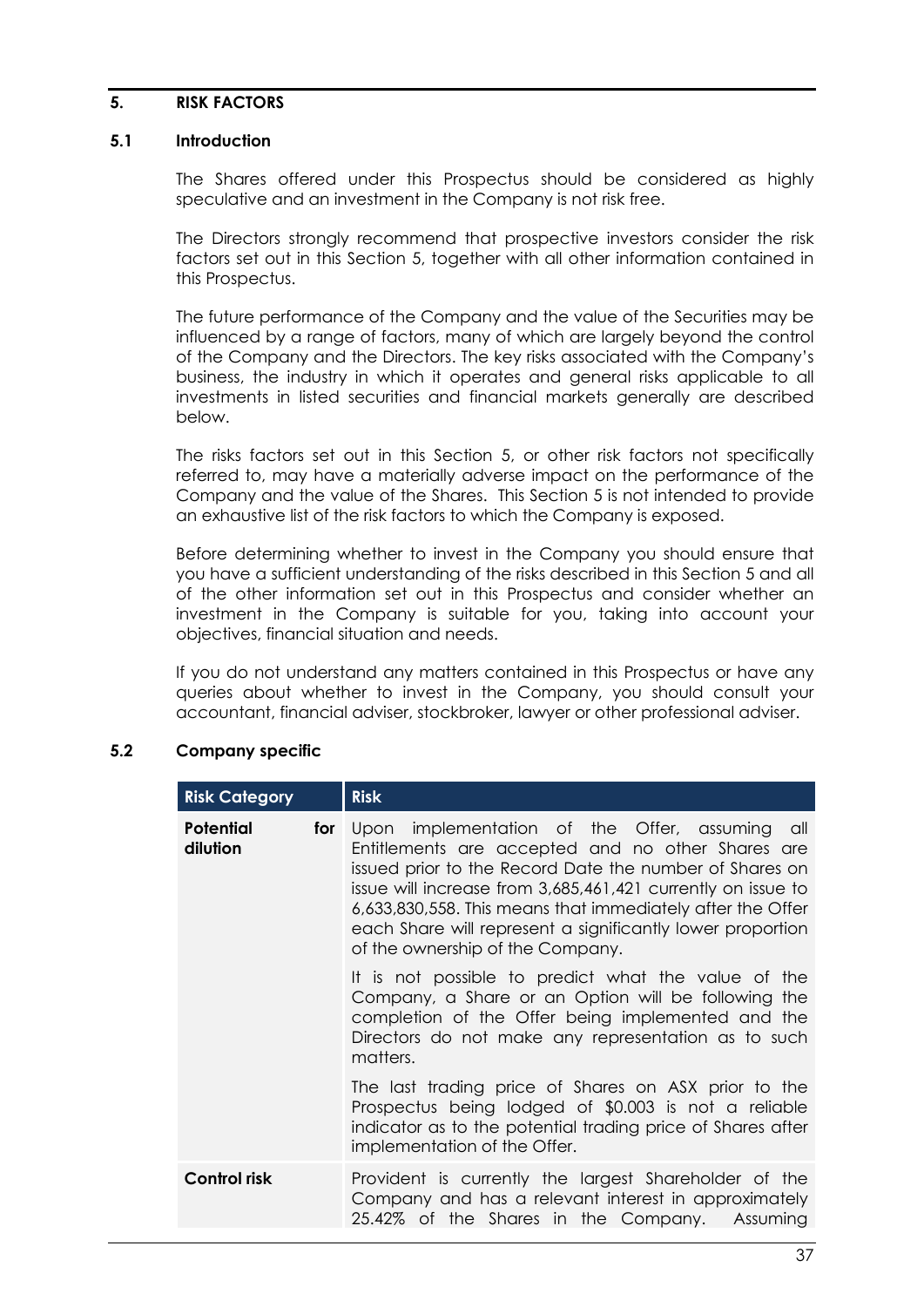| <b>Risk Category</b>                                | <b>Risk</b>                                                                                                                                                                                                                                                                                                                                                                                                                                                                                                                                                                                                                                                                                                                                                                                                    |
|-----------------------------------------------------|----------------------------------------------------------------------------------------------------------------------------------------------------------------------------------------------------------------------------------------------------------------------------------------------------------------------------------------------------------------------------------------------------------------------------------------------------------------------------------------------------------------------------------------------------------------------------------------------------------------------------------------------------------------------------------------------------------------------------------------------------------------------------------------------------------------|
|                                                     | Provident takes up its full Entitlement and no other<br>Shareholders accept their entitlements and Shares are<br>issued to Provident pursuant to the Debt Conversion and<br>the Joint Underwriters take up their full Entitlement,<br>Provident's voting power in the Company could increase<br>significantly (further details of which are set out in Section<br>$1.9$ .                                                                                                                                                                                                                                                                                                                                                                                                                                      |
|                                                     | Provident's significant interest in the capital of the<br>Company means that it is in a position to potentially<br>influence the financial decisions of the Company, and its<br>interests may not align with those of all other<br>Shareholders.                                                                                                                                                                                                                                                                                                                                                                                                                                                                                                                                                               |
|                                                     | Provident currently holds a relevant interest in more than<br>25% of the voting shares in Company which means that it<br>has the potential to prevent a special resolution from<br>being passed by the Company (such resolution requiring<br>at least 75% of the votes cast by members entitled to<br>vote on the resolution). Special resolutions are required in<br>relation to approve certain Company matters including<br>potentially seeking the delisting of the Company,<br>amending the Constitution, approving the voluntary<br>winding up of the Company and, if at any time the share<br>capital of the Company is divided into different classes of<br>Shares, approving the variation of the rights attached to<br>any such class.                                                               |
| <b>Additional</b><br>requirements<br>for<br>capital | Company's capital requirements depend<br><b>The</b><br>on on<br>numerous factors. Depending on the Company's ability<br>to generate income from its operations, the Company<br>may require further financing in addition to amounts<br>raised under the Offer. Any additional equity financing<br>will dilute shareholdings, and debt financing, if available,<br>may involve restrictions on financing and operating<br>activities. If the Company is unable to obtain additional<br>financing as needed, it may be required to reduce the<br>scope of its operations and scale back its exploration<br>programmes as the case may be. There is however no<br>guarantee that the Company will be able to secure any<br>additional funding or be able to secure funding on terms<br>favourable to the Company. |
| <b>Going Concern</b>                                | The Company's Half Year Report for the period ended 31<br>December 2021 (Financial Report) includes a note on the<br>financial condition of the Company and the possible<br>existence of a material uncertainty about the Company's<br>ability to continue as a going concern.                                                                                                                                                                                                                                                                                                                                                                                                                                                                                                                                 |
|                                                     | Notwithstanding the 'going concern' qualification<br>included in the Financial Report, the Directors believe<br>that upon the successful completion of the Offer, the<br>Company will have sufficient funds to adequately meet<br>the Company's current exploration commitments and<br>short term working capital requirements. However, it is<br>highly likely that further funding will be required to meet<br>the medium to long term working capital costs of the<br>Company. Please refer to Section 3.1 for further details.                                                                                                                                                                                                                                                                             |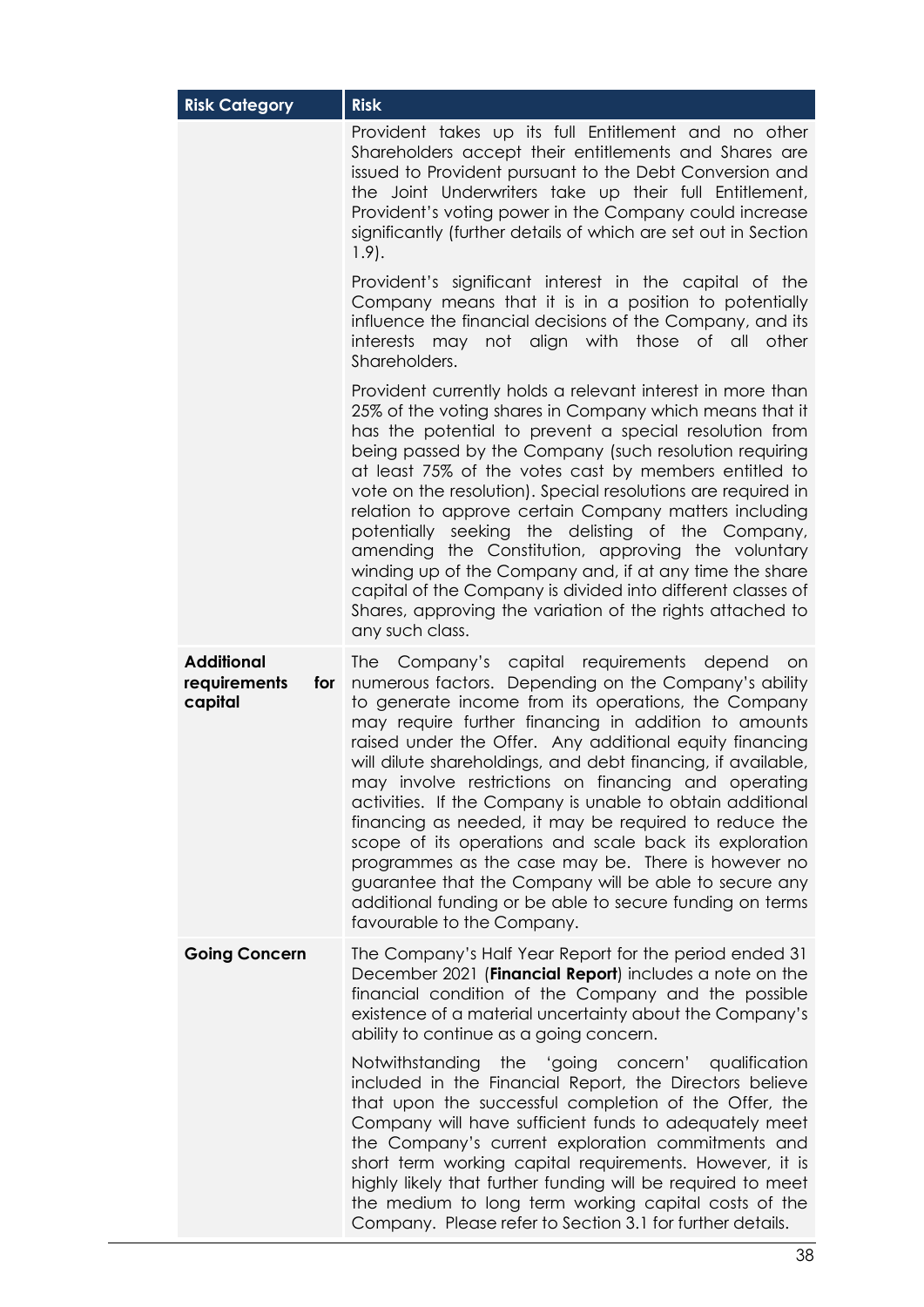| <b>Risk Category</b>             | <b>Risk</b>                                                                                                                                                                                                                                                                                                                                                                                                                                                                                                                                                                                                                                                                                                                                                                                                                                                                                                                                                                                                  |
|----------------------------------|--------------------------------------------------------------------------------------------------------------------------------------------------------------------------------------------------------------------------------------------------------------------------------------------------------------------------------------------------------------------------------------------------------------------------------------------------------------------------------------------------------------------------------------------------------------------------------------------------------------------------------------------------------------------------------------------------------------------------------------------------------------------------------------------------------------------------------------------------------------------------------------------------------------------------------------------------------------------------------------------------------------|
|                                  | In the event that the Offer is not completed successfully<br>there is significant uncertainty as to whether the<br>Company can continue as a going concern which is<br>likely to have a material adverse effect on the<br>Company's activities.                                                                                                                                                                                                                                                                                                                                                                                                                                                                                                                                                                                                                                                                                                                                                              |
| <b>Climate Risk</b>              | There are a number of climate-related factors that may<br>affect the operations and proposed activities of the<br>Company. The climate<br>change<br>risks<br>particularly<br>attributable to the Company include:                                                                                                                                                                                                                                                                                                                                                                                                                                                                                                                                                                                                                                                                                                                                                                                            |
|                                  | (a)<br>the emergence of new or expanded regulations<br>associated with the transitioning to a lower-<br>carbon economy and market changes related<br>to climate change mitigation. The Company<br>may be impacted by changes to local or<br>international compliance regulations related to<br>climate change mitigation efforts, or by specific<br>taxation or penalties for carbon emissions or<br>environmental damage. These examples sit<br>amongst an array of possible restraints on<br>industry that may further impact the Company<br>and its profitability. While the Company will<br>endeavour to manage these risks and limit any<br>consequential impacts, there<br>can<br>be<br>no<br>guarantee that the Company will<br>not<br>be<br>impacted by these occurrences; and<br>(b)<br>climate change may cause certain physical and<br>environmental risks that cannot be predicted by<br>Company, including events<br>the<br>such<br>$\alpha$ s<br>increased severity of weather patterns<br>and |
|                                  | incidence of extreme weather events<br>and<br>longer-term physical risks such as shifting climate<br>patterns. All these risks associated with climate<br>change may significantly change the industry in<br>which the Company operates.                                                                                                                                                                                                                                                                                                                                                                                                                                                                                                                                                                                                                                                                                                                                                                     |
| <b>Coronavirus</b><br>(COVID-19) | The outbreak of the coronavirus disease (COVID-19) is<br>impacting global economic markets. The nature and<br>extent of the effect of the outbreak on the performance<br>of the Company remains unknown. The Company's Share<br>price may be adversely affected in the short to medium<br>term by the economic uncertainty caused by COVID-19.<br>Further, any governmental or industry measures taken in<br>response to COVID-19 may adversely impact<br>the<br>Company's operations and are likely to be beyond the<br>control of the Company.                                                                                                                                                                                                                                                                                                                                                                                                                                                             |
|                                  | As described in the Company's quarterly reports, the<br>Company has implemented a wide range of strategies to<br>posed by COVID-19 including<br>mitigate<br>the<br>risks<br>mandatory testing prior to travel and quarantining at the<br>project site prior to recommencing work as well as a strict<br>COVID-19 workplace protocols and established standard<br>operating procedures to help prevent the occurrence<br>and transmission of the COVID-19 virus in the workplace.                                                                                                                                                                                                                                                                                                                                                                                                                                                                                                                             |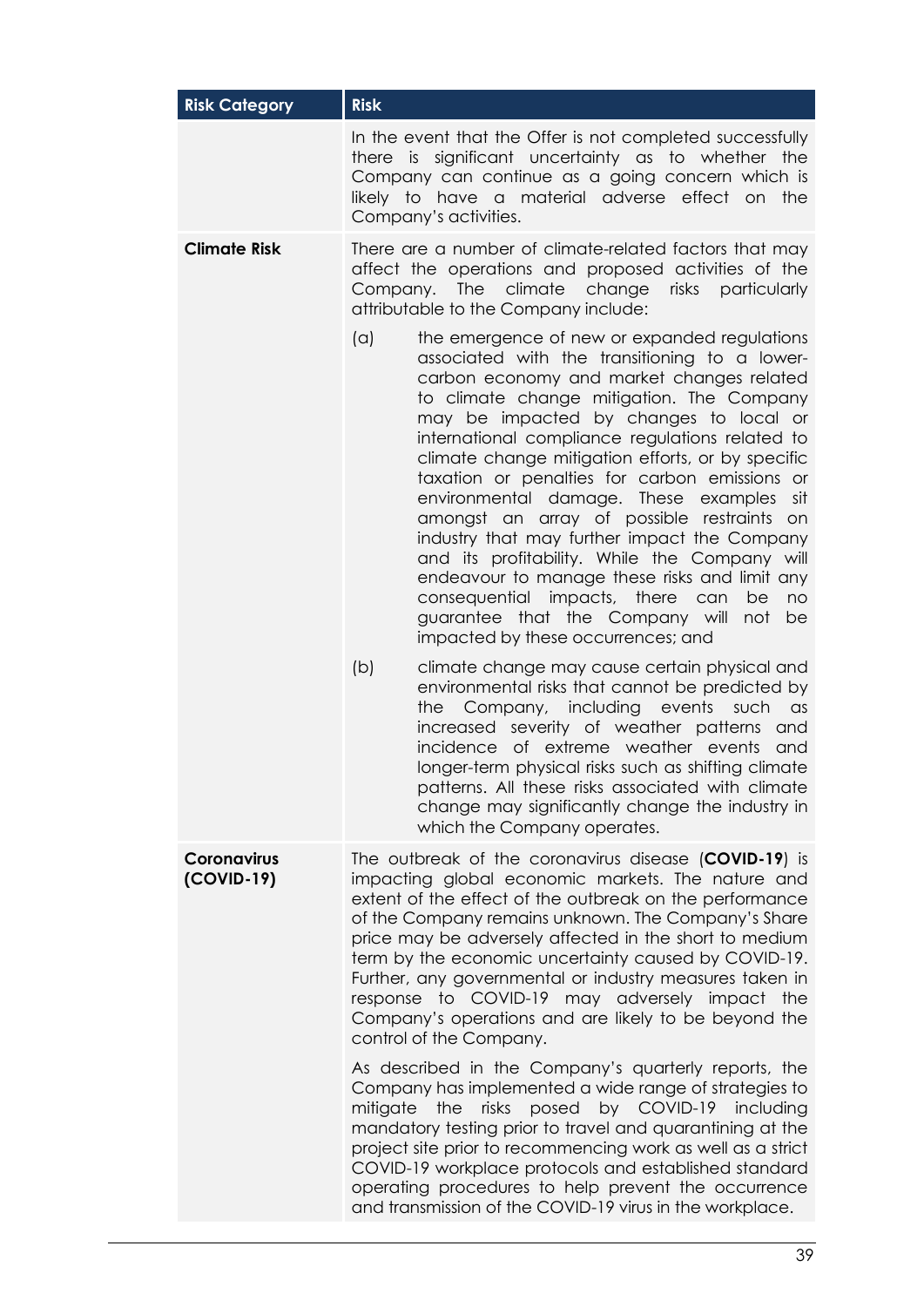| <b>Risk Category</b>      | <b>Risk</b>                                                                                                                                                                                                                                                                                                                                                                                                                                                                                                                                                                                                                 |
|---------------------------|-----------------------------------------------------------------------------------------------------------------------------------------------------------------------------------------------------------------------------------------------------------------------------------------------------------------------------------------------------------------------------------------------------------------------------------------------------------------------------------------------------------------------------------------------------------------------------------------------------------------------------|
|                           | The effects of COVID-19 on the Company's Share price<br>and global financial markets generally may also affect<br>the Company's ability to raise equity or debt or require<br>the Company to issue capital at a discount, which may in<br>turn cause dilution to Shareholders or the COVID-19<br>pandemic may also give rise to issues, delays or<br>restrictions in relation to land access and the Company's<br>ability to freely move people and equipment to and from<br>exploration projects may cause delays or cost increases.                                                                                       |
|                           | The Directors are monitoring the situation closely and<br>have considered the impact of COVID-19 on the<br>Company's<br>and financial performance.<br>business<br>However, the situation is continually evolving, and the<br>consequences are therefore inevitably uncertain. In<br>compliance with its continuous disclosure obligations, the<br>Company will continue to update the market in regard to<br>the impact of COVID-19 on any adverse impact on the<br>Company. If any of these impacts appear material prior<br>to close of the Offer, the Company will notify investors<br>under a supplementary prospectus. |
| <b>Related Party Risk</b> | The Company has a number of key contractual<br>relationships with related parties. If these relationships<br>breakdown and the related party agreements are<br>terminated, there is a risk that the Company may not be<br>able to find a satisfactory replacement.                                                                                                                                                                                                                                                                                                                                                          |
|                           | Further, the operations of the Company will require<br>involvement of related parties and other third parties<br>including suppliers, manufacturers and consultants. With<br>respect to these persons and despite applying best<br>practice in terms of pre-contracting due diligence, the<br>Company is unable to completely avoid the risk of:                                                                                                                                                                                                                                                                            |
|                           | financial failure or default by a participant in any<br>(a)<br>agreement to which the Company may become<br>a party; and/or                                                                                                                                                                                                                                                                                                                                                                                                                                                                                                 |
|                           | (b)<br>insolvency, default on performance or delivery<br>by any operators, contractors<br>or<br>service<br>providers.                                                                                                                                                                                                                                                                                                                                                                                                                                                                                                       |
|                           | There is also a risk that where the Company has engaged<br>a contractor who is a related party, the contract<br>between the contractor and the Company may<br>terminate for reasons outside of the control of the<br>Company. This may then result in the termination of the<br>contract between the Company and the contractor and<br>impact the Company's position, performance and<br>reputation.                                                                                                                                                                                                                        |
| <b>Feasibility Study</b>  | The Company completed and published a Feasibility<br>Study Update in February 2022. There is no assurance<br>that the cost estimates and underlying assumptions in the<br>Feasibility Study will be realised in practice, which may<br>materially and adversely affect the company's viability.                                                                                                                                                                                                                                                                                                                             |
|                           | In the event the cost estimates and the underlying                                                                                                                                                                                                                                                                                                                                                                                                                                                                                                                                                                          |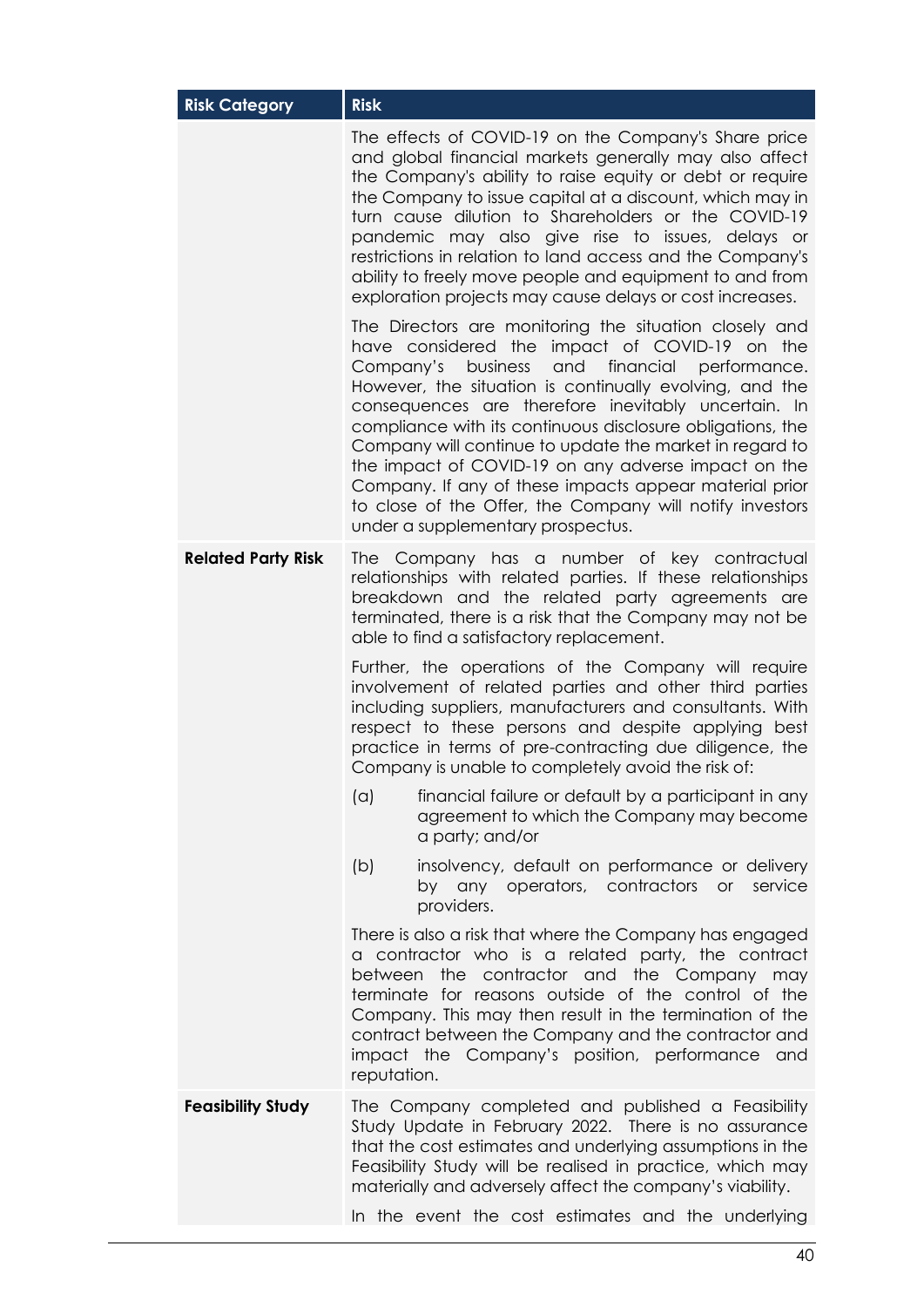| <b>Risk Category</b>                | <b>Risk</b>                                                                                                                                                                                                                                                                                                                                                                                                                                                                                                                                                                                                                                                                                                                                                                                         |  |  |
|-------------------------------------|-----------------------------------------------------------------------------------------------------------------------------------------------------------------------------------------------------------------------------------------------------------------------------------------------------------------------------------------------------------------------------------------------------------------------------------------------------------------------------------------------------------------------------------------------------------------------------------------------------------------------------------------------------------------------------------------------------------------------------------------------------------------------------------------------------|--|--|
|                                     | assumptions are unachievable in practice, the Company<br>may be required to do more work, including, amongst<br>other things, attempting to increase the amount of gold<br>in the known resource by expanding the boundaries of<br>the ore body as currently defined, investigate additional<br>opportunities to improve metallurgical recoveries and<br>investigate ways to reduce upfront capital costs and<br>project critical path lead times. This would require the<br>Company to expend significantly more funds than would<br>be available to the Company, even accounting for the<br>funds provided by the Offer and the Placement. There is<br>no guarantee this extra work would produce a financially<br>viable project, which would materially affect the viability<br>of the Company. |  |  |
| <b>Resource</b><br><b>Estimates</b> | Resource estimates are expressions of judgment based<br>knowledge, experience and industry practice.<br>on.<br>Estimates, which were valid when made, may change<br>significantly when new information becomes available.<br>In addition, resource estimates are imprecise and<br>depend to some extent on interpretations, which may<br>prove to be inaccurate. Should the Company encounter<br>mineralisation or formations<br>different<br>from<br>those<br>predicted by past sampling and drilling, resource<br>estimates may have to be adjusted and mining plans<br>may have to be altered in a way which could have<br>either a positive or negative effect on the Company's<br>operations.                                                                                                  |  |  |
| <b>Sovereign Risk</b>               | The Company's Sihayo Starter Project is located in<br>As such its operations are subject to<br>Indonesia.<br>regulation by the Indonesian Central Government and<br>local government bodies in relation to mining operations,<br>environment, community relations and manpower.<br>Possible sovereign risks associated with operating in<br>Indonesia include, without limitation, changes in the                                                                                                                                                                                                                                                                                                                                                                                                   |  |  |
|                                     | of mining legislation, changes<br>to royalty<br>terms<br>taxation<br>changes<br>to<br>and<br>arrangements,<br>rates<br>concessions and changes in the ability to enforce legal<br>rights. Any of these factors may, in the future, adversely<br>affect the financial performance of the Company and<br>the market price of its Shares.                                                                                                                                                                                                                                                                                                                                                                                                                                                              |  |  |
|                                     | No assurance can be given regarding future stability in<br>Indonesia or any other country in which the Company<br>may, in the future, have an interest.                                                                                                                                                                                                                                                                                                                                                                                                                                                                                                                                                                                                                                             |  |  |
| <b>Gold Price</b>                   | Changes in the market price of gold, which in the past<br>have fluctuated widely, will affect the profitability of the<br>Company's projected operations and its financial<br>condition. The viability of the Company's Sihayo Starter<br>Project also depends on the future market price of gold.<br>The price of gold is set in the world market and is affected<br>by numerous industry factors beyond the Company's<br>control including the demand for precious metals,<br>expectations with respect to the rate of inflation, interest<br>rates, currency exchange rates, demand for jewellery                                                                                                                                                                                                |  |  |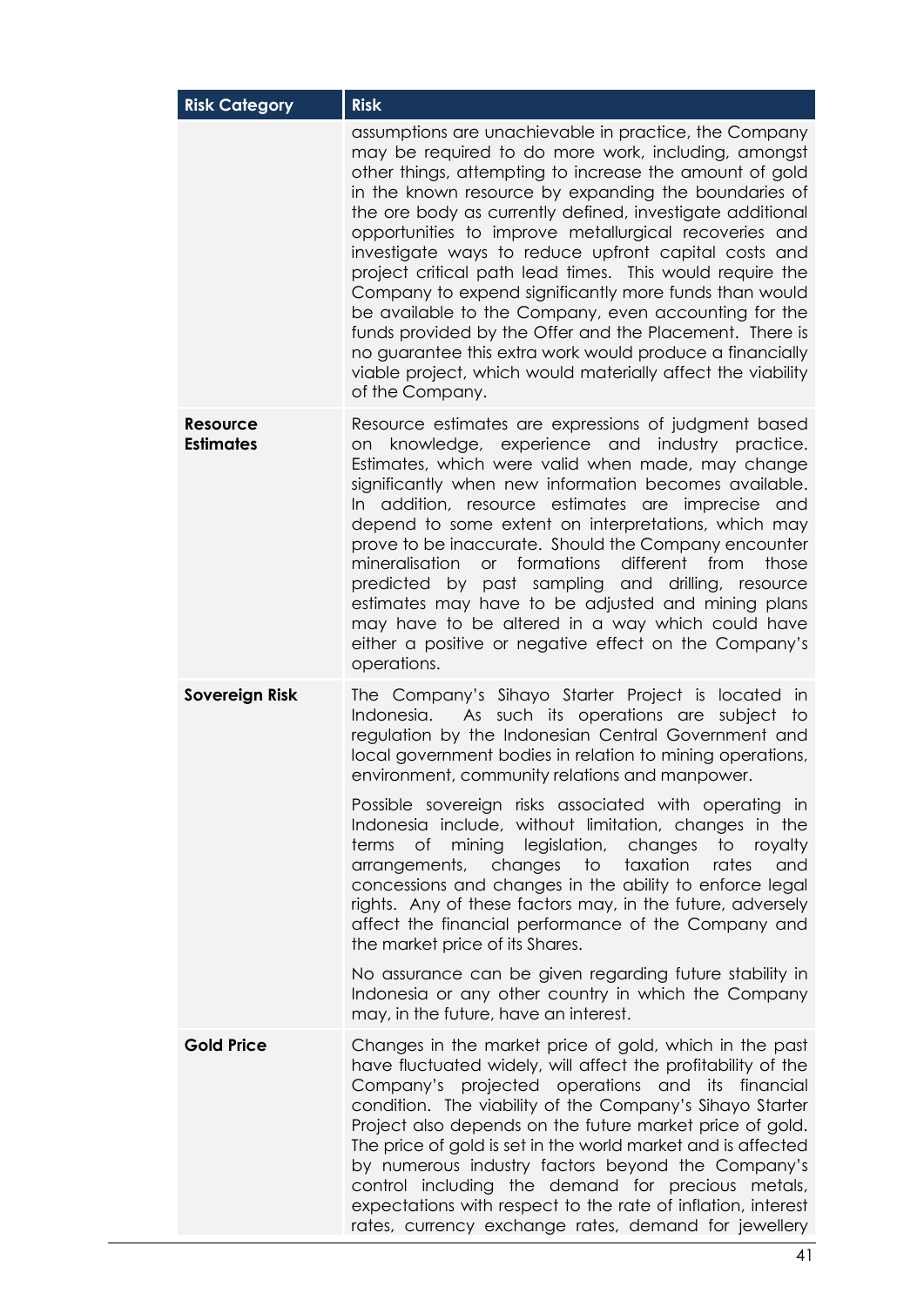| <b>Risk Category</b>                                | <b>Risk</b>                                                                                                                                                                                                                                                                                                                                                                                                                                                                                                                                                                                                                                                                                                                                                                                                                                                                                                                                                                                                                                                                                                                                                                                                                                                                                                             |  |  |
|-----------------------------------------------------|-------------------------------------------------------------------------------------------------------------------------------------------------------------------------------------------------------------------------------------------------------------------------------------------------------------------------------------------------------------------------------------------------------------------------------------------------------------------------------------------------------------------------------------------------------------------------------------------------------------------------------------------------------------------------------------------------------------------------------------------------------------------------------------------------------------------------------------------------------------------------------------------------------------------------------------------------------------------------------------------------------------------------------------------------------------------------------------------------------------------------------------------------------------------------------------------------------------------------------------------------------------------------------------------------------------------------|--|--|
|                                                     | and industrial products containing gold, gold production<br>levels, inventories, cost of substitutes, changes in global or<br>regional investment or consumption patterns, and sales<br>by central banks, other holders and speculators, and<br>global and regional political and economic factors.                                                                                                                                                                                                                                                                                                                                                                                                                                                                                                                                                                                                                                                                                                                                                                                                                                                                                                                                                                                                                     |  |  |
|                                                     | A decline in the market price of gold below the<br>Company's projected production costs for a sustained<br>period may have a material adverse impact on the<br>viability of the Company's Sihayo Starter Project. Such a<br>decline also could have a material adverse impact on<br>the ability of the Company to finance the development<br>of the Sihayo Starter Project. A decline in the market<br>price of gold may also require the Company to write-<br>down the carrying value of assets which may have a<br>material adverse effect on the value of the Company's<br>Shares.                                                                                                                                                                                                                                                                                                                                                                                                                                                                                                                                                                                                                                                                                                                                   |  |  |
|                                                     | The Company notes that there the market price of gold<br>has been volatile during the course of the COVID-19<br>pandemic.                                                                                                                                                                                                                                                                                                                                                                                                                                                                                                                                                                                                                                                                                                                                                                                                                                                                                                                                                                                                                                                                                                                                                                                               |  |  |
| Gold - Operating<br>and Development<br><b>Risks</b> | <b>The</b><br>Company's ability to<br>achieve production,<br>development, operating cost and capital expenditure<br>estimates on a timely basis cannot be assured.<br>The<br>business of gold mining involves many risks and may be<br>impacted by factors including ore tonnes, yield, input<br>prices (some of which are unpredictable and outside the<br>control of the Company), overall availability of free cash<br>to fund continuing development activities, labour force<br>disruptions, cost overruns, changes in the regulatory<br>environment and other unforeseen contingencies. Other<br>risks also exist such as environmental hazards (including<br>discharge of pollutants or hazardous chemicals), industrial<br>accidents and occupational and health hazards. Such<br>occurrences could result in damage to, or destruction of,<br>production<br>facilities, personal injury or<br>death,<br>environmental damage, delays in mining, increased<br>production costs and other monetary losses and possible<br>legal liability to the owner or operator of the mine. The<br>Company may become subject to liability for pollution or<br>other hazards against which it has not insured or cannot<br>insure, including those in respect of past mining activities<br>for which it was not responsible. |  |  |
|                                                     | addition, the Company's profitability could<br>In.<br>be<br>adversely affected if for any reason its production and<br>processing of gold or mine development is unexpectedly<br>interrupted or slowed. Examples of events which could<br>have such an impact include unscheduled plant<br>shutdowns or other processing problems, mechanical<br>failures, the unavailability of materials and equipment, pit<br>slope failures, unusual or unexpected rock formations,<br>poor or unexpected geological or metallurgical<br>conditions, poor or inadequate ventilation, failure of mine<br>communication systems, poor water condition,<br>interruptions to gas and electricity supplies, human error                                                                                                                                                                                                                                                                                                                                                                                                                                                                                                                                                                                                                  |  |  |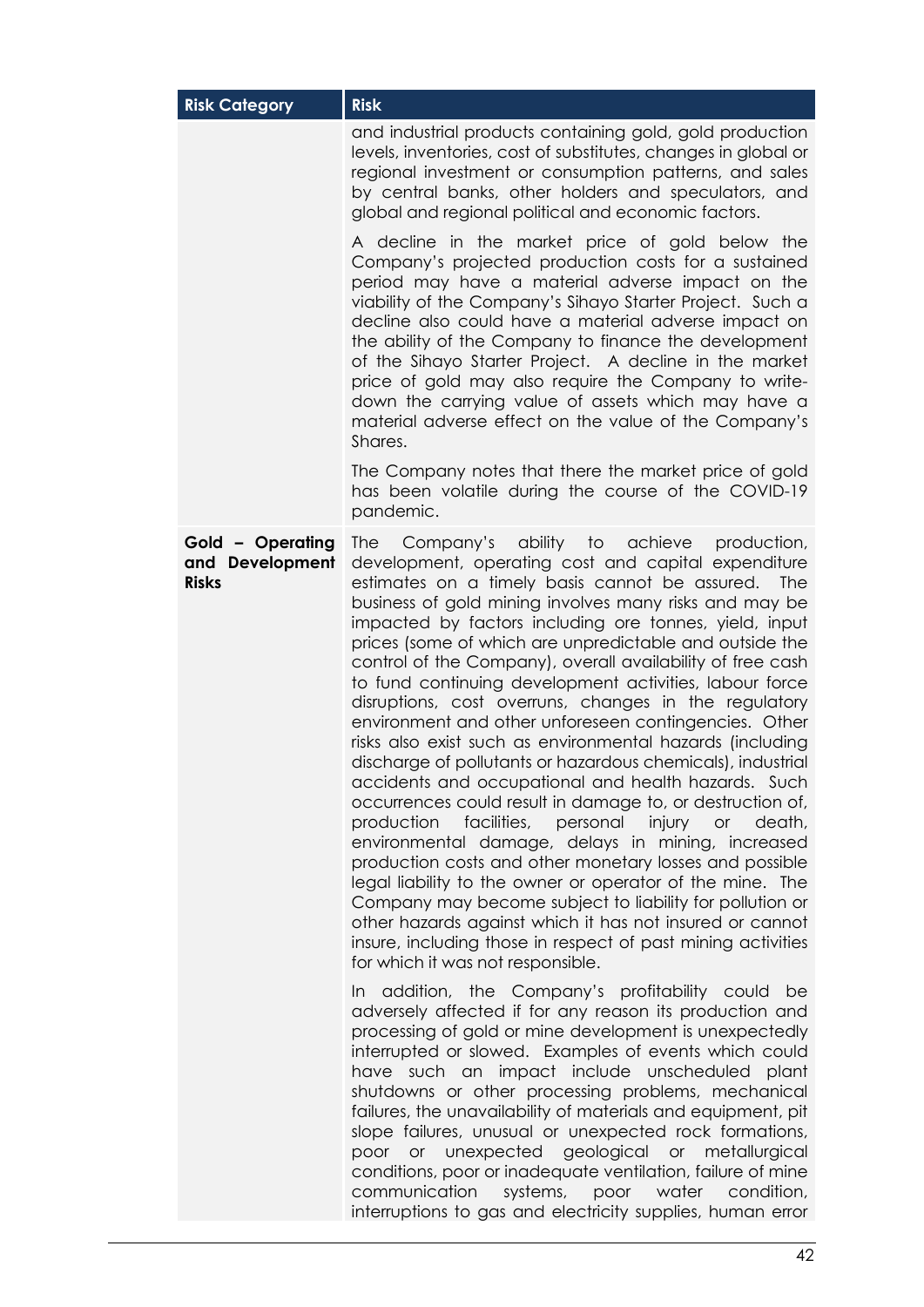| <b>Risk Category</b>   | <b>Risk</b>                                                                                                                                                                                                                                                                                                                                                                                                                                                                                                                                                                                                                                                                                                                                                                                                                                                                                                                                                                                                                                                    |  |  |
|------------------------|----------------------------------------------------------------------------------------------------------------------------------------------------------------------------------------------------------------------------------------------------------------------------------------------------------------------------------------------------------------------------------------------------------------------------------------------------------------------------------------------------------------------------------------------------------------------------------------------------------------------------------------------------------------------------------------------------------------------------------------------------------------------------------------------------------------------------------------------------------------------------------------------------------------------------------------------------------------------------------------------------------------------------------------------------------------|--|--|
|                        | and adverse weather conditions.                                                                                                                                                                                                                                                                                                                                                                                                                                                                                                                                                                                                                                                                                                                                                                                                                                                                                                                                                                                                                                |  |  |
|                        | The risks outlined above also mean that there can be no<br>assurances as to the future development of a mining<br>operation in relation to the Company's Sihayo Starter<br>Project or any projects which the Company may acquire<br>in the future.                                                                                                                                                                                                                                                                                                                                                                                                                                                                                                                                                                                                                                                                                                                                                                                                             |  |  |
| <b>Seismic Risk</b>    | The Sihayo Contract of Work is proximal to the Trans<br>Sumatra Fault Zone a known active area of seismicity.<br>Seismic events including large scale earthquakes can<br>occur. This risk is well understood and in part mitigated by<br>locating the Tailings Storage Facility (TSF) at the bottom of<br>the Nias Valley in a location that minimised the length of<br>the TSF wall, with near surface soils within<br>the<br>embankment abutments excavated and replaced with<br>engineered fill in order to improve stability of the TSF wall<br>in a large seismic event. An independent consultant also<br>completed a seismic slip analysis of the entire project<br>including all infrastructure locations. The processing plant<br>was relocated to a lower risk location as part of that<br>analysis and additional hold down design of tall and<br>foundations<br>added<br>critical<br>the<br>to<br>design.<br>Notwithstanding these mitigations a major event does<br>have the potential to disrupt operations/construction and<br>to cause damage. |  |  |
| <b>US Tax Law Risk</b> | The Company may be a passive "foreign investment<br>company" under US tax law, which would subject US<br>investors to adverse tax rules.                                                                                                                                                                                                                                                                                                                                                                                                                                                                                                                                                                                                                                                                                                                                                                                                                                                                                                                       |  |  |
|                        | Holders of Shares who are US taxpayers could face US<br>income tax risks if the Company is a "passive foreign<br>investment company" ("PFIC", as defined in the US<br>Internal Revenue Code), which could result in a reduction<br>in the after-tax return to a US holder of Shares. For US<br>federal income tax purposes, the Company will be<br>classified as a PFIC for any taxable year in which (i) 75%<br>or more of its gross income is passive income or (ii) at<br>least 50% of the average value of all of the Company's<br>assets for the taxable year produce or are held for the<br>production of passive income. For this purpose, cash is<br>considered to be an asset that produces passive income.<br>US investors should consult their own tax advisors about<br>the application of the PFIC rules and certain elections<br>that may help to minimize adverse US federal income tax<br>consequences in their particular circumstances.                                                                                                      |  |  |

# <span id="page-43-0"></span>**5.3 Industry specific**

| <b>Risk Category</b> | <b>Risk</b>                                                                                                                                                                                                                                               |
|----------------------|-----------------------------------------------------------------------------------------------------------------------------------------------------------------------------------------------------------------------------------------------------------|
| <b>Exploration</b>   | The mineral tenements of the Company are at various<br>stages of exploration, and potential investors should<br>understand that mineral exploration and development<br>are high-risk undertakings.<br>There can be no assurance that exploration of these |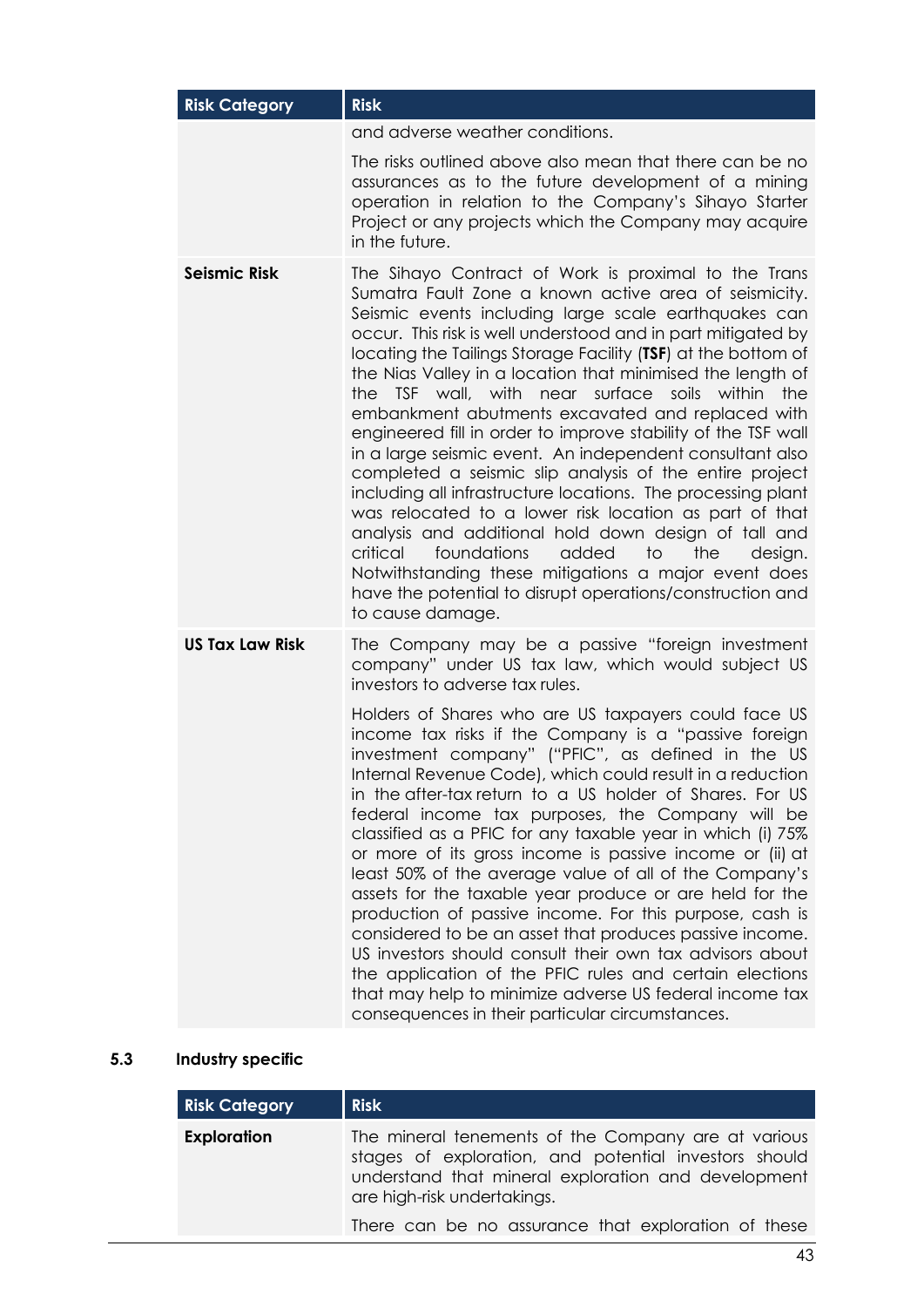| <b>Risk Category</b>     | <b>Risk</b>                                                                                                                                                                                                                                                                                                                                                                                                                                                                                                                                                                                                                                                                                                                                                   |  |  |
|--------------------------|---------------------------------------------------------------------------------------------------------------------------------------------------------------------------------------------------------------------------------------------------------------------------------------------------------------------------------------------------------------------------------------------------------------------------------------------------------------------------------------------------------------------------------------------------------------------------------------------------------------------------------------------------------------------------------------------------------------------------------------------------------------|--|--|
|                          | tenements, or any other tenements that may be<br>acquired in the future, will result in the discovery of an<br>economic ore deposit. Even if an apparently viable<br>deposit is identified, there is no guarantee that it can be<br>economically exploited.                                                                                                                                                                                                                                                                                                                                                                                                                                                                                                   |  |  |
|                          | The future exploration activities of the Company may be<br>affected by a range of factors including geological<br>conditions, limitations on activities due to seasonal<br>weather patterns, unanticipated operational<br>and<br>technical difficulties, industrial and environmental<br>accidents, native title process, changing government<br>regulations and many other factors beyond the control of<br>the Company.                                                                                                                                                                                                                                                                                                                                     |  |  |
|                          | The success of the Company will also depend upon the<br>Company having access to sufficient development<br>capital, being able to maintain title to its tenements and<br>obtaining all required approvals for its activities. In the<br>event that exploration programmes prove to be<br>unsuccessful this could lead to a diminution in the value<br>of the tenements, a reduction in the cash reserves of the<br>Company and possible relinquishment of the tenements.                                                                                                                                                                                                                                                                                      |  |  |
|                          | The exploration costs of the Company are based on<br>certain assumptions with respect to the method and<br>timing of exploration. By their nature, these estimates<br>and assumptions are subject to significant uncertainties<br>and, accordingly, the actual costs may materially differ<br>from these estimates and assumptions. Accordingly, no<br>assurance can be given that the cost estimates and the<br>underlying assumptions will be realised in practice, which<br>may materially and adversely affect the Company's<br>viability.                                                                                                                                                                                                                |  |  |
| <b>Operational Risks</b> | The operations of the Company may be affected by<br>various factors, including failure to locate or identify<br>mineral deposits, failure to achieve predicted grades in<br>exploration and mining, operational and technical<br>difficulties encountered in mining,<br>insufficient<br>or<br>unreliable infrastructure such as power, water and<br>transport, difficulties in commissioning and operating<br>plant and equipment, mechanical failure or plant<br>breakdown, unanticipated metallurgical problems which<br>may affect extraction costs, adverse weather conditions,<br>industrial and environmental accidents, industrial disputes<br>and unexpected shortages or increases in the costs of<br>consumables, spare parts, plant and equipment. |  |  |
|                          | In the event that any of these potential risks eventuate,<br>the Company's operational and financial performance<br>may be adversely affected. No assurances can be given<br>that the Company will achieve commercial viability<br>through the successful exploration and/or mining of its<br>tenement interests. Until the Company is able to realise<br>value from its projects, it is likely to incur ongoing<br>operating losses.                                                                                                                                                                                                                                                                                                                         |  |  |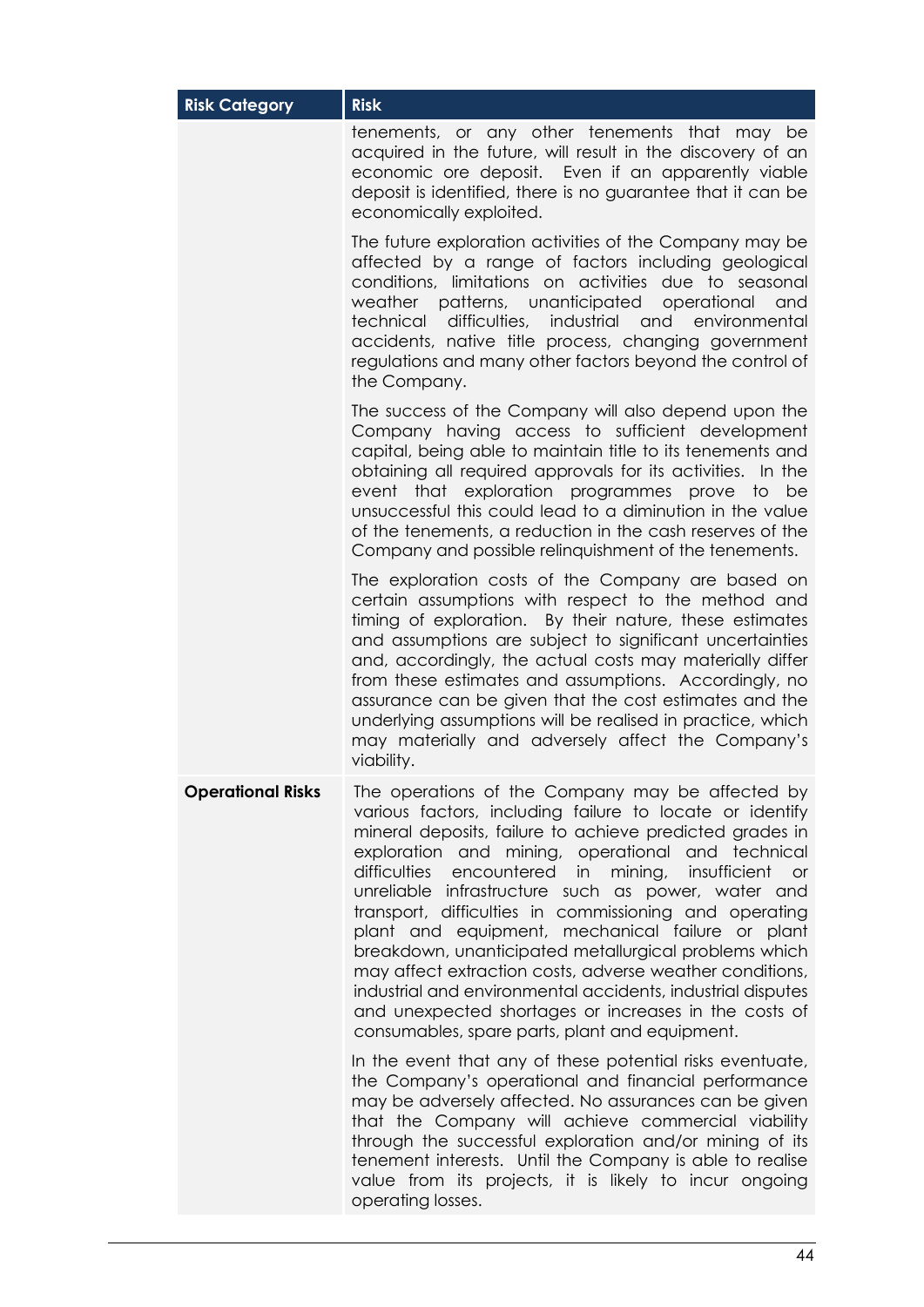| <b>Risk Category</b>                                                 | <b>Risk</b>                                                                                                                                                                                                                                                                                                                                                                                                                                                                                                            |  |
|----------------------------------------------------------------------|------------------------------------------------------------------------------------------------------------------------------------------------------------------------------------------------------------------------------------------------------------------------------------------------------------------------------------------------------------------------------------------------------------------------------------------------------------------------------------------------------------------------|--|
| Commodity<br>price<br>volatility<br>and<br>exchange<br>rate<br>risks | If the Company achieves success leading to mineral<br>production, the revenue it will derive through the sale of<br>commodities exposes the potential income of the<br>Company to commodity price and exchange rate risks.<br>Commodity prices fluctuate and are affected by many<br>factors beyond the control of the Company. Such<br>factors include supply and demand fluctuations for<br>precious and base metals, technological advancements,<br>forward selling activities and other macro-economic<br>factors. |  |
|                                                                      | Furthermore, international prices of various commodities<br>are denominated in United States dollars, whereas the<br>income and expenditure of the Company are and will<br>be taken into account in Australian currency, exposing<br>the Company to the fluctuations and volatility of the rate<br>of exchange between the United States dollar and the<br>Australian dollar as determined in international markets.                                                                                                   |  |
| <b>Permits</b>                                                       | The Company's proposed operations are subject to<br>receiving and maintaining licences and permits<br>forestry permits) from<br><i>(including</i><br>appropriate<br>governmental authorities. There is no assurance that<br>delays will not occur in connection with obtaining all<br>necessary renewals of licences/permits for any existing<br>operations, additional licences/permits for any possible<br>future changes to operations, or additional permits<br>associated with new legislation.                   |  |

# <span id="page-45-0"></span>**5.4 General risks**

| <b>Risk Category</b>     | <b>Risk</b>                                                                                                                                                                                                                                                           |  |  |
|--------------------------|-----------------------------------------------------------------------------------------------------------------------------------------------------------------------------------------------------------------------------------------------------------------------|--|--|
| <b>Economic</b>          | General economic conditions, movements in interest and<br>inflation rates and currency exchange rates may have an<br>effect on the Company's exploration,<br>adverse<br>development and production activities, as well as on its<br>ability to fund those activities. |  |  |
| <b>Market conditions</b> | Share market conditions may affect the value of the<br>quoted securities regardless of<br>Company's<br>the<br>Company's operating performance.<br>Share<br>market<br>conditions are affected by many factors such as:                                                 |  |  |
|                          | general economic outlook;<br>(a)                                                                                                                                                                                                                                      |  |  |
|                          | (b)<br>introduction of tax reform<br>other<br>$\alpha$<br>new<br>legislation;                                                                                                                                                                                         |  |  |
|                          | interest rates and inflation rates;<br>(C)                                                                                                                                                                                                                            |  |  |
|                          | (d)<br>changes in investor sentiment toward particular<br>market sectors;                                                                                                                                                                                             |  |  |
|                          | the demand for, and supply of, capital; and<br>(e)                                                                                                                                                                                                                    |  |  |
|                          | (f)<br>terrorism or other hostilities.                                                                                                                                                                                                                                |  |  |
|                          | The market price of securities can fall as well as rise and<br>may be subject to varied and unpredictable influences                                                                                                                                                  |  |  |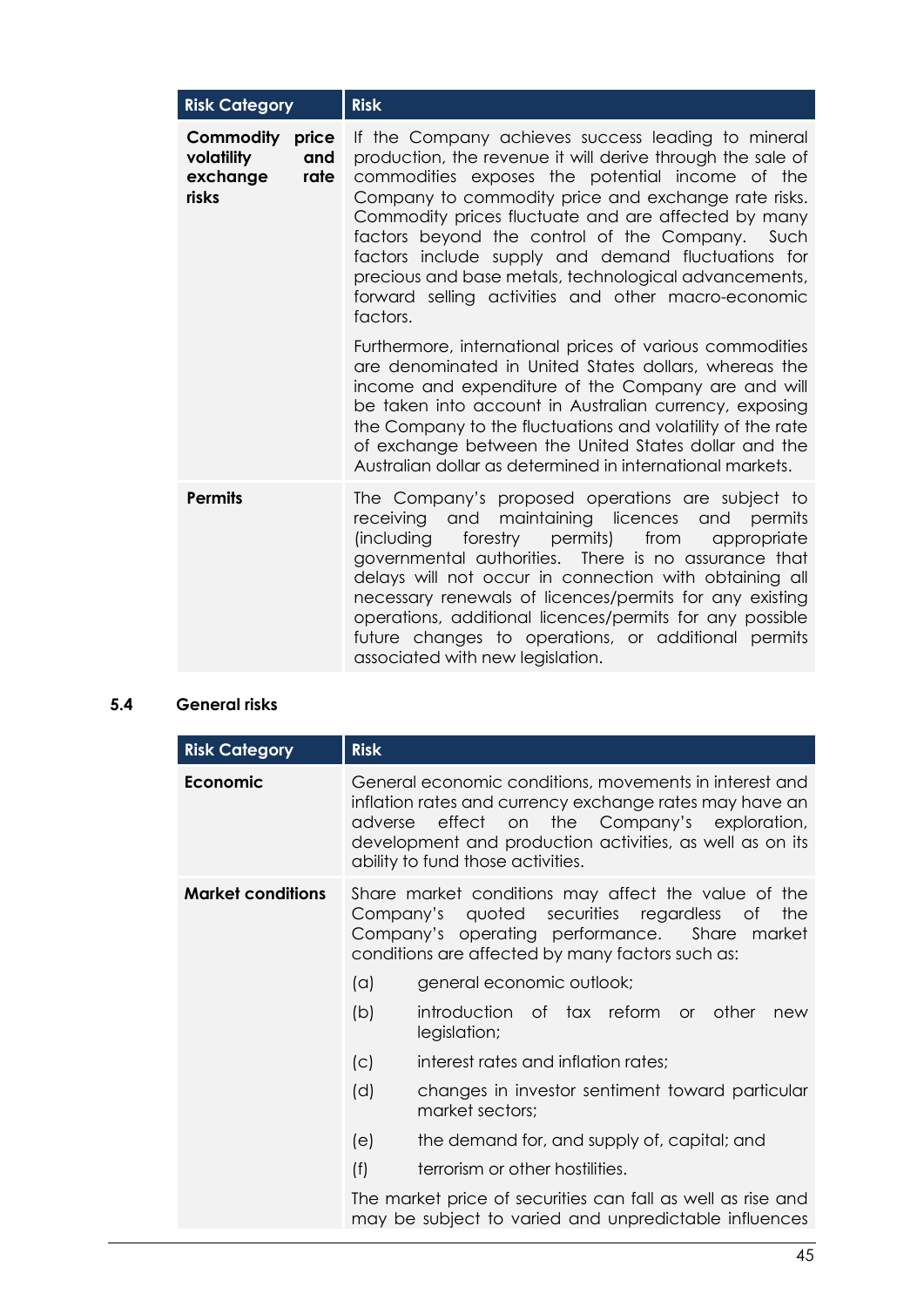| <b>Risk Category</b>              | <b>Risk</b>                                                                                                                                                                                                                                                                                                                                                                                                                                                                                                                            |  |  |
|-----------------------------------|----------------------------------------------------------------------------------------------------------------------------------------------------------------------------------------------------------------------------------------------------------------------------------------------------------------------------------------------------------------------------------------------------------------------------------------------------------------------------------------------------------------------------------------|--|--|
|                                   | on the market for equities in general and resource<br>exploration stocks in particular. Neither the Company nor<br>the Directors warrant the future performance of the<br>Company or any return on an investment in the<br>Company.                                                                                                                                                                                                                                                                                                    |  |  |
|                                   | In addition, the extent of the effects of COVID-19 is at this<br>stage uncertain and continuing to evolve. The COVID-19<br>pandemic is having, and is expected to continue to<br>have, a significant influence on the volatility of equity<br>markets generally and may continue to impact and<br>influence the value of the Company's quoted securities.                                                                                                                                                                              |  |  |
| <b>Litigation risks</b>           | The Company is exposed to possible litigation risks<br>intellectual<br>property claims,<br>contractual<br>including<br>disputes, occupational health and safety claims and<br>employee claims. Further, the Company may be involved<br>in disputes with other parties in the future which may<br>result in litigation. Any such claim or dispute if proven,<br>may impact adversely on the Company's operations,<br>financial performance and financial position.<br><b>The</b><br>Company is not currently engaged in any litigation. |  |  |
| <b>Dividends</b>                  | Any future determination as to the payment of dividends<br>by the Company will be at the discretion of the Directors<br>and will depend on the financial condition of the<br>Company, future capital requirements and general<br>business and other factors considered relevant by the<br>Directors. No assurance in relation to the payment of<br>dividends or franking credits attaching to dividends can<br>be given by the Company.                                                                                                |  |  |
| Taxation                          | The acquisition and disposal of Shares will have tax<br>consequences, which will differ depending on<br>the<br>individual financial affairs of each investor.<br>All<br>prospective investors in the Company are urged to<br>obtain independent financial advice about<br>the<br>consequences of acquiring Shares from a taxation<br>viewpoint and generally.                                                                                                                                                                          |  |  |
|                                   | To the maximum extent permitted by law, the Company,<br>its officers and each of their respective advisors accept<br>no liability and responsibility with respect to the taxation<br>consequences of subscribing for Shares under this<br>Prospectus.                                                                                                                                                                                                                                                                                  |  |  |
| Reliance on<br>key<br>personnel   | The responsibility of overseeing the day-to-day operations<br>strategic management of the Company<br>and the<br>depends substantially on its senior management and its<br>key personnel. There can be no assurance given that<br>there will be no detrimental impact on the Company if<br>or more of these employees cease<br>their<br>one<br>employment.                                                                                                                                                                              |  |  |
| Data loss, theft or<br>corruption | The Company stores data in its own systems and networks<br>and also with a variety of third party service providers.<br>Corruption, theft or loss of the data as a result of misuse,<br>exploitation or hacking of any of these systems or<br>networks could lead to corruption, theft or loss of the                                                                                                                                                                                                                                  |  |  |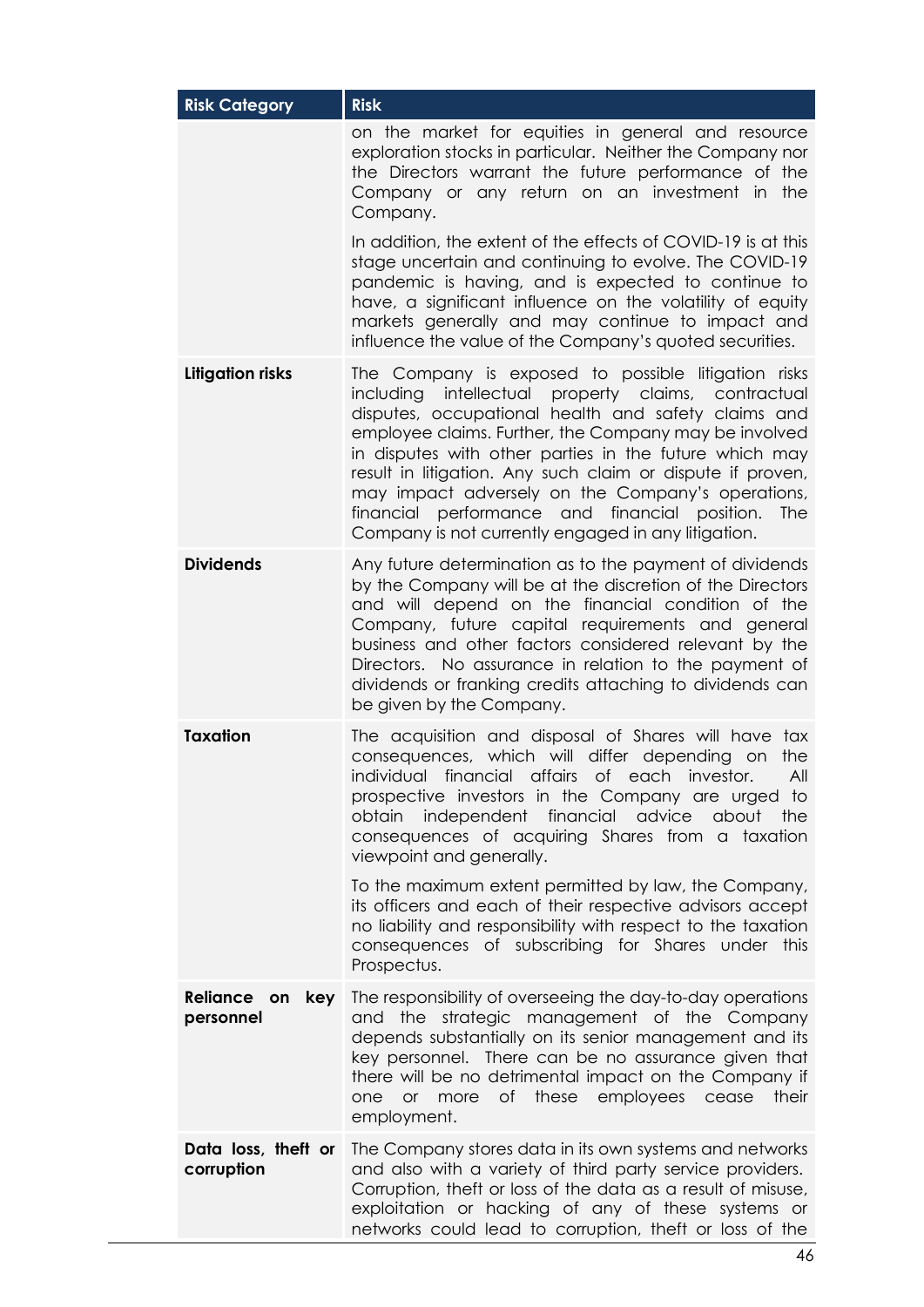| <b>Risk Category</b>                                                                    | <b>Risk</b>                                                                                                                                                                                                                                                                                                                                                                                                                                                                                                                                                                                                                                                                                                                                                                                                                    |  |  |
|-----------------------------------------------------------------------------------------|--------------------------------------------------------------------------------------------------------------------------------------------------------------------------------------------------------------------------------------------------------------------------------------------------------------------------------------------------------------------------------------------------------------------------------------------------------------------------------------------------------------------------------------------------------------------------------------------------------------------------------------------------------------------------------------------------------------------------------------------------------------------------------------------------------------------------------|--|--|
|                                                                                         | data which could have a material adverse effect on the<br>Company's business, financial condition and results.                                                                                                                                                                                                                                                                                                                                                                                                                                                                                                                                                                                                                                                                                                                 |  |  |
| <b>Economic</b><br>conditions<br>and<br>other<br>global<br><b>or</b><br>national issues | General economic conditions, laws relating to taxation,<br>new legislation, trade barriers, movements in interest and<br>inflation rates, currency exchange controls and rates,<br>and<br>international political circumstances<br>national<br>(including outbreaks in international hostilities, wars,<br>terrorist acts, sabotage, subversive activities, security<br>operations, labour unrest, civil disorder, and states of<br>disasters<br>emergency),<br>natural<br>(including<br>fires,<br>earthquakes and floods), and quarantine restrictions,<br>epidemics and pandemics, may have an adverse effect<br>Company's operations<br>and<br>on<br>the<br>financial<br>performance, including the Company's exploration,<br>development and production activities, as well as on its<br>ability to fund those activities. |  |  |
|                                                                                         | General economic conditions may also affect the value<br>of the Company and its market valuation regardless of its<br>actual performance.                                                                                                                                                                                                                                                                                                                                                                                                                                                                                                                                                                                                                                                                                      |  |  |
|                                                                                         | Specifically, it should be noted that the current evolving<br>conflict between Ukraine and Russia is impacting global<br>macroeconomics and markets generally. The nature and<br>extent of the effect of this conflict on the performance of<br>the Company and the value of Shares remains unknown.<br>The Share price may be adversely affected in the short to<br>medium term by the economic uncertainty caused by<br>the conflict between Ukraine and Russia and overall<br>impacts on global macroeconomics. Given the situation<br>is continually evolving, the outcomes and consequences<br>are inevitably uncertain.                                                                                                                                                                                                  |  |  |

#### **5.5 Speculative investment**

The risk factors described above, and other risks factors not specifically referred to, may have a materially adverse impact on the performance of the Company and the value of the Shares.

Prospective investors should consider that an investment in the Company is highly speculative.

There is no guarantee that the Shares offered under this Prospectus will provide a return on capital, payment of dividends or increases in the market value of those Shares.

Before deciding whether to subscribe for Shares under this Prospectus you should read this Prospectus in its entirety and consider all factors, taking into account your objectives, financial situation and needs.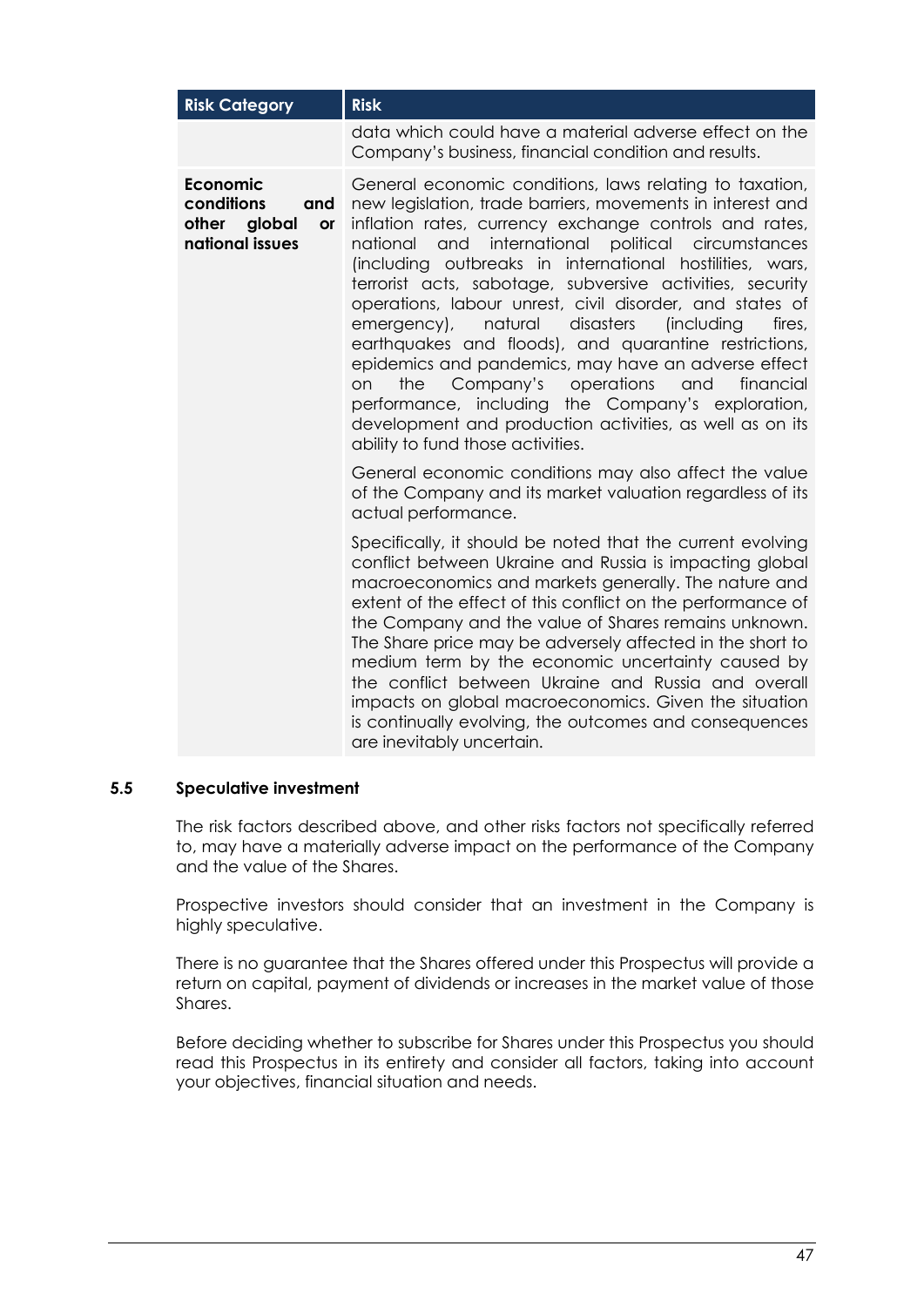# <span id="page-48-1"></span>**6. ADDITIONAL INFORMATION**

#### **6.1 Litigation**

As at the date of this Prospectus, the Company is not involved in any legal proceedings and the Directors are not aware of any legal proceedings pending or threatened against the Company.

#### <span id="page-48-0"></span>**6.2 Continuous disclosure obligations**

As set out in the Important Notice Section of this Prospectus, the Company is a disclosing entity for the purposes of section 713 of the Corporations Act. Accordingly, information that is already in the public domain has not been reported in this Prospectus other than that which is considered necessary to make this Prospectus complete.

The Company, as a disclosing entity under the Corporations Act states that:

- (a) it is subject to regular reporting and disclosure obligations;
- (b) copies of documents lodged with ASIC in relation to the Company (not being documents referred to in section 1274(2)(a) of the Corporations Act) may be obtained from, or inspected at, the offices of ASIC; and
- (c) it will provide a copy of each of the following documents, free of charge, to any person on request between the date of issue of this Prospectus and the Closing Date:
	- (i) the annual financial report most recently lodged by the Company with ASIC;
	- (ii) any half-year financial report lodged by the Company with ASIC after the lodgement of the annual financial report referred to in (i) and before the lodgement of this Prospectus with ASIC; and
	- (iii) any continuous disclosure documents given by the Company to ASX in accordance with the ASX Listing Rules as referred to in section 674(1) of the Corporations Act after the lodgement of the annual financial report referred to in (i) and before the lodgement of this Prospectus with ASIC.

Copies of all documents lodged with ASIC in relation to the Company can be inspected at the registered office of the Company during normal office hours.

Details of documents lodged by the Company with ASX since the date of lodgement of the Company's latest annual financial report and before the lodgement of this Prospectus with ASIC are set out in the table below.

| <b>Date</b>   | <b>Description of Announcement</b>                     |  |
|---------------|--------------------------------------------------------|--|
| 22 April 2022 | <b>Trading Halt</b>                                    |  |
| 12 April 2022 | Update to Provident Loan                               |  |
| 6 April 2022  | Encouraging Surface Sample Results from Tambang Tinggi |  |
| 23 March 2022 | Sihorbo South Continues to Grow on Latest Results      |  |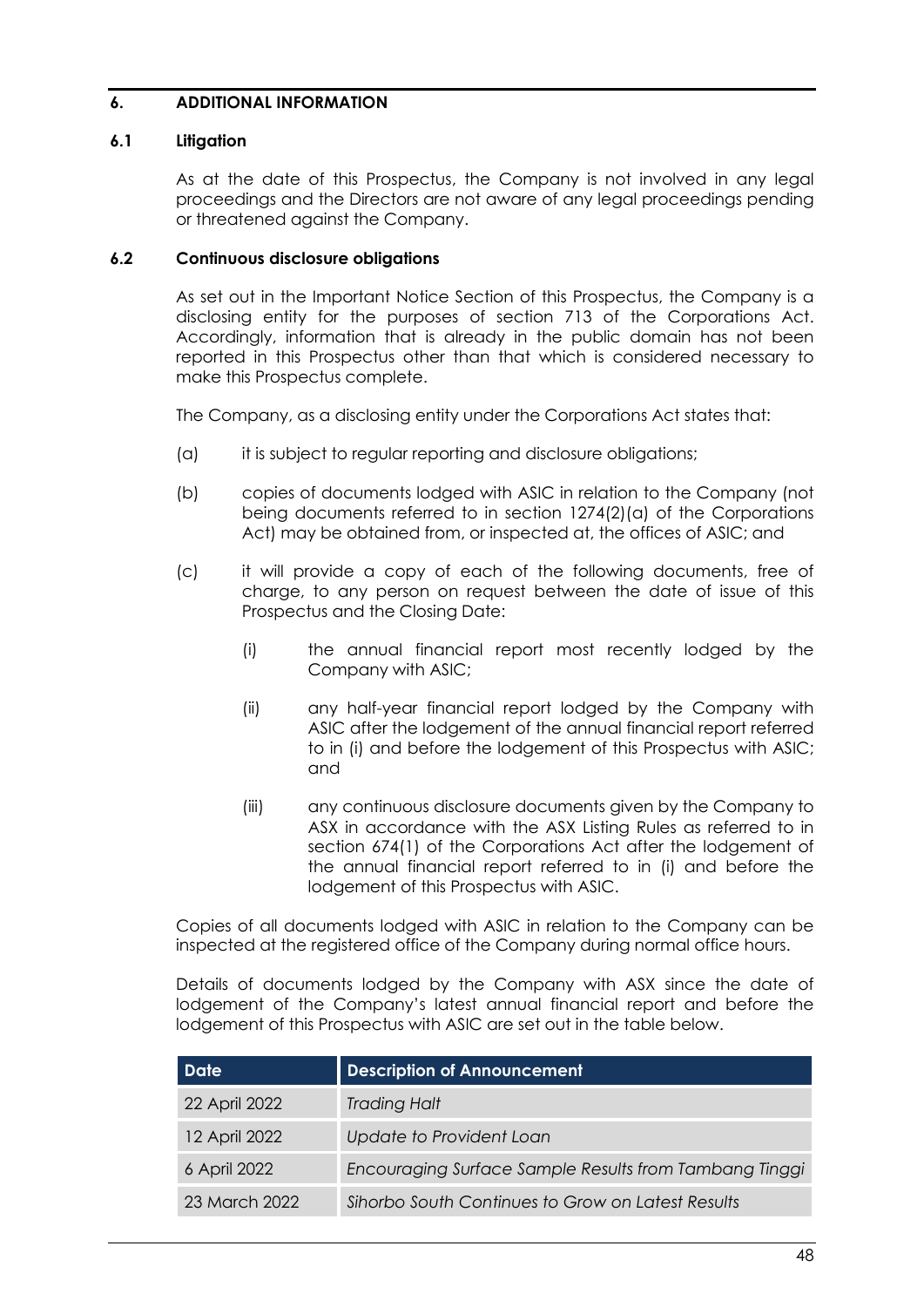| <b>Date</b>         | <b>Description of Announcement</b>                               |  |  |
|---------------------|------------------------------------------------------------------|--|--|
| 22 March 2022       | Response to ASX Query Letter                                     |  |  |
| 18 March 2022       | Sihayo Secures Further Interim Funding                           |  |  |
| 16 March 2022       | Half Year Financial Statements 31 December 2021                  |  |  |
| 17 February 2022    | Project Update and Launch of Strategic Review Process            |  |  |
| 17 February 2022    | Sihayo Secures Further Interim Funding                           |  |  |
| 31 January 2022     | Significant Results from High pH Leaching Test Work -<br>Amended |  |  |
| 31 January 2022     | <b>Quarterly Activities Report</b>                               |  |  |
| 31 January 2022     | <b>Quarterly Cashflow Report</b>                                 |  |  |
| 31 January 2022     | Significant Results from High pH Leaching Test Work              |  |  |
| 25 January 2022     | Sihayo Exploration Update                                        |  |  |
| 21 January 2022     | Sihayo Secures Further Interim Funding                           |  |  |
| 20 December<br>2021 | Change of Registry Address                                       |  |  |
| 2 December 2021     | Sihayo Secures Interim Funding                                   |  |  |
| 23 November<br>2021 | Results of Annual General Meeting                                |  |  |
| 23 November<br>2021 | 2021 Annual General Meeting Chairman's Address                   |  |  |
| 23 November<br>2021 | Encouraging Exploration Results Continue at Sihayo               |  |  |
| 28 October 2021     | <b>Quarterly Activities Report</b>                               |  |  |
| 28 October 2021     | <b>Quarterly Cashflow Report</b>                                 |  |  |
| 25 October 2021     | Encouraging Precious Metal Grades Intercepted at<br>Hutabargot   |  |  |

ASX maintains files containing publicly available information for all listed companies. The Company's file is available for inspection at ASX during normal office hours.

The announcements are also available through the Company's website [http://www.sihayogold.com.](http://www.sihayogold.com/)

#### **6.3 Market price of Shares**

The Company is a disclosing entity for the purposes of the Corporations Act and its Shares are enhanced disclosure securities quoted on ASX.

The highest, lowest and last market sale prices of the Shares on ASX during the three months immediately preceding the date of lodgement of this Prospectus with ASIC and the respective dates of those sales were: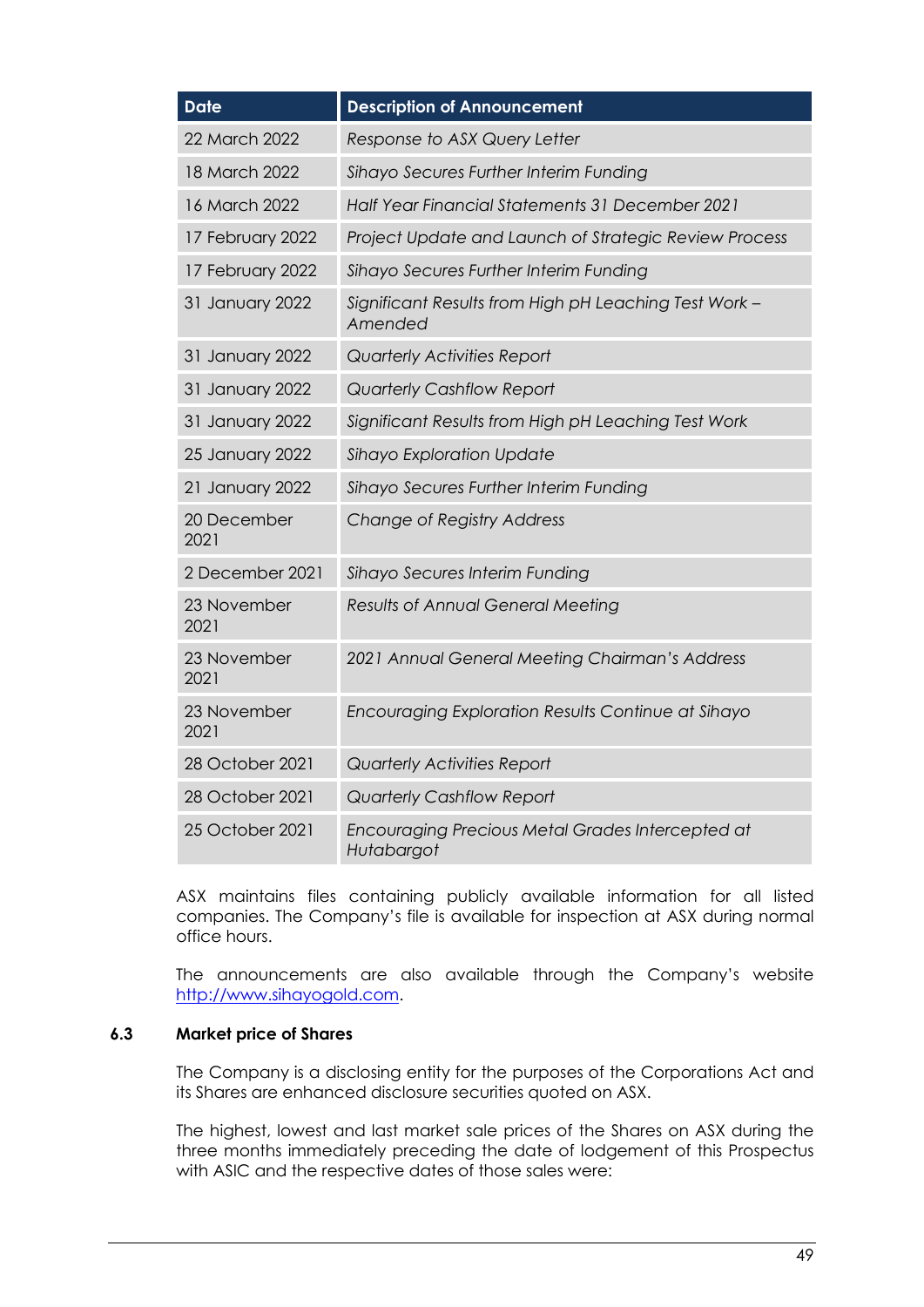|         | (\$)    | Date                                                                                        |
|---------|---------|---------------------------------------------------------------------------------------------|
| Highest | \$0.009 | 31/01/2022, 02/02/2022,<br>03/02/2022, 04/02/2022,<br>07/08/2022, 08/02/2022,<br>14/02/2022 |
| Lowest  | \$0.003 | 22/04/2022                                                                                  |
| Last    | \$0.003 | 22/04/2022                                                                                  |

#### **6.4 Material Contracts**

## <span id="page-50-0"></span>**6.4.1 Underwriting Agreement**

The Company has entered into an underwriting agreement (**Underwriting Agreement**) with Provident, Saratoga, Eastern Field, Goldstar, Asian Metal and Tribeca (each an **Underwriter** and together the **Joint Underwriters**), pursuant to which the Joint Underwriters have agreed to jointly underwrite the Offer up to a value of \$9,666,667 (the **Underwriting Commitment**) (being 81.97% of the funds to be raised under the Offer and equal to 2,416,666,667 Shares) (**Underwritten Securities**).

The Joint Underwriters may appoint sub-underwriters to sub-underwrite the Offer (including Gavin Caudle (a Director) who has been appointed as set out in section [6.4.2](#page-52-0) below). The appointment of any sub-underwriter and the allocation of any Underwritten Securities is at the sole discretion of the Joint Underwriters.

The material terms and conditions of the Underwriting Agreement are summarised below:

| <b>Underwriting</b> | (a) | The Joint Underwriters have agreed to underwrite the Offer<br>to the extent of the Underwriting Commitment.                                                                                            |                                                                     |                                                              |                 |  |  |
|---------------------|-----|--------------------------------------------------------------------------------------------------------------------------------------------------------------------------------------------------------|---------------------------------------------------------------------|--------------------------------------------------------------|-----------------|--|--|
|                     | (b) | The Company has authorised the Joint Underwriters to<br>engage sub-underwriters to offset some of the Underwriting<br>Commitment.                                                                      |                                                                     |                                                              |                 |  |  |
|                     | (c) | Each Underwriter has been allocated a maximum total<br>commitment amount in accordance with their current<br>percentage shareholding in the Company relative to the<br>other Underwriters, as follows: |                                                                     |                                                              |                 |  |  |
|                     |     | <b>Underwriter</b>                                                                                                                                                                                     | <b>Maximum</b><br><b>Number</b><br><b>of</b><br><b>Offer Shares</b> | <b>Maximum</b><br><b>Subscription</b><br>Amount <sup>1</sup> |                 |  |  |
|                     |     | Provident                                                                                                                                                                                              | 41.84%                                                              | 1,011,207,078                                                | A\$4,044,828.31 |  |  |
|                     |     | Saratoga                                                                                                                                                                                               | 16.90%                                                              | 408,434,148                                                  | A\$1,633,736.59 |  |  |
|                     |     | Eastern<br>Field                                                                                                                                                                                       | 12.45%                                                              | 300,846,879                                                  | A\$1,203,387.52 |  |  |
|                     |     | Goldstar                                                                                                                                                                                               | 10.87%                                                              | 262,685,592                                                  | A\$1,050,742.37 |  |  |
|                     |     | Asian<br>Metal                                                                                                                                                                                         | 10.32%                                                              | 249,312,451                                                  | A\$997,249.80   |  |  |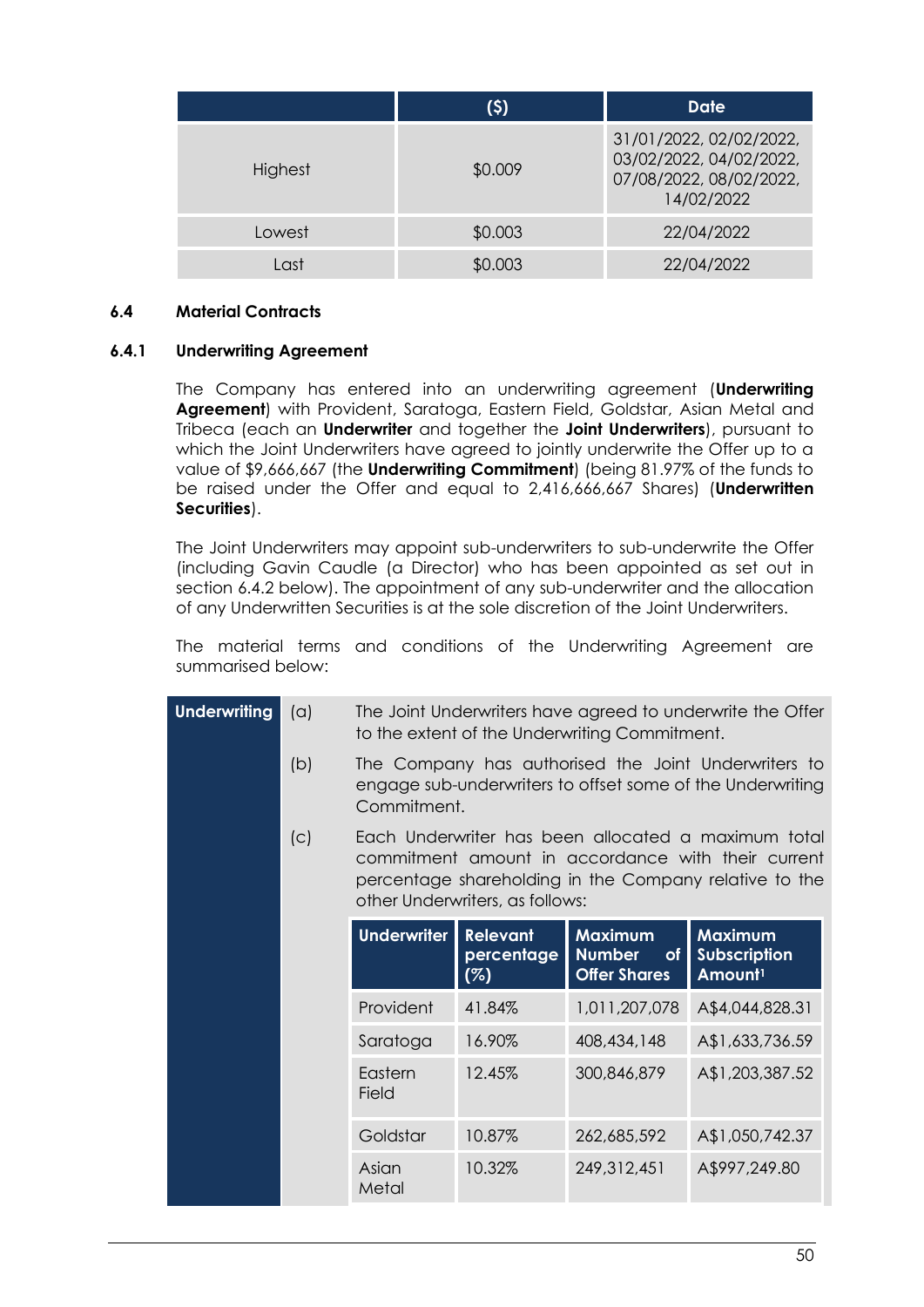|                                                                |     | <b>Tribeca</b>                                                                                                                                                                                         | 7.62%                                                                                 | 184, 180, 519                                                                                         | A\$736,722.08                                                                                                                                                                                                                                  |  |  |  |
|----------------------------------------------------------------|-----|--------------------------------------------------------------------------------------------------------------------------------------------------------------------------------------------------------|---------------------------------------------------------------------------------------|-------------------------------------------------------------------------------------------------------|------------------------------------------------------------------------------------------------------------------------------------------------------------------------------------------------------------------------------------------------|--|--|--|
|                                                                |     | <b>TOTAL</b>                                                                                                                                                                                           | 100.00%                                                                               | 2,416,666,667                                                                                         | A\$9,666,666.67                                                                                                                                                                                                                                |  |  |  |
| <b>Conditions</b>                                              | (a) |                                                                                                                                                                                                        |                                                                                       | The Underwriting Commitment is conditional upon:                                                      |                                                                                                                                                                                                                                                |  |  |  |
| Precedent                                                      |     | (i)                                                                                                                                                                                                    | timetable;                                                                            |                                                                                                       | the Company lodging a prospectus in relation to<br>the Offer with ASIC in accordance with the Offer                                                                                                                                            |  |  |  |
|                                                                |     | (ii)                                                                                                                                                                                                   | the Joint Underwriters confirming they agree to the<br>content of the Prospectus; and |                                                                                                       |                                                                                                                                                                                                                                                |  |  |  |
|                                                                |     | (iii)<br>no                                                                                                                                                                                            | Termination<br>occurring,                                                             | Event<br>as (as                                                                                       | defined<br>below)                                                                                                                                                                                                                              |  |  |  |
|                                                                |     |                                                                                                                                                                                                        | (together, the Conditions Precedent).                                                 |                                                                                                       |                                                                                                                                                                                                                                                |  |  |  |
|                                                                | (b) |                                                                                                                                                                                                        | Agreement shall immediately terminate.                                                |                                                                                                       | If the Conditions Precedent are not satisfied or waived<br>date of lodgement of the Prospectus, the Underwriting                                                                                                                               |  |  |  |
| <b>Shortfall</b><br><b>Offer</b><br>and<br><b>Subscription</b> | (a) | Offer.                                                                                                                                                                                                 |                                                                                       | Company shall first allot and issue Shares to                                                         | The Joint Underwriters and the Company agree that, for<br>the purposes of calculating the Shortfall Shares, the<br>the<br>Shareholder Lenders who have agreed to satisfy their<br>Shareholder Loans by subscribing for Shares under the        |  |  |  |
|                                                                | (b) | The Company will notify the Joint Underwriters of the<br>number of Shortfall Shares<br>required to have valid<br>applications for by the Joint Underwriters (Underwritten<br><b>Shortfall Shares).</b> |                                                                                       |                                                                                                       |                                                                                                                                                                                                                                                |  |  |  |
|                                                                | (c) | each Underwriter.                                                                                                                                                                                      |                                                                                       |                                                                                                       | If the Joint Underwriters fail to lodge valid applications<br>within the prescribed time period, the Company may as an<br>irrevocable agent and attorney of the Joint Underwriters<br>apply for the Underwritten Shortfall Shares on behalf of |  |  |  |
| <b>Termination</b><br><b>Events</b>                            |     |                                                                                                                                                                                                        |                                                                                       | any of the following events occur prior to the Closing Date:                                          | The Joint Underwriters may terminate the Underwriting Agreement if                                                                                                                                                                             |  |  |  |
|                                                                | (a) |                                                                                                                                                                                                        |                                                                                       | Act and such order is not lifted within 30 days;                                                      | ASIC makes an order under section 739 of the Corporations                                                                                                                                                                                      |  |  |  |
|                                                                | (b) | the ASX;                                                                                                                                                                                               |                                                                                       |                                                                                                       | ASX does not give approval for the Shares to be listed on                                                                                                                                                                                      |  |  |  |
|                                                                | (c) | the All Ordinaries or S&P/ASX Small Ordinaries Index is 20%<br>or more below its respective level on any three (3)<br>consecutive days of trading prior to the date of this<br>Agreement;              |                                                                                       |                                                                                                       |                                                                                                                                                                                                                                                |  |  |  |
|                                                                | (d) | the<br>Underwriters;                                                                                                                                                                                   | Company takes                                                                         | any steps for a<br>contemplated under sections 257A or<br>Corporations Act without the consent of the | proposal<br>260B of the<br>Joint                                                                                                                                                                                                               |  |  |  |
|                                                                | (e) |                                                                                                                                                                                                        |                                                                                       |                                                                                                       | except as described in the Prospectus, the Company alters<br>its capital structure or its Constitution without the prior                                                                                                                       |  |  |  |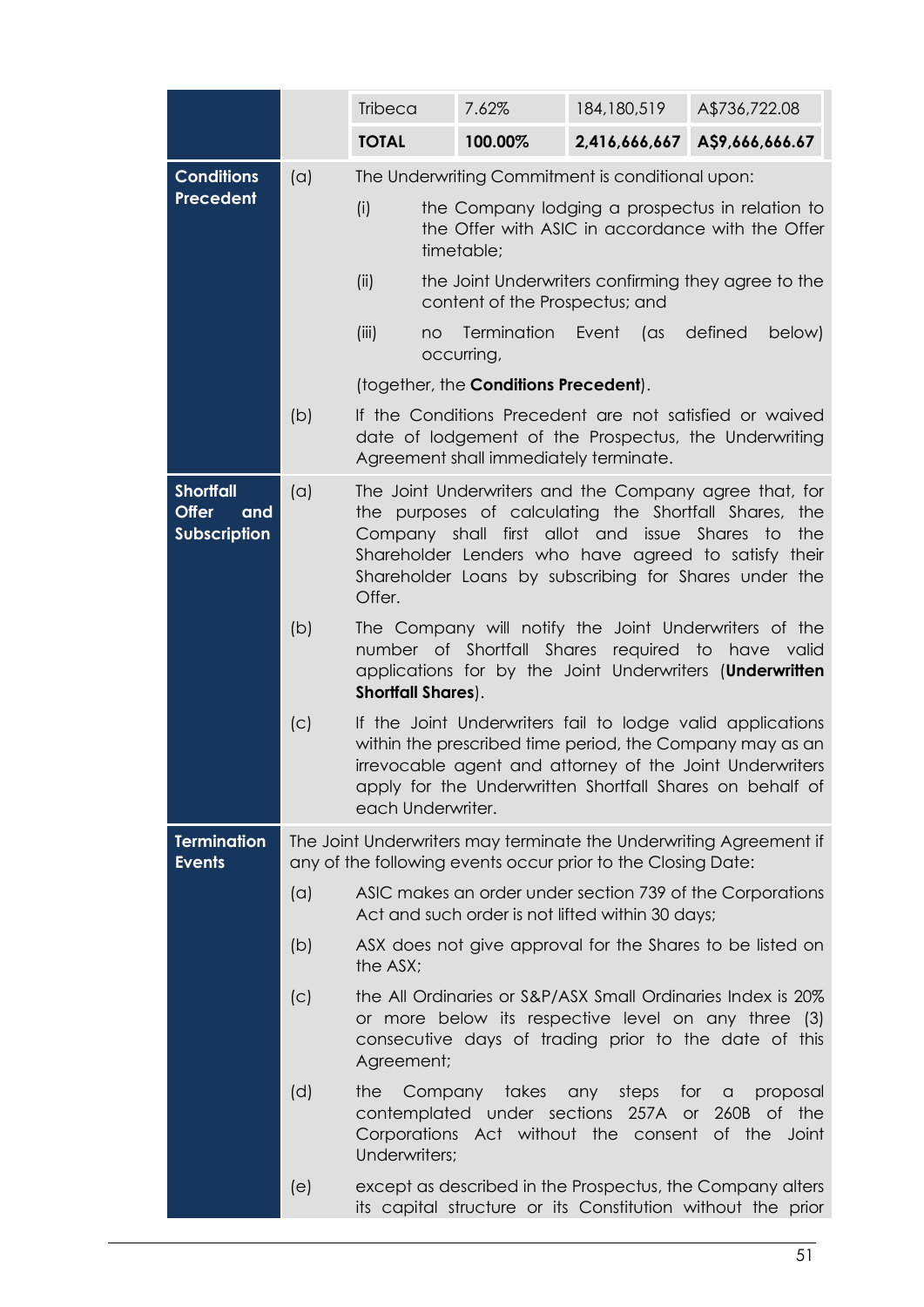|           | written consent of the Joint Underwriters;                                                                                                                                                         |
|-----------|----------------------------------------------------------------------------------------------------------------------------------------------------------------------------------------------------|
| (f)       | the Company is in material default of any of the terms and<br>conditions of the Underwriting Agreement;                                                                                            |
| (g)       | the Company becomes insolvent;                                                                                                                                                                     |
| (h)       | the Company increases or consolidates its share capital,<br>enters into a buy-back agreement, agrees to dispose of<br>the whole or substantial part of its business or property or is<br>wound up; |
| (i)       | the Company suspends payment of its debts;                                                                                                                                                         |
| (j)       | a takeover offer or scheme of arrangement is announced<br>and recommended by a majority of the independent<br>directors:                                                                           |
| (k)       | the results of the due diligence investigation are false or<br>misleading;                                                                                                                         |
| $($ l $)$ | any adverse change occurs which materially impacts the<br>assets or financial position of the Company;                                                                                             |
| (m)       | the Company's bankers terminate or issue any demand or<br>penalty notice in relation to an existing facility;                                                                                      |
| (n)       | the Joint Underwriters reasonably form the view that a<br>supplementary/replacement document must be lodged<br>with ASIC and the Company does not lodge such a<br>document as requested; or        |
| (O)       | there is an international outbreak of hostilities or material<br>escalation.                                                                                                                       |

The Underwriting Agreement otherwise contains provisions considered standard for an agreement of its nature (including representations and warranties and confidentiality provisions).

# <span id="page-52-0"></span>**6.4.2 Sub-Underwriting Agreement**

The Joint Underwriters have entered into a sub-underwriting agreement with Gavin Caudle (a Director), pursuant to which Mr Caudle has agreed to subunderwrite the Offer (**Sub-Underwriting Agreement**) on the following material terms:

- (a) Mr Caudle has agreed to sub-underwrite the Offer up to US\$500,000 (A\$666,667 based on an exchange rate of A\$1:US\$0.75), being 166,666,667 Shares (**Sub-Underwriting Commitment**); and
- (b) the Sub-Underwriting Agreement shall terminate if the Joint Underwriters' obligations under the Underwriting Agreement cease or are terminated.

No sub-underwriting fee is payable to Gavin Caudle under the Sub-Underwriting Agreement.

The Sub-Underwriting Agreement is otherwise on terms and conditions considered standard for an agreement of this nature.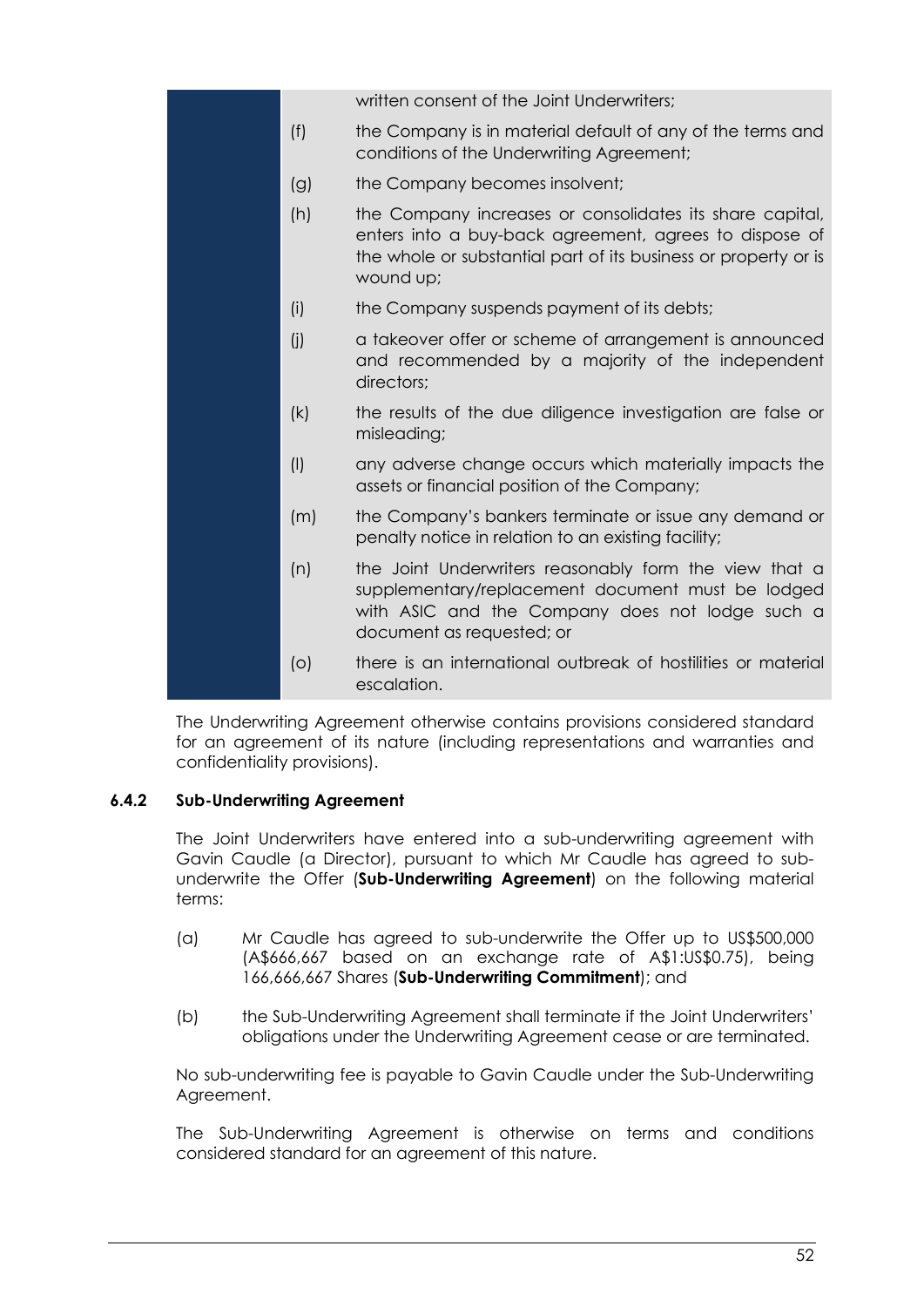#### **6.5 Shareholder Loan Agreement – Provident**

The Company has entered into a working capital loan facility agreement with Provident pursuant to which Provident has provided a loan to the Company (**Provident Loan Agreement**).

The material terms and conditions of the Provident Loan Agreement are summarised below:

| <b>Loan facility</b> | (a)        | Provident has agreed to provide the Company<br>with a loan facility of US\$1,800,000 (Loan Facility)<br>for the purpose of financing an intercompany<br>the<br>to<br>Company and<br>funding<br>loan<br>the<br>Company's working capital costs, subject to the<br>Company providing Provident with a drawdown<br><b>Notice</b> ) and<br>notice<br>(Drawdown<br>Provident<br>approving the Drawdown Notice. |                                                                                                                                                                                                                                              |  |
|----------------------|------------|-----------------------------------------------------------------------------------------------------------------------------------------------------------------------------------------------------------------------------------------------------------------------------------------------------------------------------------------------------------------------------------------------------------|----------------------------------------------------------------------------------------------------------------------------------------------------------------------------------------------------------------------------------------------|--|
|                      | (b)        | of US\$600,000.                                                                                                                                                                                                                                                                                                                                                                                           | Each Drawdown Notice shall be for the amount                                                                                                                                                                                                 |  |
|                      | (C)        | Facility.                                                                                                                                                                                                                                                                                                                                                                                                 | The Company has drawn down the full Loan                                                                                                                                                                                                     |  |
| Repayment            | (a)        |                                                                                                                                                                                                                                                                                                                                                                                                           | The Company must repay the amount of the<br>Loan Facility that is outstanding on 1 December<br>2022 or such other date as agreed between the<br>parties (Maturity Date).                                                                     |  |
|                      | (b)        | issue<br>rights issue.                                                                                                                                                                                                                                                                                                                                                                                    | If the Company successfully completes a rights<br>before the Maturity Date, then<br>the<br>Company must repay the amount of the Loan<br>Facility that is outstanding within 5 business days<br>of the Company's receipt of proceeds from the |  |
| <b>Interest</b>      | per annum. |                                                                                                                                                                                                                                                                                                                                                                                                           | Interest will accrue on the Loan Facility at a rate of 10%                                                                                                                                                                                   |  |
| <b>Security</b>      |            |                                                                                                                                                                                                                                                                                                                                                                                                           | The Loan Facility is unsecured.                                                                                                                                                                                                              |  |
|                      |            |                                                                                                                                                                                                                                                                                                                                                                                                           |                                                                                                                                                                                                                                              |  |
| <b>Default</b>       | (a)        |                                                                                                                                                                                                                                                                                                                                                                                                           | It is an event of default if:                                                                                                                                                                                                                |  |
|                      |            | (i)                                                                                                                                                                                                                                                                                                                                                                                                       | the Company fails to pay an amount<br>under the Provident Loan Agreement<br>within 2 business days of when it is due;                                                                                                                        |  |
|                      |            | (ii)                                                                                                                                                                                                                                                                                                                                                                                                      | the Company breaches a term of the<br>Provident Loan Agreement;                                                                                                                                                                              |  |
|                      |            | (iii)                                                                                                                                                                                                                                                                                                                                                                                                     | a change occurs in respect of the<br>business, assets or liabilities<br>of<br>the<br>Company which would materially affect<br>its ability to perform its obligations or the<br>rights of Provident under the Provident<br>Loan Agreement;    |  |
|                      |            | (iv)                                                                                                                                                                                                                                                                                                                                                                                                      | the Company commences a substantive<br>business activity (outside of mineral<br>exploration or mining)<br>without<br>the<br>consent of Provident;                                                                                            |  |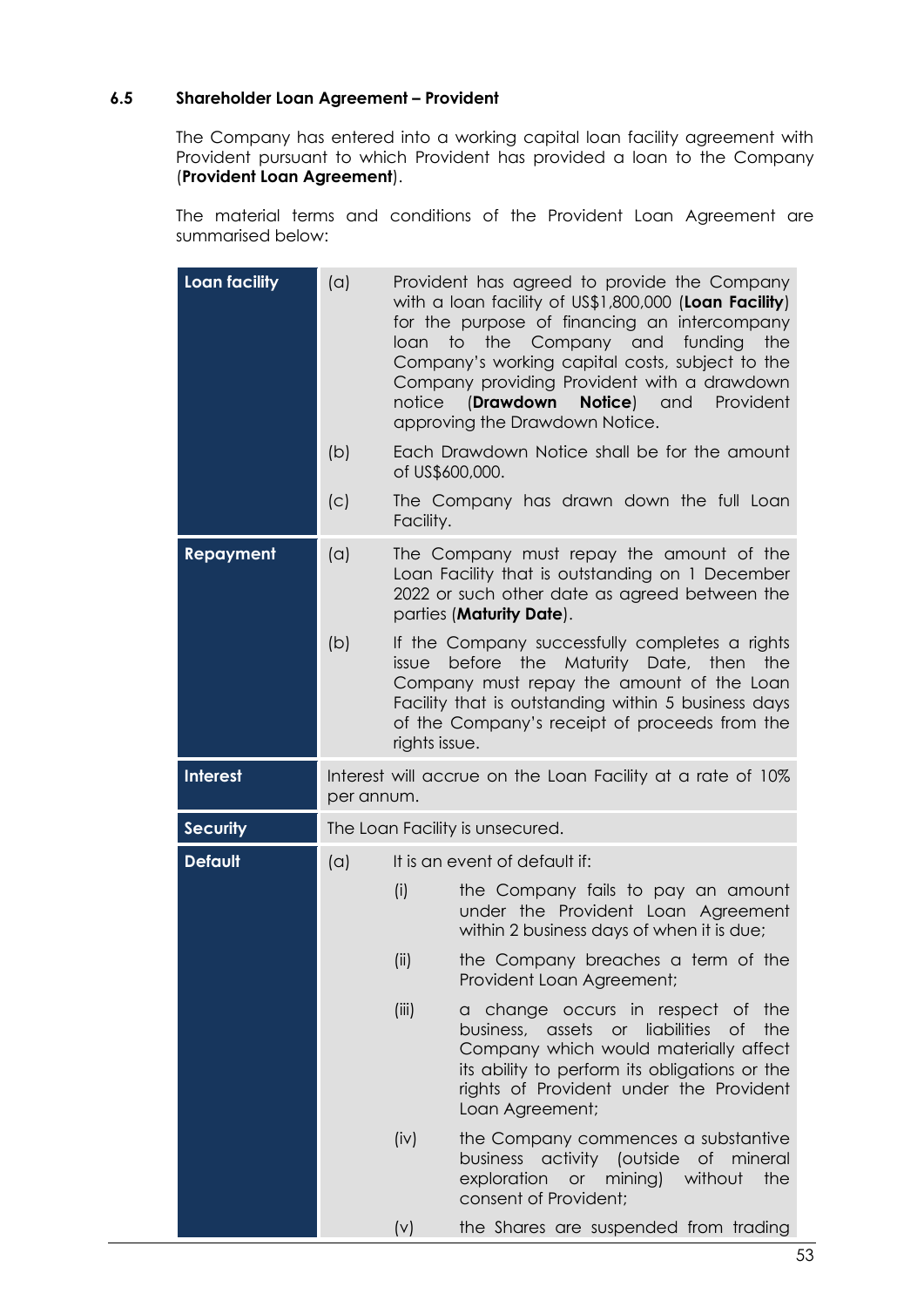|                        |     |        | on ASX for more than 15 trading days;                                                                                                                                                                                                                                                                                        |
|------------------------|-----|--------|------------------------------------------------------------------------------------------------------------------------------------------------------------------------------------------------------------------------------------------------------------------------------------------------------------------------------|
|                        |     | (vi)   | the Company is removed from<br>the<br>Official List;                                                                                                                                                                                                                                                                         |
|                        |     | (vii)  | the Company becomes insolvent; or                                                                                                                                                                                                                                                                                            |
|                        |     | (viii) | it becomes unlawful for the Company to<br>its obligations<br>under<br>perform<br>the<br>Provident Loan Agreement.                                                                                                                                                                                                            |
|                        | (b) |        | If an event of default occurs, the amount of the<br>Loan Facility that is outstanding must be repaid<br>within 5 business days of Provident issuing written<br>notice to the Company requiring payment.                                                                                                                      |
| <b>Confidentiality</b> | (a) | any    | The Company and Provident have agreed that<br>information, documents and records<br>concerning a party which has been disclosed by<br>that party to the other will be kept confidential<br>(Confidential Information) and will not be used for<br>any purpose other than as contemplated by the<br>Provident Loan Agreement. |
|                        | (b) |        | The Company and Provident have agreed not to<br>disclose the Confidential Information without the<br>prior written consent of the other party except as<br>required by law or the Listing Rules.                                                                                                                             |

The Provident Loan Agreement otherwise contains provisions considered standard for an agreement of its nature (including representations and warranties and undertakings).

#### **6.6 Shareholder Loan Agreement – Saratoga**

The Company has entered into a working capital loan facility agreement with Saratoga pursuant to which Saratoga has provided a loan to the Company (**Saratoga Loan Agreement**).

The material terms and conditions of the Saratoga Loan Agreement are summarised below:

| Loan facility    | (a) | Saratoga has agreed to provide the Company<br>with a loan facility of US\$500,000 (Loan Facility) for<br>the purpose of financing an intercompany loan to<br>the Company and funding the Company's<br>working capital costs, subject to the Company<br>providing Saratoga with a drawdown notice<br><b>(Drawdown Notice)</b> and Saratoga approving the<br>Drawdown Notice. |
|------------------|-----|-----------------------------------------------------------------------------------------------------------------------------------------------------------------------------------------------------------------------------------------------------------------------------------------------------------------------------------------------------------------------------|
|                  | (b) | The Company has drawn down the full Loan<br>Facility.                                                                                                                                                                                                                                                                                                                       |
| <b>Repayment</b> | (c) | The Company must repay the amount of the<br>Loan Facility that is outstanding on 1 December<br>2022 or such other date as agreed between the<br>parties (Maturity Date).                                                                                                                                                                                                    |
|                  | (d) | If the Company successfully completes a rights<br>before the Maturity Date, then<br>the<br><i>issue</i>                                                                                                                                                                                                                                                                     |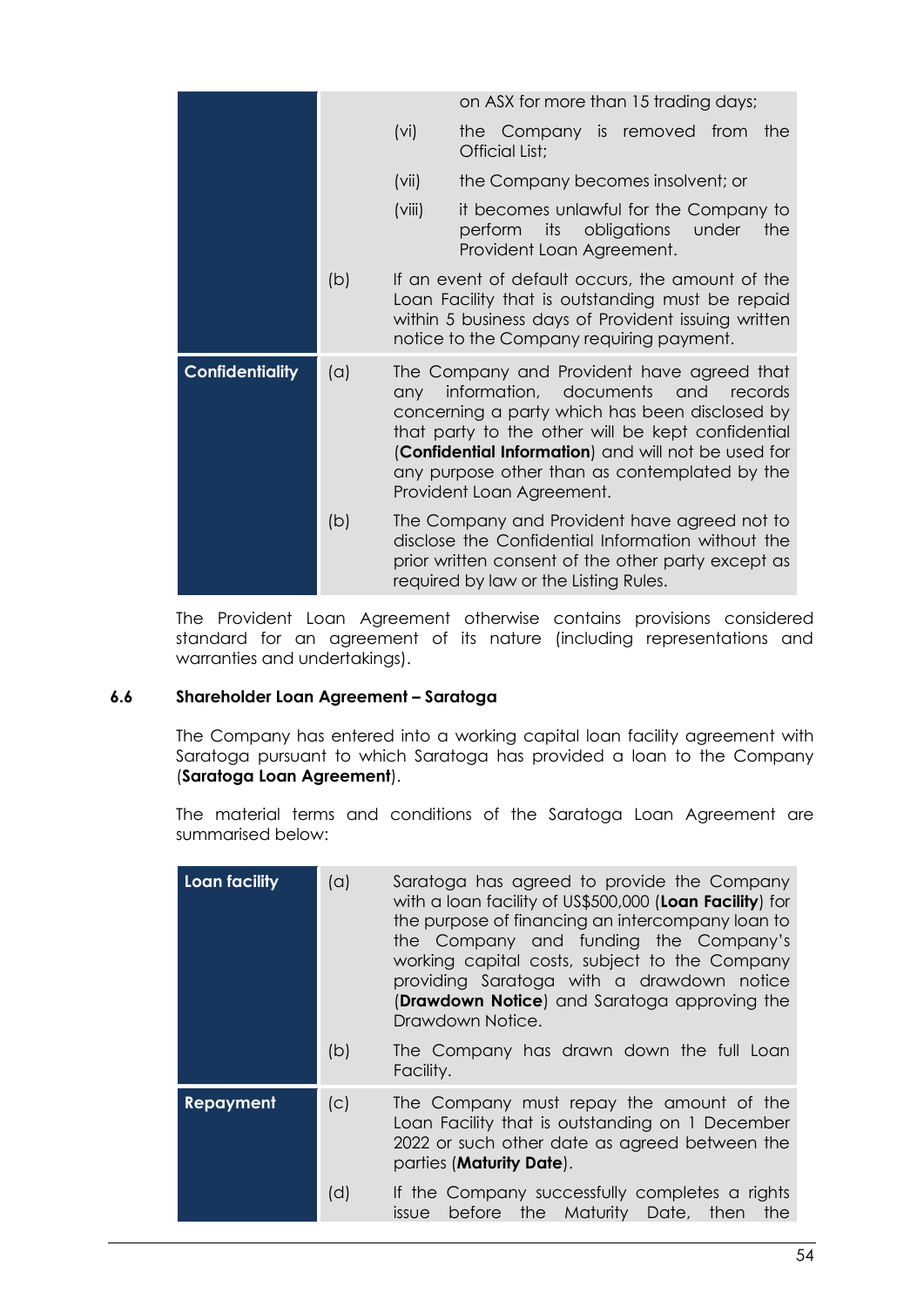|                        |     | Company must repay the amount of the Loan<br>Facility that is outstanding within 5 business days<br>of the Company's receipt of proceeds from the<br>rights issue.                                                                                                                                                                         |                                                                                                                                                                                                                                                                         |  |
|------------------------|-----|--------------------------------------------------------------------------------------------------------------------------------------------------------------------------------------------------------------------------------------------------------------------------------------------------------------------------------------------|-------------------------------------------------------------------------------------------------------------------------------------------------------------------------------------------------------------------------------------------------------------------------|--|
| <b>Interest</b>        |     | Interest will accrue on the Loan Facility at a rate of 10%<br>per annum.                                                                                                                                                                                                                                                                   |                                                                                                                                                                                                                                                                         |  |
| <b>Security</b>        |     |                                                                                                                                                                                                                                                                                                                                            | The Loan Facility is unsecured.                                                                                                                                                                                                                                         |  |
| <b>Default</b>         | (a) |                                                                                                                                                                                                                                                                                                                                            | It is an event of default if:                                                                                                                                                                                                                                           |  |
|                        |     | (i)                                                                                                                                                                                                                                                                                                                                        | the Company fails to pay an amount<br>under the Saratoga Loan Agreement<br>within 2 business days of when it is due;                                                                                                                                                    |  |
|                        |     | (ii)                                                                                                                                                                                                                                                                                                                                       | the Company breaches a term of the<br>Saratoga Loan Agreement;                                                                                                                                                                                                          |  |
|                        |     | (iii)                                                                                                                                                                                                                                                                                                                                      | change occurs in respect of<br>the<br>a<br>liabilities<br>business, assets<br><b>of</b><br>the<br>$\overline{or}$<br>Company which would materially affect<br>its ability to perform its obligations or the<br>rights of Saratoga under the Saratoga<br>Loan Agreement; |  |
|                        |     | (iv)                                                                                                                                                                                                                                                                                                                                       | the Company commences a substantive<br>business activity (outside<br>of mineral<br>or mining)<br>without<br>exploration<br>the<br>consent of Saratoga;                                                                                                                  |  |
|                        |     | (v)                                                                                                                                                                                                                                                                                                                                        | the Shares are suspended from trading<br>on ASX for more than 15 trading days;                                                                                                                                                                                          |  |
|                        |     | (vi)                                                                                                                                                                                                                                                                                                                                       | the Company is removed from the<br>Official List;                                                                                                                                                                                                                       |  |
|                        |     | (vii)                                                                                                                                                                                                                                                                                                                                      | the Company becomes insolvent; or                                                                                                                                                                                                                                       |  |
|                        |     | (viii)                                                                                                                                                                                                                                                                                                                                     | it becomes unlawful for the Company to<br>perform<br>its<br>obligations<br>under<br>the<br>Saratoga Loan Agreement.                                                                                                                                                     |  |
|                        | (b) |                                                                                                                                                                                                                                                                                                                                            | If an event of default occurs, the amount of the<br>Loan Facility that is outstanding must be repaid<br>within 5 business days of Saratoga issuing written<br>notice to the Company requiring payment.                                                                  |  |
| <b>Confidentiality</b> | (a) | The Company and Saratoga have agreed that<br>information,<br>documents<br>and<br>records<br>any<br>concerning a party which has been disclosed by<br>that party to the other will be kept confidential<br>(Confidential Information) and will not be used for<br>any purpose other than as contemplated by the<br>Saratoga Loan Agreement. |                                                                                                                                                                                                                                                                         |  |
|                        | (b) |                                                                                                                                                                                                                                                                                                                                            | The Company and Saratoga have agreed not to<br>disclose the Confidential Information without the<br>prior written consent of the other party except as<br>required by law or the Listing Rules.                                                                         |  |

The Saratoga Loan Agreement otherwise contains provisions considered standard for an agreement of its nature (including representations and warranties and undertakings).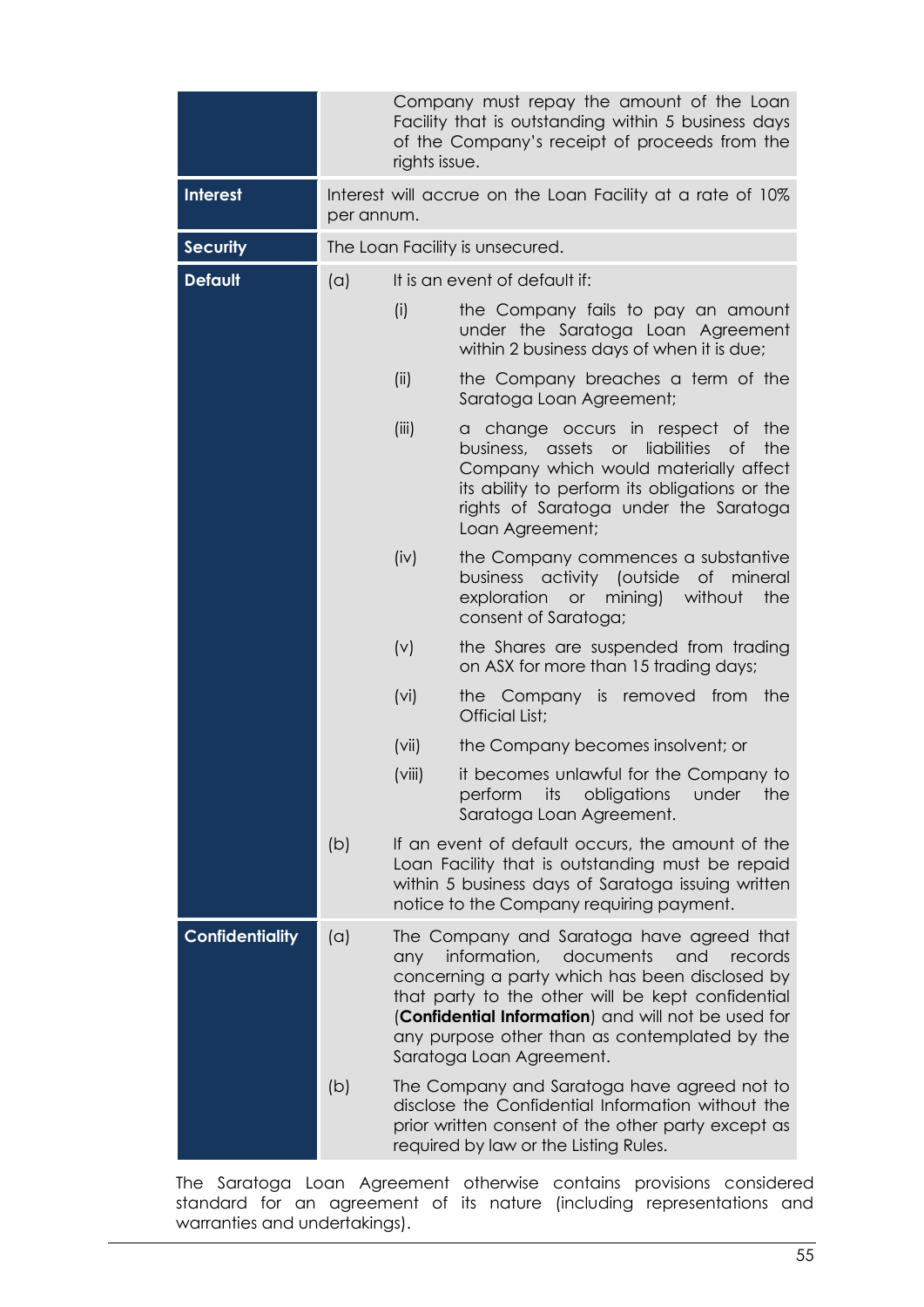## **6.7 Shareholder Loan Agreement – Goldstar**

The Company has entered into a working capital loan facility agreement with Goldstar pursuant to which Goldstar has provided a loan to the Company (**Goldstar Loan Agreement**).

The material terms and conditions of the Goldstar Loan Agreement are summarised below:

| <b>Loan facility</b> | (a)        |                                                            | Goldstar has agreed to provide the Company<br>with a loan facility of US\$300,000 (Loan Facility) for<br>the purpose of financing an intercompany loan to<br>the Company and funding the Company's<br>working capital costs, subject to the Company<br>providing Goldstar with a drawdown notice<br>(Drawdown Notice) and Goldstar approving the<br>Drawdown Notice. |  |
|----------------------|------------|------------------------------------------------------------|----------------------------------------------------------------------------------------------------------------------------------------------------------------------------------------------------------------------------------------------------------------------------------------------------------------------------------------------------------------------|--|
|                      | (b)        | Facility.                                                  | The Company has drawn down the full Loan                                                                                                                                                                                                                                                                                                                             |  |
| <b>Repayment</b>     | (a)        |                                                            | The Company must repay the amount of the<br>Loan Facility that is outstanding on 1 December<br>2022 or such other date as agreed between the<br>parties (Maturity Date).                                                                                                                                                                                             |  |
|                      | (b)        | issue<br>rights issue.                                     | If the Company successfully completes a rights<br>before the Maturity Date, then<br>the<br>Company must repay the amount of the Loan<br>Facility that is outstanding within 5 business days<br>of the Company's receipt of proceeds from the                                                                                                                         |  |
| <b>Interest</b>      | per annum. | Interest will accrue on the Loan Facility at a rate of 10% |                                                                                                                                                                                                                                                                                                                                                                      |  |
| <b>Security</b>      |            | The Loan Facility is unsecured.                            |                                                                                                                                                                                                                                                                                                                                                                      |  |
| <b>Default</b>       | (a)        | It is an event of default if:                              |                                                                                                                                                                                                                                                                                                                                                                      |  |
|                      |            | (i)                                                        | the Company fails to pay an amount<br>under the Goldstar Loan Agreement<br>within 2 business days of when it is due;                                                                                                                                                                                                                                                 |  |
|                      |            | (ii)                                                       | the Company breaches a term of the<br>Goldstar Loan Agreement;                                                                                                                                                                                                                                                                                                       |  |
|                      |            | (iii)                                                      | a change occurs in respect of the<br>business, assets or liabilities of<br>the<br>Company which would materially affect<br>its ability to perform its obligations or the<br>rights of Goldstar under the Goldstar Loan<br>Agreement;                                                                                                                                 |  |
|                      |            | (iv)                                                       | the Company commences a substantive<br>business activity (outside of mineral<br>exploration or mining) without<br>the<br>consent of Goldstar;                                                                                                                                                                                                                        |  |
|                      |            | (v)                                                        | the Shares are suspended from trading<br>on ASX for more than 15 trading days;                                                                                                                                                                                                                                                                                       |  |
|                      |            |                                                            |                                                                                                                                                                                                                                                                                                                                                                      |  |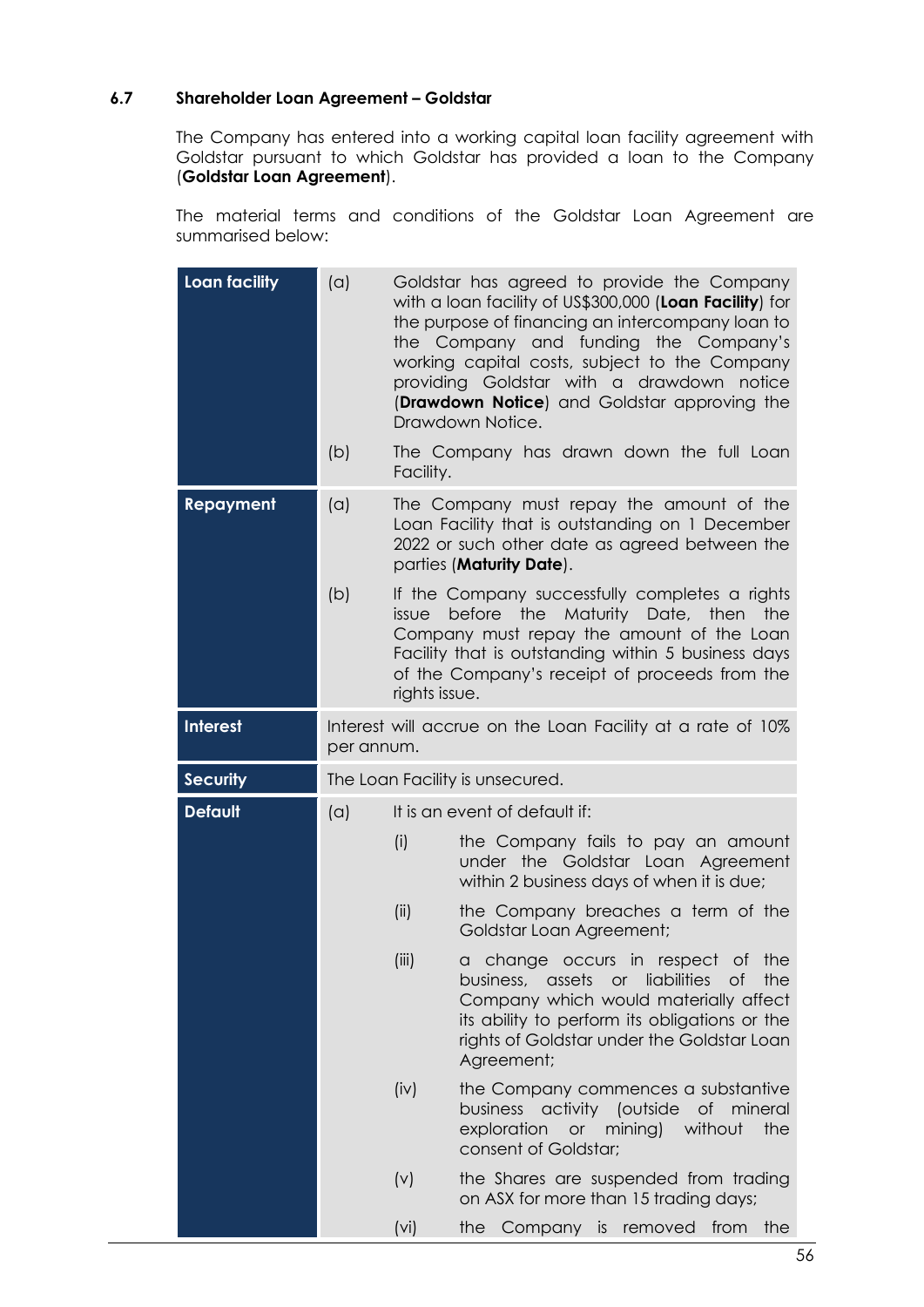|                        |     |        | Official List;                                                                                                                                                                                                                                                                                                                       |
|------------------------|-----|--------|--------------------------------------------------------------------------------------------------------------------------------------------------------------------------------------------------------------------------------------------------------------------------------------------------------------------------------------|
|                        |     | (vii)  | the Company becomes insolvent; or                                                                                                                                                                                                                                                                                                    |
|                        |     | (viii) | it becomes unlawful for the Company to<br>perform its obligations under the Goldstar<br>Loan Agreement.                                                                                                                                                                                                                              |
|                        | (b) |        | If an event of default occurs, the amount of the<br>Loan Facility that is outstanding must be repaid<br>within 5 business days of Goldstar issuing written<br>notice to the Company requiring payment.                                                                                                                               |
| <b>Confidentiality</b> | (a) | any    | The Company and Goldstar have agreed that<br>information, documents<br>and and<br>records<br>concerning a party which has been disclosed by<br>that party to the other will be kept confidential<br>(Confidential Information) and will not be used for<br>any purpose other than as contemplated by the<br>Goldstar Loan Agreement. |
|                        | (b) |        | The Company and Goldstar have agreed not to<br>disclose the Confidential Information without the<br>prior written consent of the other party except as<br>required by law or the Listing Rules.                                                                                                                                      |

The Goldstar Loan Agreement otherwise contains provisions considered standard for an agreement of its nature (including representations and warranties and undertakings).

#### **6.8 Shareholder Loan Agreement – Starkey**

The Company has entered into a working capital loan facility agreement with Andrew Starkey (a Shareholder) (**Starkey**) pursuant to which Starkey has provided a loan to the Company (**Starkey Loan Agreement**).

The material terms and conditions of the Starkey Loan Agreement are summarised below:

| Loan facility | (a) | Starkey has agreed to provide the Company with<br>a loan facility of US\$500,000 (Loan Facility) for the<br>purpose of financing an intercompany loan to the<br>Company and funding the Company's working<br>capital costs, subject to the Company providing<br>Starkey with a drawdown notice (Drawdown<br>Notice) and Starkey approving the Drawdown<br>Notice. |
|---------------|-----|-------------------------------------------------------------------------------------------------------------------------------------------------------------------------------------------------------------------------------------------------------------------------------------------------------------------------------------------------------------------|
|               | (b) | The Company has drawn down the full Loan<br>Facility.                                                                                                                                                                                                                                                                                                             |
| Repayment     | (a) | The Company must repay the amount of the<br>Loan Facility that is outstanding on 1 December<br>2022 or such other date as agreed between the<br>parties ( <b>Maturity Date</b> ).                                                                                                                                                                                 |
|               | (b) | If the Company successfully completes a rights<br>before the Maturity Date, then the<br><i>issue</i><br>Company must repay the amount of the Loan<br>Facility that is outstanding within 5 business days<br>of the Company's receipt of proceeds from the                                                                                                         |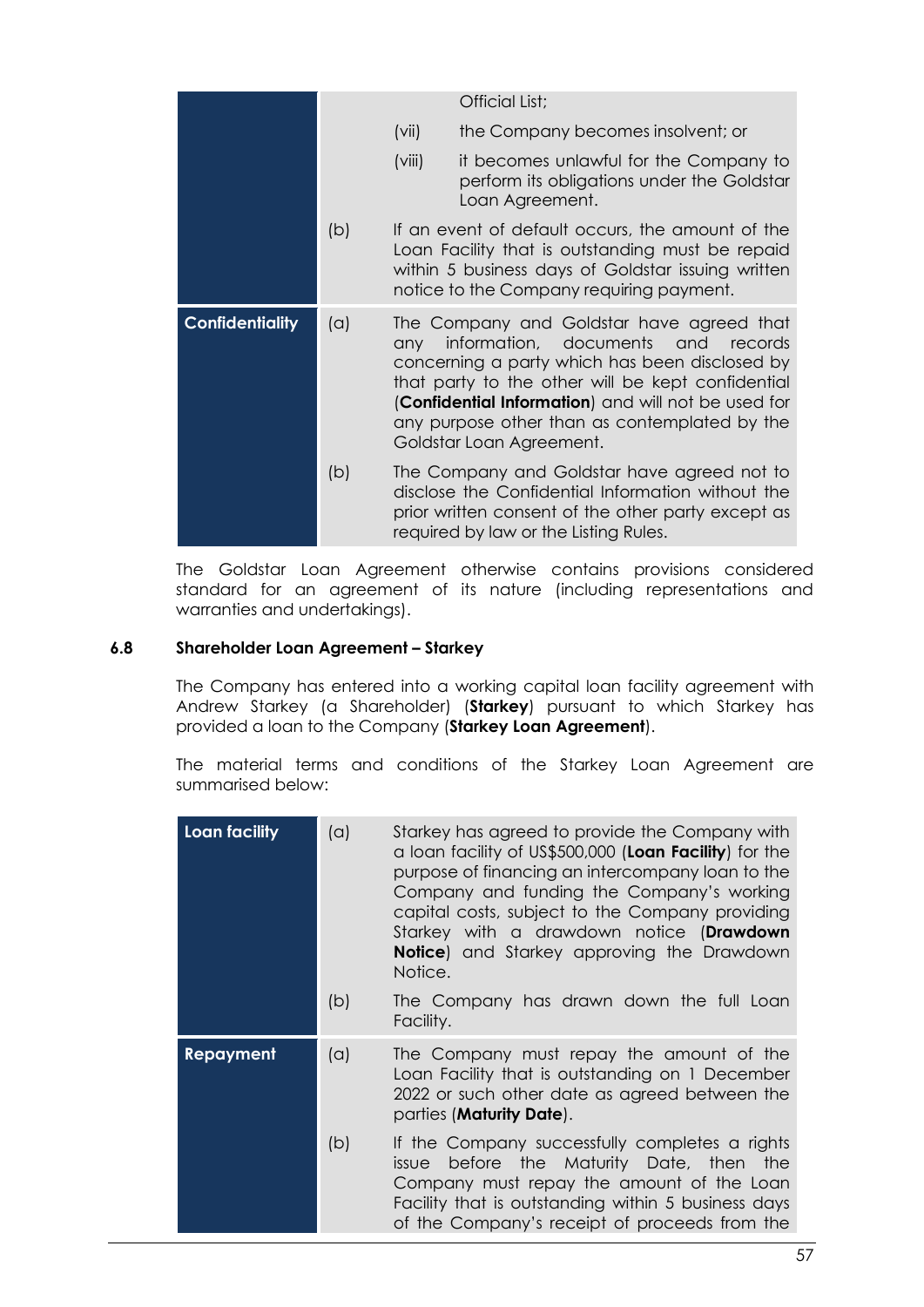|                        |                                 |                                                                                                                                                                                                                                                                                                                              | rights issue.                                                                                                                                                                                                                                  |  |  |
|------------------------|---------------------------------|------------------------------------------------------------------------------------------------------------------------------------------------------------------------------------------------------------------------------------------------------------------------------------------------------------------------------|------------------------------------------------------------------------------------------------------------------------------------------------------------------------------------------------------------------------------------------------|--|--|
| <b>Interest</b>        | per annum.                      |                                                                                                                                                                                                                                                                                                                              | Interest will accrue on the Loan Facility at a rate of 10%                                                                                                                                                                                     |  |  |
| <b>Security</b>        | The Loan Facility is unsecured. |                                                                                                                                                                                                                                                                                                                              |                                                                                                                                                                                                                                                |  |  |
| <b>Default</b>         | (a)                             |                                                                                                                                                                                                                                                                                                                              | It is an event of default if:                                                                                                                                                                                                                  |  |  |
|                        |                                 | (i)                                                                                                                                                                                                                                                                                                                          | the Company fails to pay an amount<br>under the Starkey Loan Agreement within<br>2 business days of when it is due;                                                                                                                            |  |  |
|                        |                                 | (ii)                                                                                                                                                                                                                                                                                                                         | the Company breaches a term of the<br><b>Starkey Loan Agreement;</b>                                                                                                                                                                           |  |  |
|                        |                                 | (iii)                                                                                                                                                                                                                                                                                                                        | a change occurs in respect of<br>the<br>assets<br>or liabilities<br>the<br>business,<br>of<br>Company which would materially affect<br>its ability to perform its obligations or the<br>rights of Starkey under the Starkey Loan<br>Agreement; |  |  |
|                        |                                 | (iv)                                                                                                                                                                                                                                                                                                                         | the Company commences a substantive<br>business activity (outside<br>of<br>mineral<br>exploration<br>or mining) without<br>the<br>consent of Starkey;                                                                                          |  |  |
|                        |                                 | (v)                                                                                                                                                                                                                                                                                                                          | the Shares are suspended from trading<br>on ASX for more than 15 trading days;                                                                                                                                                                 |  |  |
|                        |                                 | (vi)                                                                                                                                                                                                                                                                                                                         | the Company is removed from the<br>Official List;                                                                                                                                                                                              |  |  |
|                        |                                 | (vii)                                                                                                                                                                                                                                                                                                                        | the Company becomes insolvent; or                                                                                                                                                                                                              |  |  |
|                        |                                 | (viii)                                                                                                                                                                                                                                                                                                                       | it becomes unlawful for the Company to<br>perform its obligations under the Starkey<br>Loan Agreement.                                                                                                                                         |  |  |
|                        | (b)                             |                                                                                                                                                                                                                                                                                                                              | If an event of default occurs, the amount of the<br>Loan Facility that is outstanding must be repaid<br>within 5 business days of Starkey issuing written<br>notice to the Company requiring payment.                                          |  |  |
| <b>Confidentiality</b> | (a)                             | The Company and Starkey have agreed that any<br>information, documents and records concerning<br>a party which has been disclosed by that party to<br>the other will be kept confidential (Confidential<br>Information) and will not be used for any purpose<br>other than as contemplated by the Starkey Loan<br>Agreement. |                                                                                                                                                                                                                                                |  |  |
|                        | (b)                             |                                                                                                                                                                                                                                                                                                                              | The Company and Starkey have agreed not to<br>disclose the Confidential Information without the<br>prior written consent of the other party except as<br>required by law or the Listing Rules.                                                 |  |  |

The Starkey Loan Agreement otherwise contains provisions considered standard for an agreement of its nature (including representations and warranties and undertakings).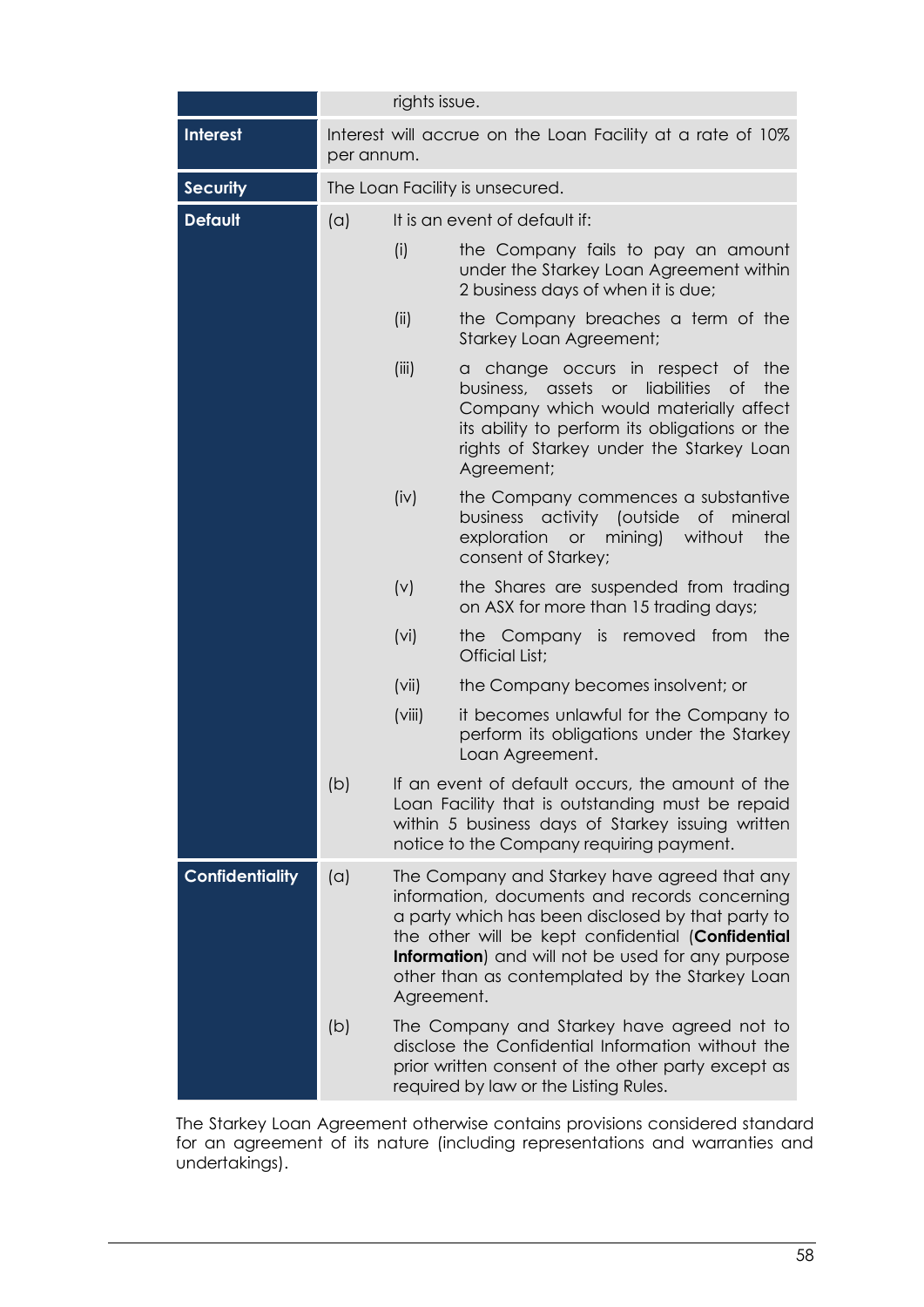# **6.9 Interests of Directors**

Other than as set out in this Prospectus, no Director or proposed director holds, or has held within the 2 years preceding lodgement of this Prospectus with ASIC, any interest in:

- (a) the formation or promotion of the Company;
- (b) any property acquired or proposed to be acquired by the Company in connection with:
	- (i) its formation or promotion; or
	- (ii) the Offer; or
- (c) the Offer,

and no amounts have been paid or agreed to be paid and no benefits have been given or agreed to be given to a Director or proposed director:

- (d) as an inducement to become, or to qualify as, a Director; or
- (e) for services provided in connection with:
	- (i) the formation or promotion of the Company; or
	- (i) the Offer.

## *Security holdings*

The relevant interest of each of the Directors in the Securities as at the date of this Prospectus, together with their respective Entitlement, is set in Section [1.4.](#page-8-1)

#### *Remuneration*

The remuneration of an executive Director is decided by the Board, without the affected executive Director participating in that decision-making process. The total maximum remuneration of non-executive Directors is initially set by the Constitution and subsequent variation is by ordinary resolution of Shareholders in general meeting in accordance with the Constitution, the Corporations Act and the ASX Listing Rules, as applicable. The determination of non-executive Directors' remuneration within that maximum will be made by the Board having regard to the inputs and value to the Company of the respective contributions by each non-executive Director. The current amount has been set at an amount not to exceed \$250,000 per annum.

A Director may be paid fees or other amounts (i.e. non-cash performance incentives such as Options, subject to any necessary Shareholder approval) as the other Directors determine where a Director performs special duties or otherwise performs services outside the scope of the ordinary duties of a Director. In addition, Directors are also entitled to be paid reasonable travelling, hotel and other expenses incurred by them respectively in or about the performance of their duties as Directors.

The following table shows the total (and proposed) annual remuneration paid to both executive and non-executive Directors as disclosed in the Company's 2021 and 2020 Annual Report.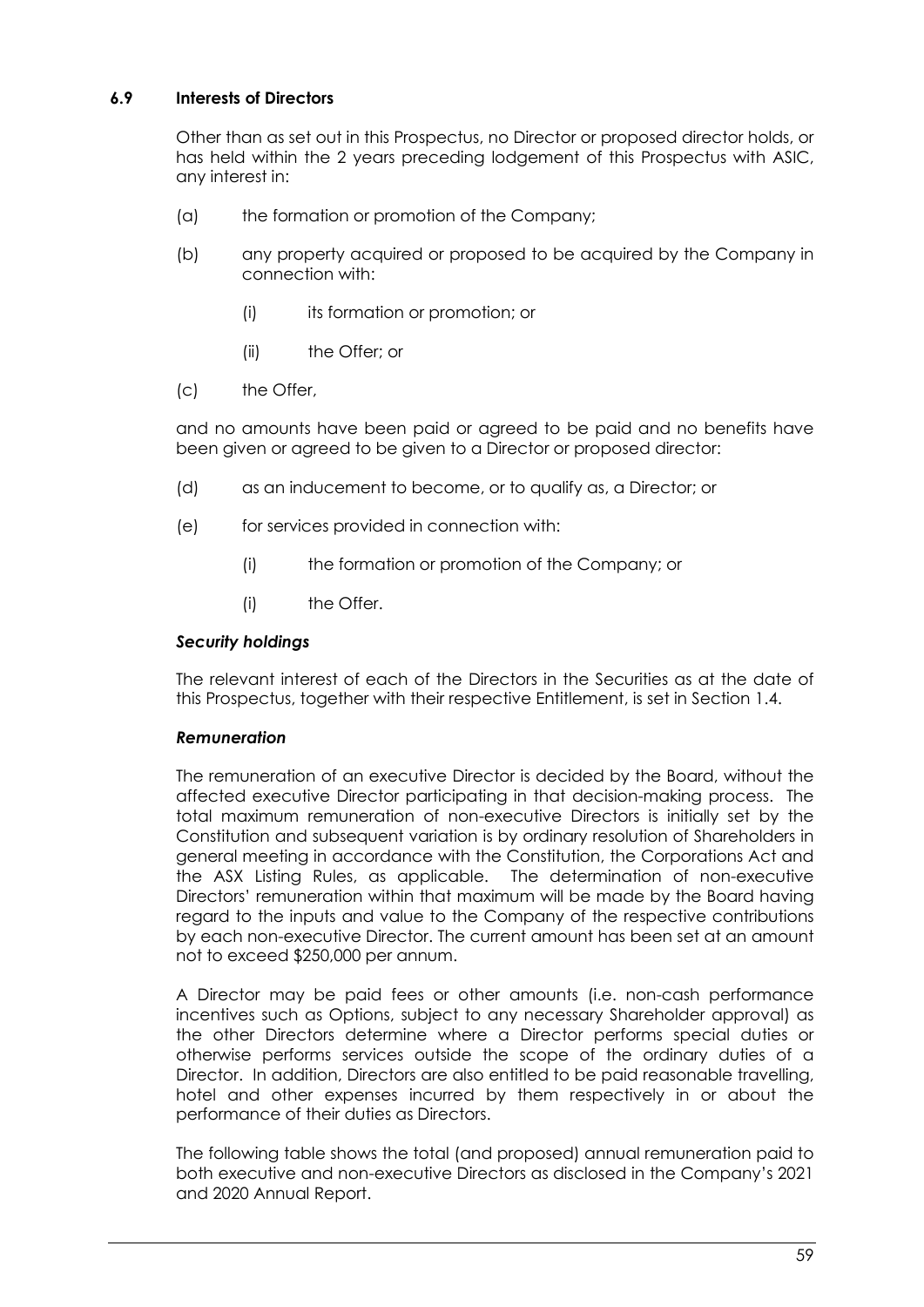| <b>Director</b>         | FY ending 20211 | FY ending 20201 |
|-------------------------|-----------------|-----------------|
| Colin Moorhead          | \$257,9172      | <b>SNil</b>     |
| Misha Collins           | \$51,667        | \$65,000        |
| <b>Gavin Caudle</b>     | \$45,000        | \$45,000        |
| Daryl Corp <sup>3</sup> | \$4,566         | \$Nil           |

#### **Notes:**

- 1. These amounts are exclusive of superannuation.
- 2. In addition to these director fees, Mr Moorhead received \$101,487 in Share-based payments from the Company.
- 3. Mr Corp's appointment as Non-Executive Director was effective 1 June 2021.

#### **6.10 Interests of experts and advisers**

Other than as set out below or elsewhere in this Prospectus, no:

- (a) person named in this Prospectus as performing a function in a professional, advisory or other capacity in connection with the preparation or distribution of this Prospectus;
- (b) promoter of the Company; or
- (c) underwriter (but not a sub-underwriter) to the issue or a financial services licensee named in this Prospectus as a financial services licensee involved in the issue,

holds, or has held within the 2 years preceding lodgement of this Prospectus with ASIC, any interest in:

- (d) the formation or promotion of the Company;
- (e) any property acquired or proposed to be acquired by the Company in connection with:
	- (i) its formation or promotion; or
	- (ii) the Offer; or
- (f) the Offer,

and no amounts have been paid or agreed to be paid and no benefits have been given or agreed to be given to any of these persons for services provided in connection with:

- (g) the formation or promotion of the Company; or
- (h) the Offer.

Provident Minerals Pte Ltd, PT Saratoga Investama Sedaya Tbk, Eastern Field Copper Gold Tbk, Goldstar Mining Asia Resources (L) BH, Asian Metal Mining Developments Limited and Tribeca Investment Partners Pty Ltd have acted as the joint underwriters of the Offer. The Company will not pay the Joint Underwriters a fee for these services.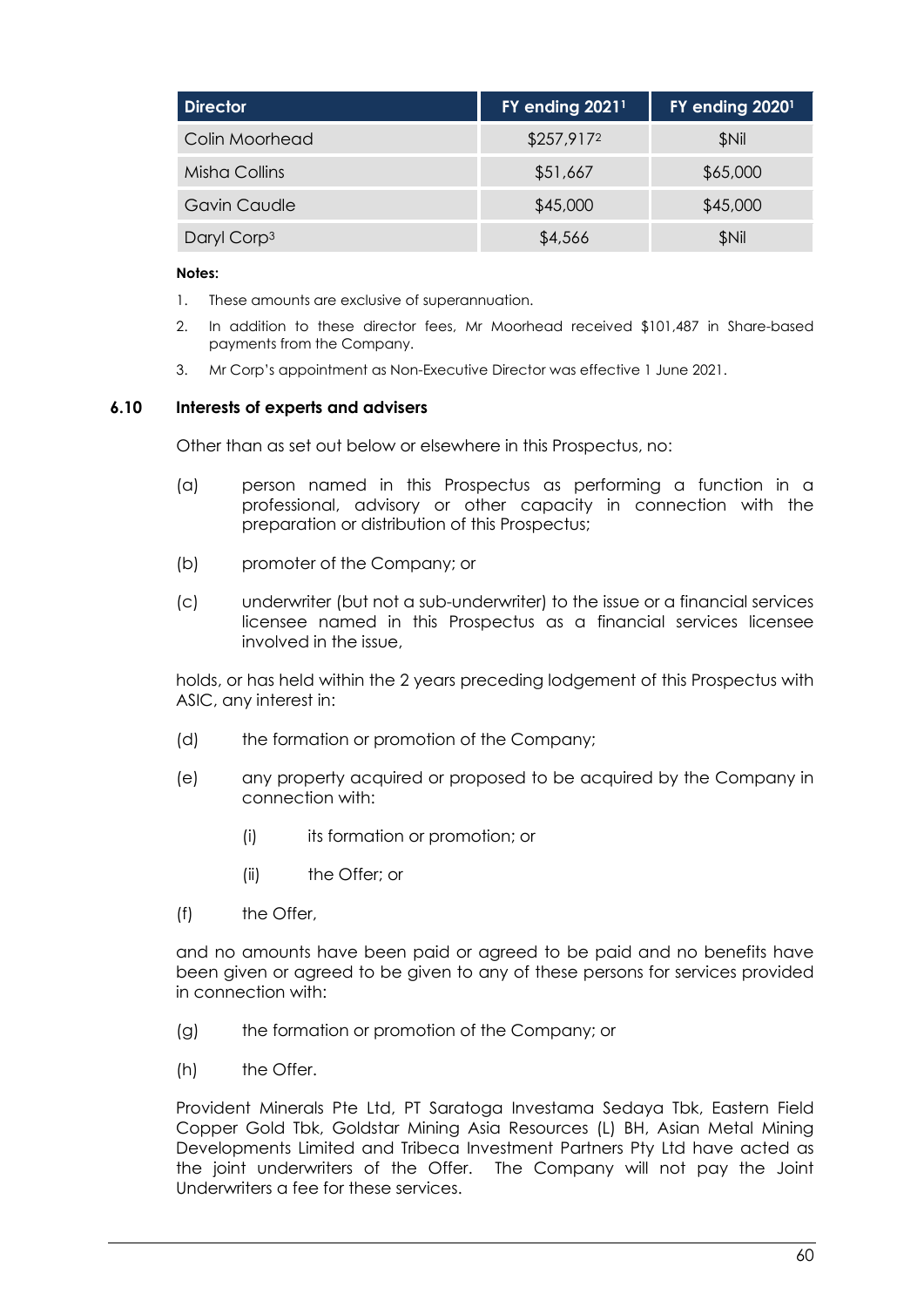Steinepreis Paganin has acted as the Australian legal advisers to the Company in relation to the Offer. The Company estimates it will pay Steinepreis Paganin \$25,000 (excluding GST and disbursements) for these services. During the 24 months preceding lodgement of this Prospectus with ASIC, Steinepreis Paganin has been paid fees totalling \$178,450 (excluding GST and disbursements) for legal services provided to the Company.

Stantons International Audit and Consulting Pty Ltd provides audit services to the Company. The Company has not paid Stantons International Audit and Consulting Pty Ltd any fees in connection with the Offer. During the 24 months preceding lodgement of this Prospectus with ASIC, Stantons International Audit and Consulting Pty Ltd has received \$145,608 (excluding GST) in fees from the Company for audit services.

## **6.11 Consents**

Chapter 6D of the Corporations Act imposes a liability regime on the Company (as the offeror of the securities), the Directors, the persons named in the Prospectus with their consent as Proposed Directors, any underwriters, persons named in the Prospectus with their consent having made a statement in the Prospectus and persons involved in a contravention in relation to the Prospectus, with regard to misleading and deceptive statements made in the Prospectus. Although the Company bears primary responsibility for the Prospectus, the other parties involved in the preparation of the Prospectus can also be responsible for certain statements made in it.

Each of the parties referred to in this Section:

- (a) does not make, or purport to make, any statement in this Prospectus other than those referred to in this Section;
- (b) in light of the above, only to the maximum extent permitted by law, expressly disclaim and take no responsibility for any part of this Prospectus other than a reference to its name and a statement included in this Prospectus with the consent of that party as specified in this Section; and
- (c) has not withdrawn its consent prior to the lodgement of this Prospectus with ASIC.

The Joint Underwriters have given their written consent to being named as the Joint Underwriters to the Offer in this Prospectus.

Each of the Joint Underwriters are Shareholders of the Company and currently have the relevant interests in Shares specified in Section [1.9.](#page-11-0) The Joint Underwriters have indicated that it is their current intention to subscribe for their full Entitlement under the Offer in respect of all of the Shares in which they have a relevant interest**.**

Steinepreis Paganin has given its written consent to being named as the Australian legal advisers to the Company in this Prospectus.

Stantons International Audit and Consulting Pty Ltd has given its written consent to being named as auditor to the Company in this Prospectus. Stantons International Audit and Consulting Pty Ltd has not withdrawn its consent prior to lodgement of this Prospectus with ASIC.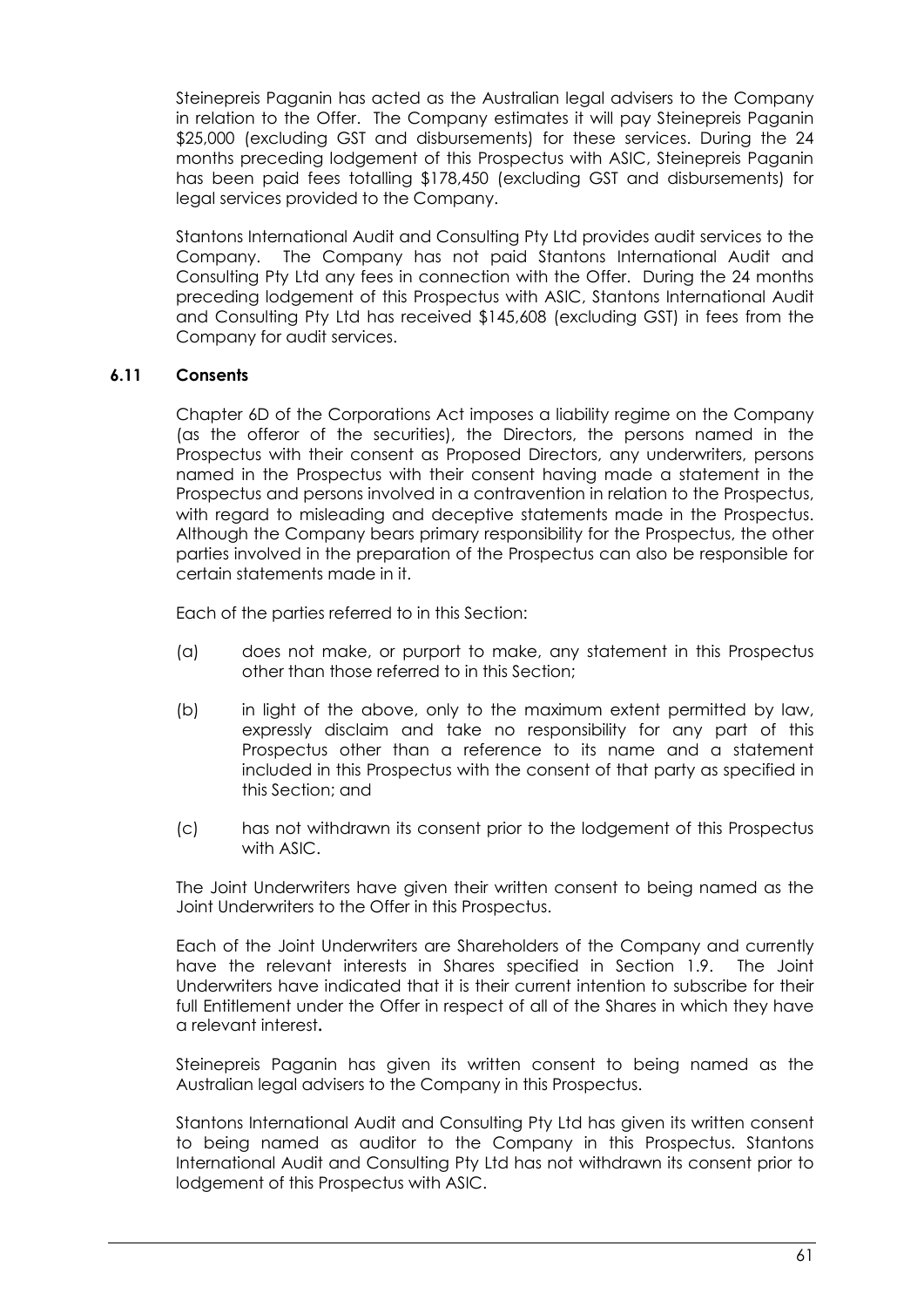# <span id="page-62-0"></span>**6.12 Expenses of the offer**

In the event that all Entitlements are accepted, the total expenses of the Offer are estimated to be approximately \$121,206 (excluding GST) and are expected to be applied towards the items set out in the table below:

| <b>Item</b>               | Ş         |
|---------------------------|-----------|
| ASIC fees                 | 3,206     |
| ASX fees                  | 30,000    |
| Legal fees                | 48,000    |
| Share registry            | 30,000    |
| Printing and distribution | 5,000     |
| Miscellaneous             | 5,000     |
| <b>Total</b>              | \$121,206 |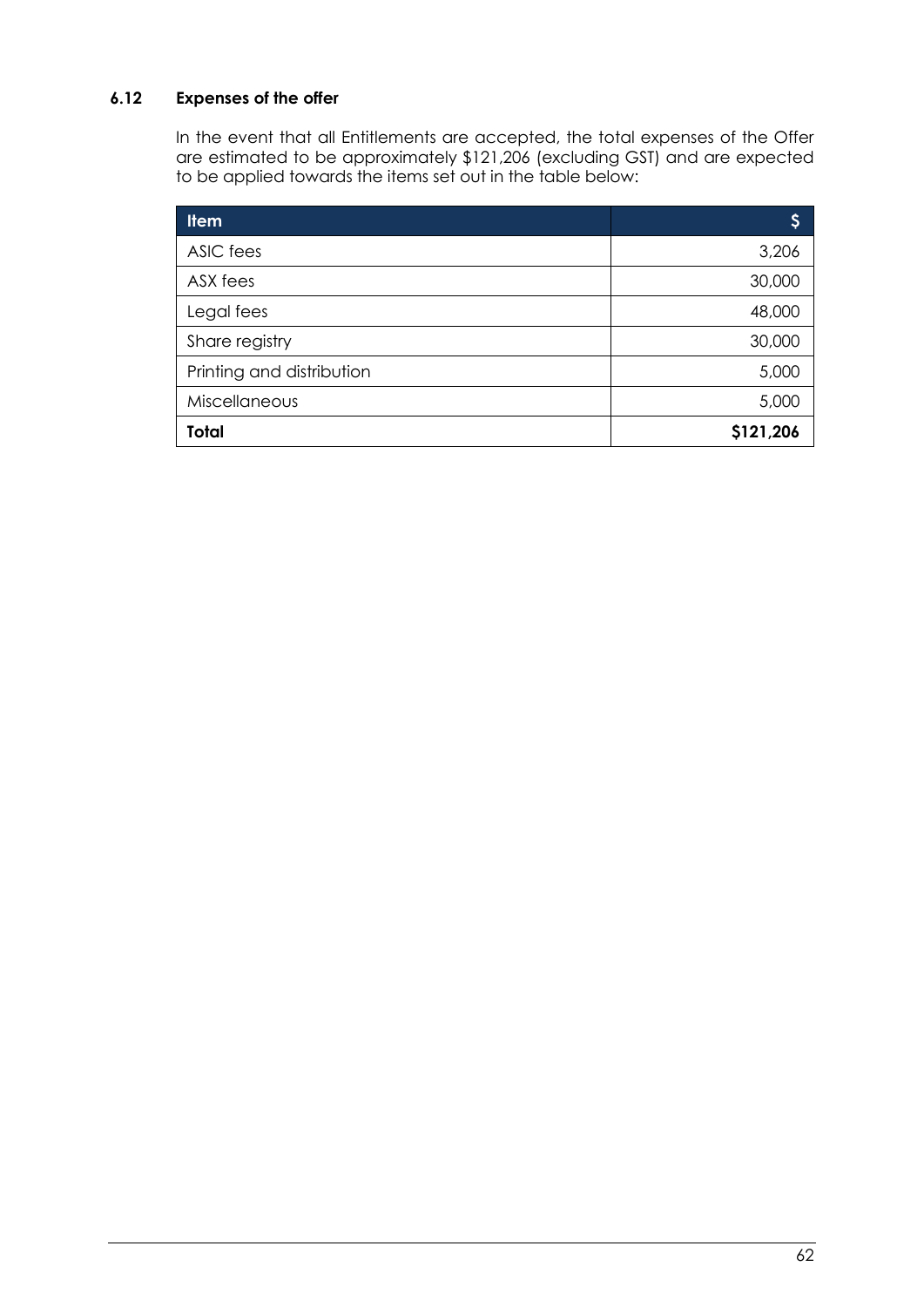# **6.13 Directors' Authorisation**

This Prospectus is issued by the Company and its issue has been authorised by a resolution of the Directors.

In accordance with section 720 of the Corporations Act, each Director has consented to the lodgement of this Prospectus with ASIC.

Doorles.

\_\_\_\_\_\_\_\_\_\_\_\_\_\_\_\_\_\_\_\_\_\_\_\_\_\_\_\_\_\_\_

**Colin Moorhead Executive Chairman SIHAYO GOLD LIMITED**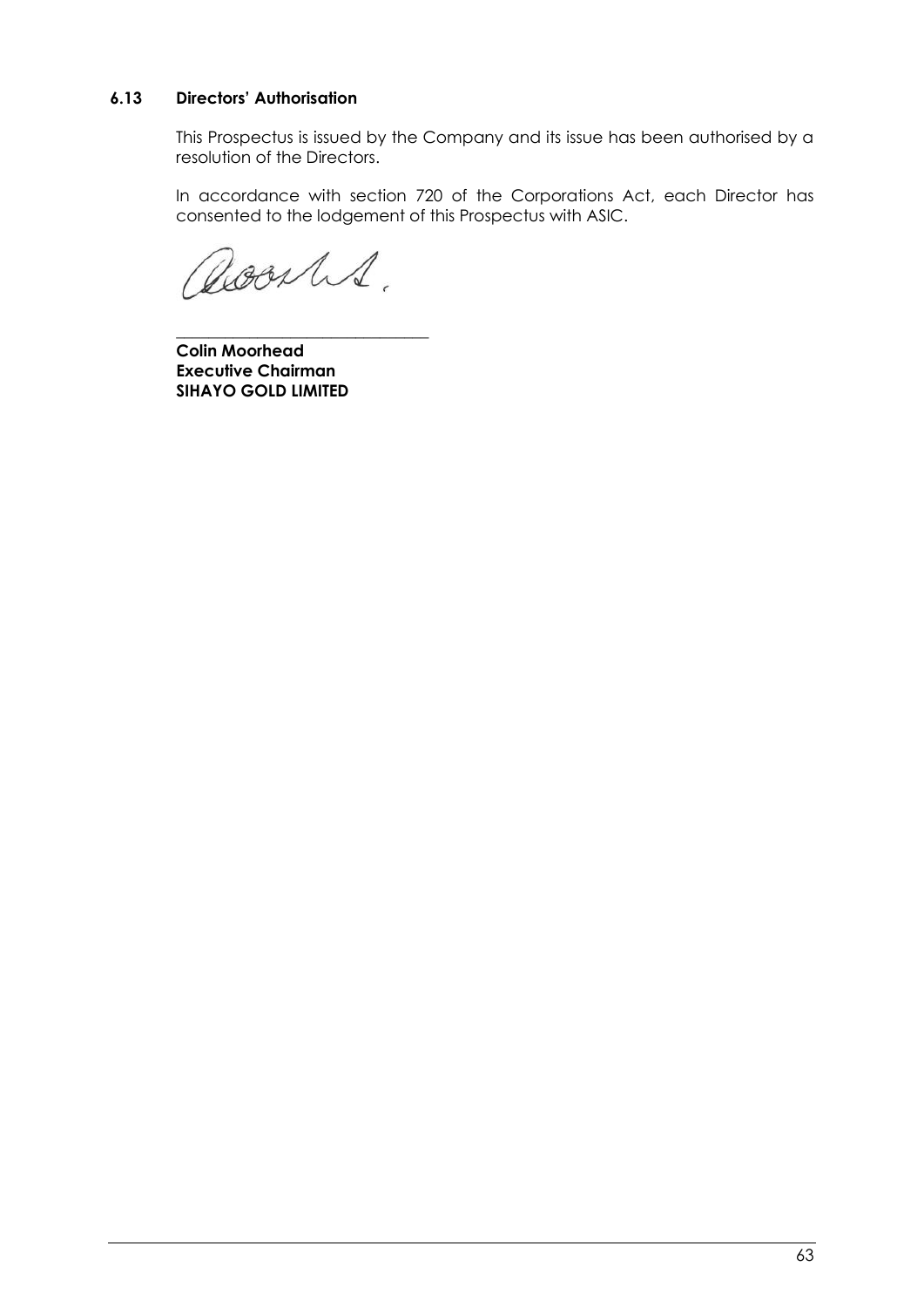#### <span id="page-64-0"></span>**7. GLOSSARY**

**\$** or **A\$** means Australian dollars.

**Accredited Investor** means "accredited investor" as defined in Rule 501(a) under the US Securities Act of 1933.

**AEST** means Australian Eastern Standard Time.

**Application Form** means an Entitlement and Acceptance Form or Shortfall Application Form as the context requires.

**ASIC** means the Australian Securities and Investments Commission.

**ASX** means ASX Limited (ACN 008 624 691) or the financial market operated by it as the context requires.

**ASX Listing Rules** means the listing rules of the ASX.

**ASX Settlement Operating Rules** means the settlement rules of the securities clearing house which operates CHESS.

**Board** means the board of Directors unless the context indicates otherwise.

**Business Day** means Monday to Friday inclusive, except New Year's Day, Good Friday, Easter Monday, Christmas Day, Boxing Day and any other day that ASX declares is not a business day.

**Closing Date** means the date specified in the timetable set out in Section [1.1](#page-5-1) (unless extended).

**Company** means Sihayo Gold Limited (ACN 009 241 374).

**Constitution** means the constitution of the Company as at the date of this Prospectus.

**Corporations Act** means the *Corporations Act 2001* (Cth).

**CRN** means Customer Reference Number in relation to BPAY®.

**Debt Conversion Facility** means the facility described in Section [2.6](#page-20-0) under which the Eligible Shareholders who are also Shareholder Lenders may elect to take up their Entitlement by means of conversion of some or all of the existing debt owed to them by the Company.

**Directors** means the directors of the Company as at the date of this Prospectus.

**Eligible Shareholder** means a Shareholder as at the Record Date who is eligible to participate in the Offer that is resident in Australia, British Virgin Islands, Canada, China, European Union (Belgium, Hungary, Poland), Hong Kong, Indonesia, Malaysia, New Zealand, Philippines, Singapore, Switzerland, the United Kingdom and the United States, and in particular:

(a) If in **China**, it (and any person for whom it is acting) is a (i) "qualified domestic institutional investor" as approved by the relevant PRC regulatory authorities to invest in overseas capital markets; (ii) sovereign wealth fund or quasi-government investment fund that has the authorization to make overseas investment; or (iii) other type of qualified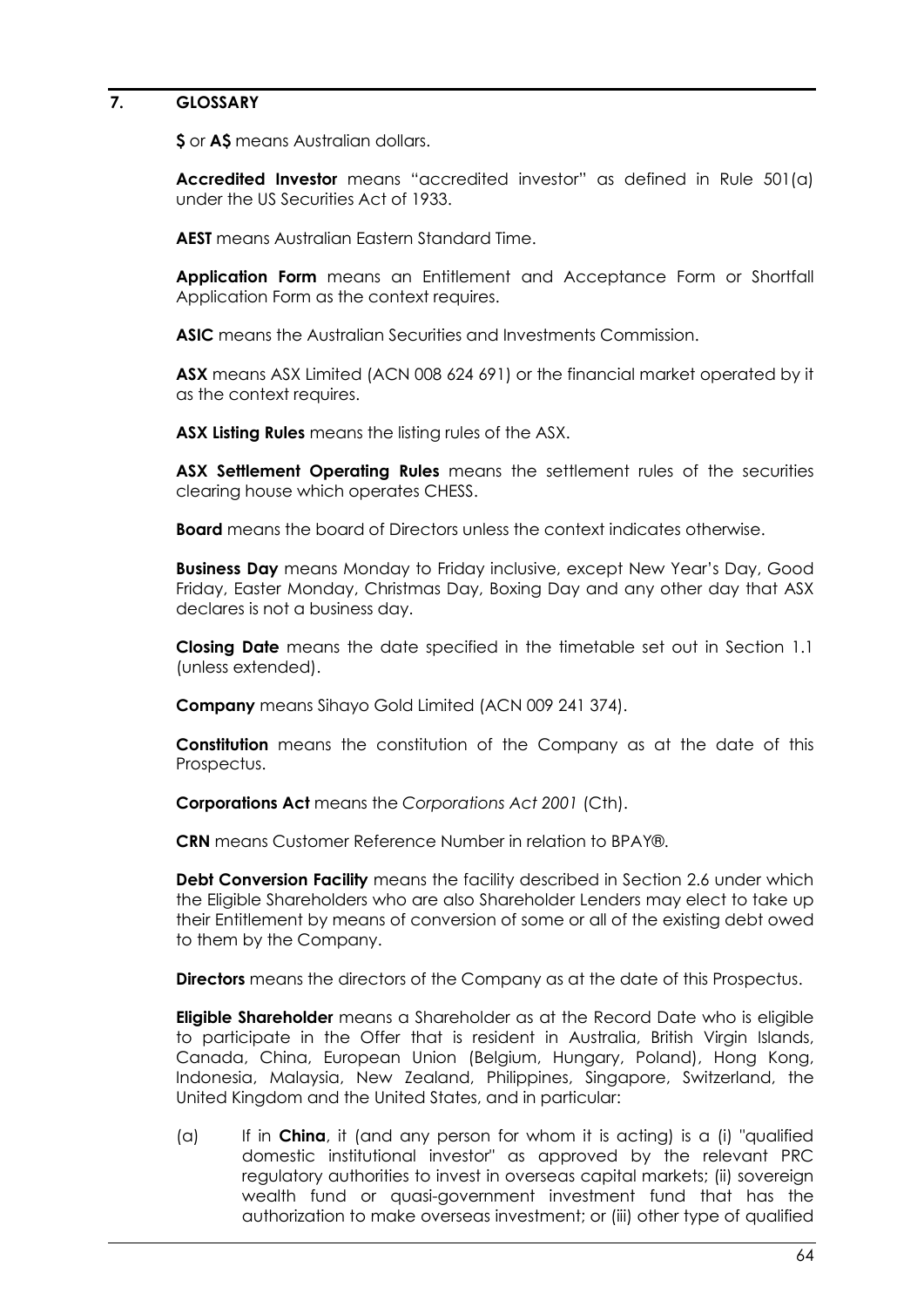investor that has obtained all necessary PRC governmental approvals, registrations and/or filings (whether statutorily or otherwise); and

(b) If in the **United States**, it (and any person for whom it is acting) is an Accredited Investor.

**Entitlement** means the entitlement of a Shareholder who is eligible to participate in the Offer.

**Entitlement and Acceptance Form** means the entitlement and acceptance form either attached to or accompanying this Prospectus.

**Joint Underwriters** means Provident Minerals Pte Ltd, PT Saratoga Investama Sedaya, PT Eastern Field Development Ltd, Goldstar Mining Asia Resources (L) BHD, Asian Metal Mining Developments Limited and Tribeca Investment Partners Pty Ltd.

**New Shares** means new Shares being offered under the Offer.

**NPV** means Net Present Value.

**Offer** means the non-renounceable entitlement issue the subject of this Prospectus.

**Official Quotation** means official quotation on ASX.

**Option** means an option to acquire a Share.

**Permitted Jurisdictions** means Australia, British Virgin Islands, Canada, China, European Union (Belgium, Hungary, Poland), Hong Kong, Indonesia, Malaysia, New Zealand, Philippines, Singapore, Switzerland, the United Kingdom and the United States.

**Prospectus** means this prospectus.

**Record Date** means the date specified in the timetable set out in Section [1.1.](#page-5-1)

**Section** means a section of this Prospectus.

**Securities** means Shares and/or Options as the context requires.

**Share** means a fully paid ordinary share in the capital of the Company.

**Share Registry** means the Company's share registry, Automic Group.

**Shareholder** means a holder of a Share.

**Shareholder Lender** means each of the Shareholders who have provided the Company with a Shareholder Loan, as detailed in Section [1.7.](#page-9-0)

**Shareholder Loan** or **Shareholder Loans** have the meaning given in Section [1.7.](#page-9-0)

**Shortfall** means the Securities not applied for under the Offer (if any).

**Shortfall Application Form** means the Shortfall Offer application form either attached to or accompanying this Prospectus.

**Shortfall Offer** means the offer of the Shortfall Shares on the terms and conditions set out in Section [2.7.](#page-20-1)